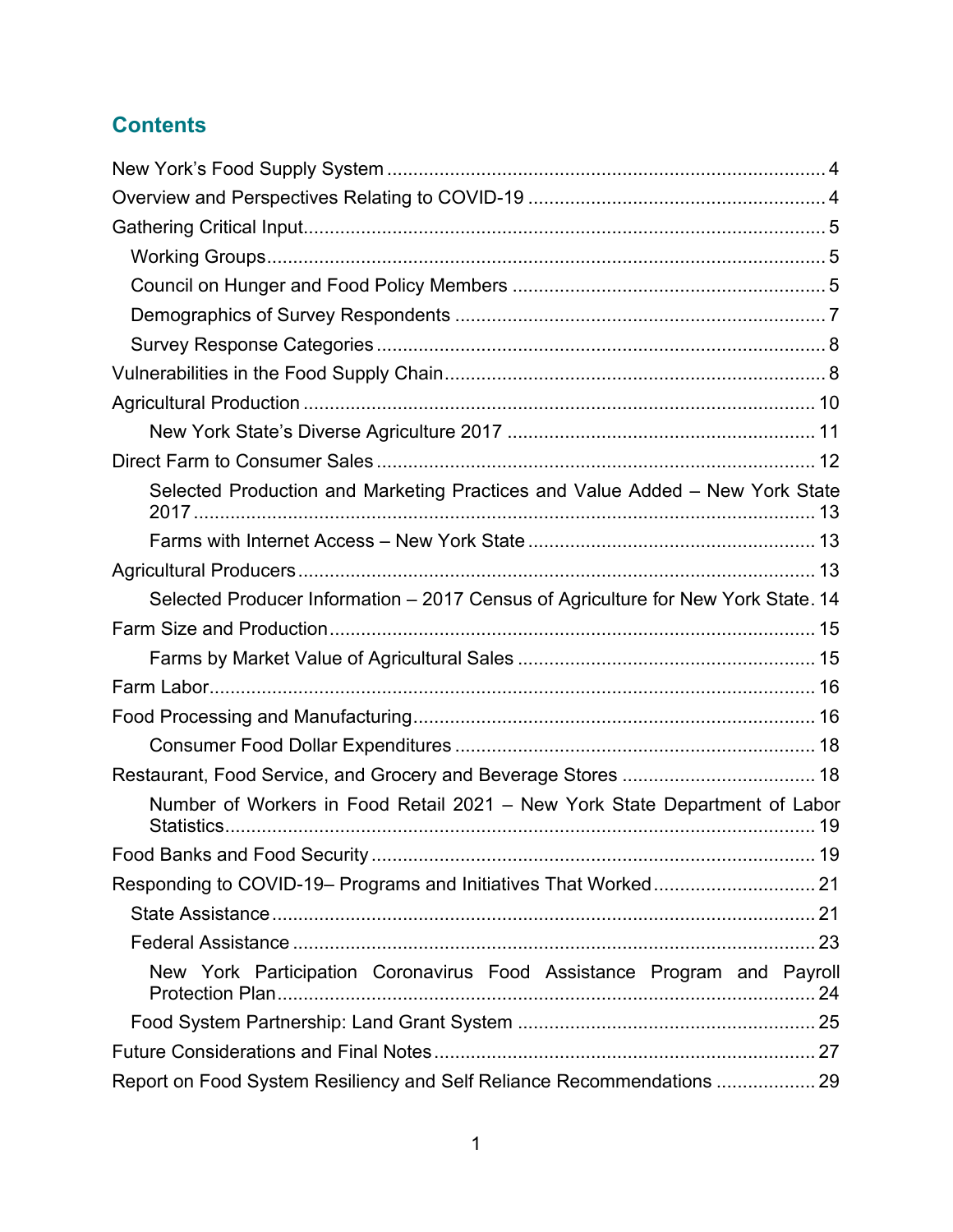| Strengthen Coordination Between Local, State, Federal, and Private Stakeholders 30                                                                                                                                                                           |
|--------------------------------------------------------------------------------------------------------------------------------------------------------------------------------------------------------------------------------------------------------------|
| Building a Stronger Food Supply System through Agricultural and Food Resiliency                                                                                                                                                                              |
| New York State Department of Agriculture and Markets and Institute for Food Safety                                                                                                                                                                           |
|                                                                                                                                                                                                                                                              |
| Focus on infrastructure needed for better aggregation of food products and delivery to                                                                                                                                                                       |
| Build on the existing Harvest New York urban agriculture and community gardens                                                                                                                                                                               |
|                                                                                                                                                                                                                                                              |
| Ensure that community groups operating education and technical assistance services<br>and land access providers with a focus on creating greater equity in food systems are                                                                                  |
| Strengthen and Reimagine Existing Food Availability Programs 32                                                                                                                                                                                              |
| Strengthen and Scale up the Nourish New York and Restaurant Resiliency Programs                                                                                                                                                                              |
| Strengthen Farm to School and Farm to Institution Programs 32                                                                                                                                                                                                |
| Pilot projects aimed at identifying ways to make it easier for eligible New Yorkers to                                                                                                                                                                       |
| Technical assistance and equipment to farmers' markets and individual farmers to help<br>increase acceptance of Supplemental Nutrition Assistance Program (SNAP) and<br>Special Supplemental Nutrition Program for Women, Infants, and Children (WIC) online |
| Alleviate the significant lack of cooler space at food pantries and emergency food                                                                                                                                                                           |
| Restructure and Enhance State and Federal Feeding Programs  33                                                                                                                                                                                               |
| Strengthen Empire State Development Incentives to Farmers and Food Processors 33                                                                                                                                                                             |
| Invest in New York Farms through Regional Economic Development Council Dollars                                                                                                                                                                               |
|                                                                                                                                                                                                                                                              |
|                                                                                                                                                                                                                                                              |
| Create specific opportunities that encourage dairy product innovation 35                                                                                                                                                                                     |
| Create the nation's only climate resilient research farms and forests at Cornell College                                                                                                                                                                     |
| Establish a Sustainable Food Systems Plant Science Innovation Hub 35                                                                                                                                                                                         |
| Foster innovation in digital agriculture and a continued revolution in the usage of remote                                                                                                                                                                   |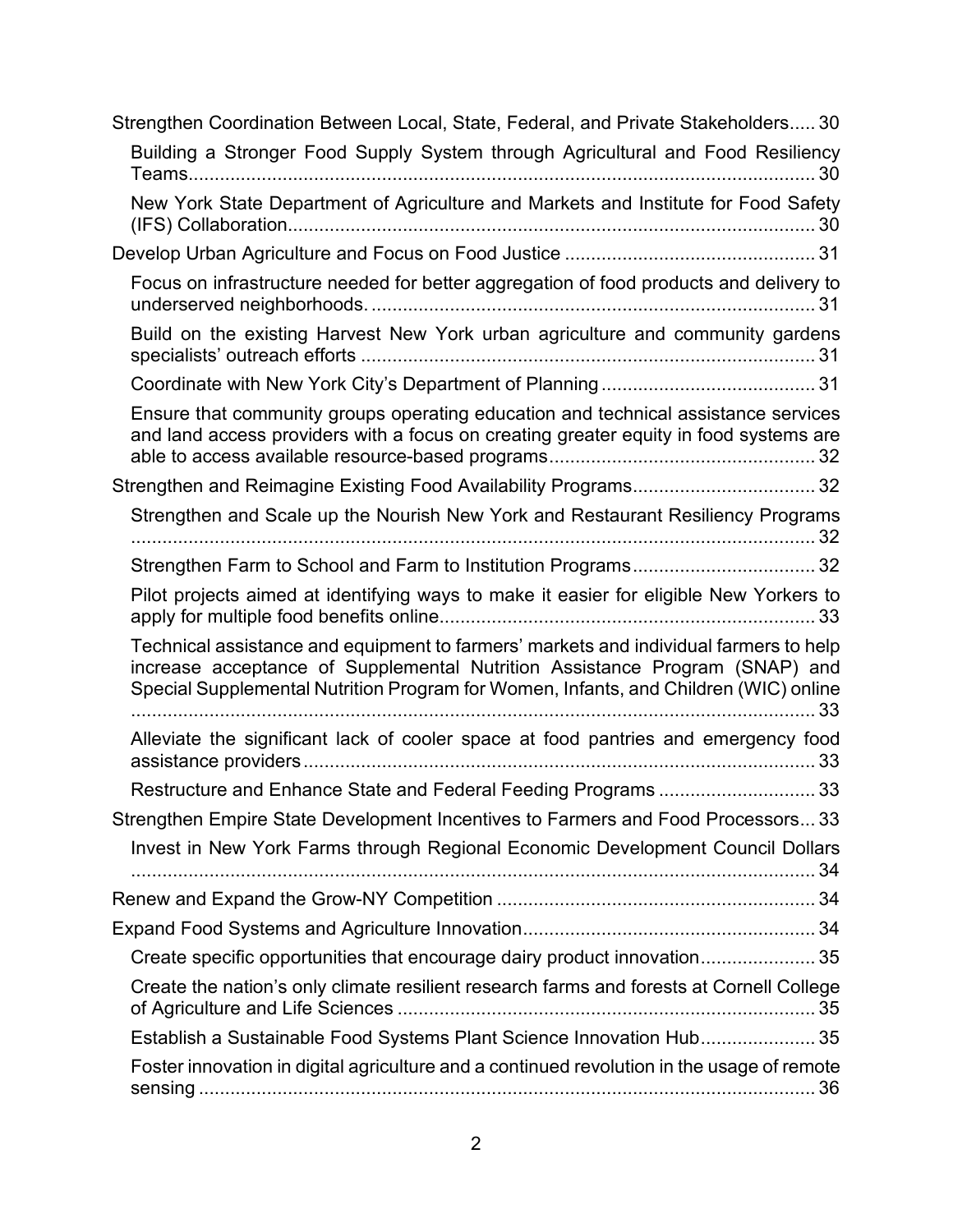| Encourage additional innovation in food processing plants to ensure modernization.36 |
|--------------------------------------------------------------------------------------|
|                                                                                      |
|                                                                                      |
|                                                                                      |
| Adopting the comprehensive recommendations of the Commissioner's Task Force on       |
| Providing support for the Cornell Small Farms Equitable Farm Futures Initiative 37   |
|                                                                                      |
|                                                                                      |
|                                                                                      |
|                                                                                      |
| Create and Utilize Data Driven Food System Software and Programs  38                 |
| Developing a Dashboard Monitoring Determinants of Hunger and Food Insecurity  38     |
|                                                                                      |
|                                                                                      |
|                                                                                      |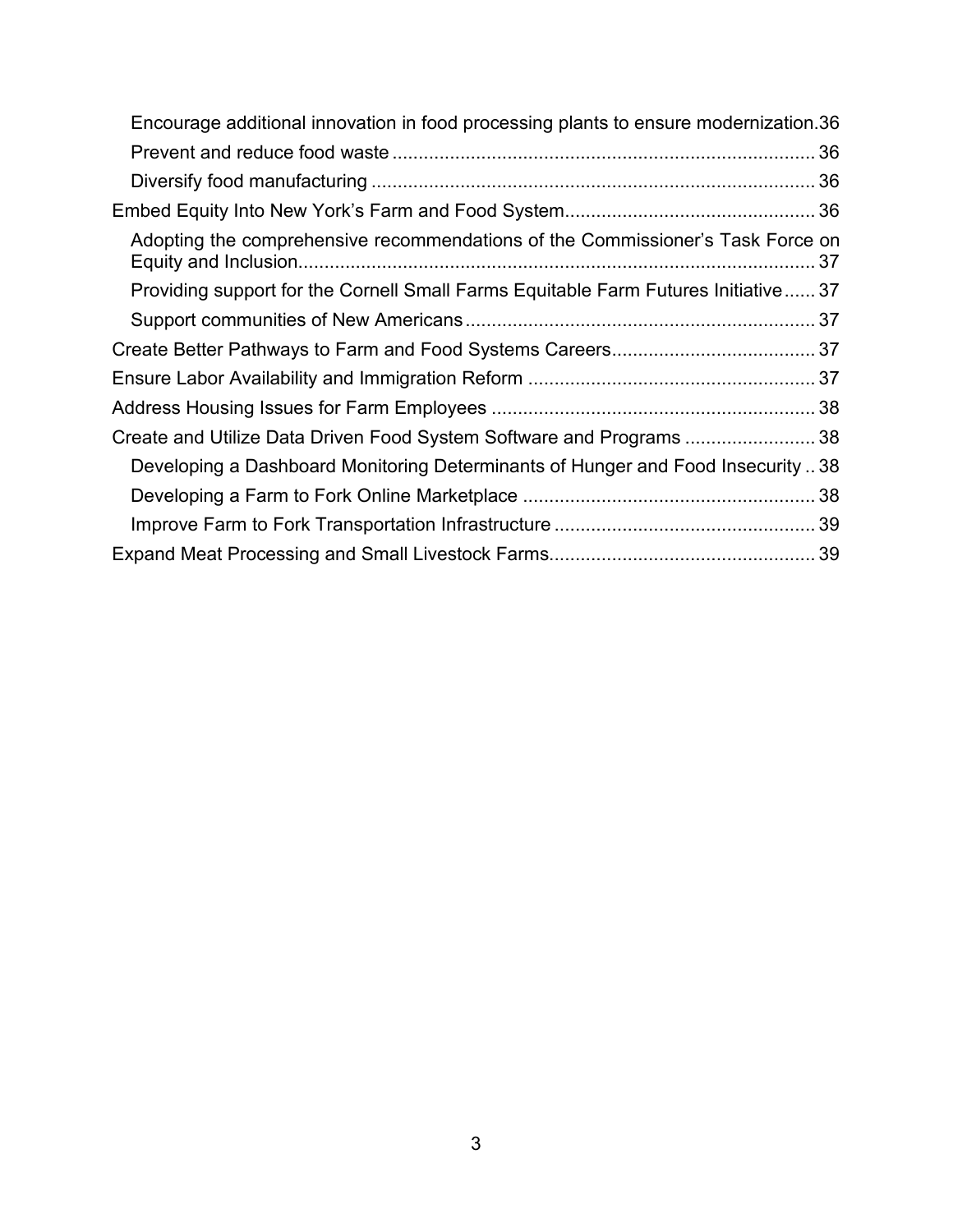# **New York's Food Supply System**

# <span id="page-3-1"></span><span id="page-3-0"></span>**Overview and Perspectives Relating to COVID-19**

The enactment of Chapter 24 is a recognition of the importance of a robust food system to the well-being of New York residents. It also serves as a reminder of the opportunity that New York State has to grow the state's agriculture and food industries, enhance food security for all residents, increase employment opportunities in food-related businesses, and strengthen the links between consumers and farmers.

New York State's food system is made up of a series of food supply chains developed over decades and evolving with marketplace, product, and technological changes. A recent economic impact analysis by Dr. Todd Schmit of Cornell University illustrates the strong economic multiplier impact of agriculture in New York State. [1](#page-3-2) "In 2019, agricultural industries, including agricultural production, agricultural support services, and agricultural manufacturing, directly contributed \$43.6 billion in total industry output, 163.1 thousand jobs, and \$12.3 billion in gross domestic product to the New York State economy. When backward-linked supply chain business-to-business transactions (indirect effects) and household spending out of labor income (induced effects) are considered, these values grow to \$65.2 billion, 269.7 thousand, and \$26.3 billion, respectively."

Further economic analysis indicates if we view the food and agriculture system in its broadest sense, including restaurants, grocery stores, and related businesses, the employment number reaches to 1.25 million or 9.7% of New York State's employment. [2](#page-3-3)

New York's focus on improving food supply chains is not being done in isolation. President Biden issued Executive Order (EO) 14017, "America's Supply Chains" in February 2021. This EO focused on the need for resilient, diverse, and secure supply chains to ensure US economic prosperity and national security. As part of the EO, the Secretary of Agriculture is required to submit a report to the President on supply chains for the production of agricultural commodities and food products. Similar to the approach utilized in New York State, the United States Department of Agriculture (USDA) began soliciting comments from stakeholders in the food system in April of 2021.

As part of analyzing food supply chains, USDA has identified a number of areas of interest: local and regional food systems, creating new market opportunities (including for value-added agriculture and value-added products), facilitating fair and competitive markets (including traceability and supply chain transparency), advancing efforts to transform the food system, meeting the needs of the agricultural workforce, supporting and promoting consumers' nutrition security, particularly for low-income populations, and

<span id="page-3-2"></span><sup>1</sup> Schmit, T., The Economic Contribution to the New York State Economy: 2019; Cornell University Charles H. Dyson School of Applied Economics and Management, SC Johnson College of Business, College of Agriculture and Life Sciences, 2021. https://dyson.cornell.edu/wp-content/uploads/sites/5/2021/08/EB2021-04\_TShmit.pdf

<span id="page-3-3"></span><sup>2</sup> Mehta, C., Center for Regional Economic Development, Cornell University; A Call for Innovation: New York AgriFood System prepared in conjunction with the Center of Excellence for Food and Agriculture. Agrifood-related industries include on-farm jobs; fishing; forestry; food, beverage and tobacco manufacturing; wood product manufacturing, textile and leather manufacturing; food wholesale and distribution; food and beverage stores; and food service, eating and drinking places. 2021.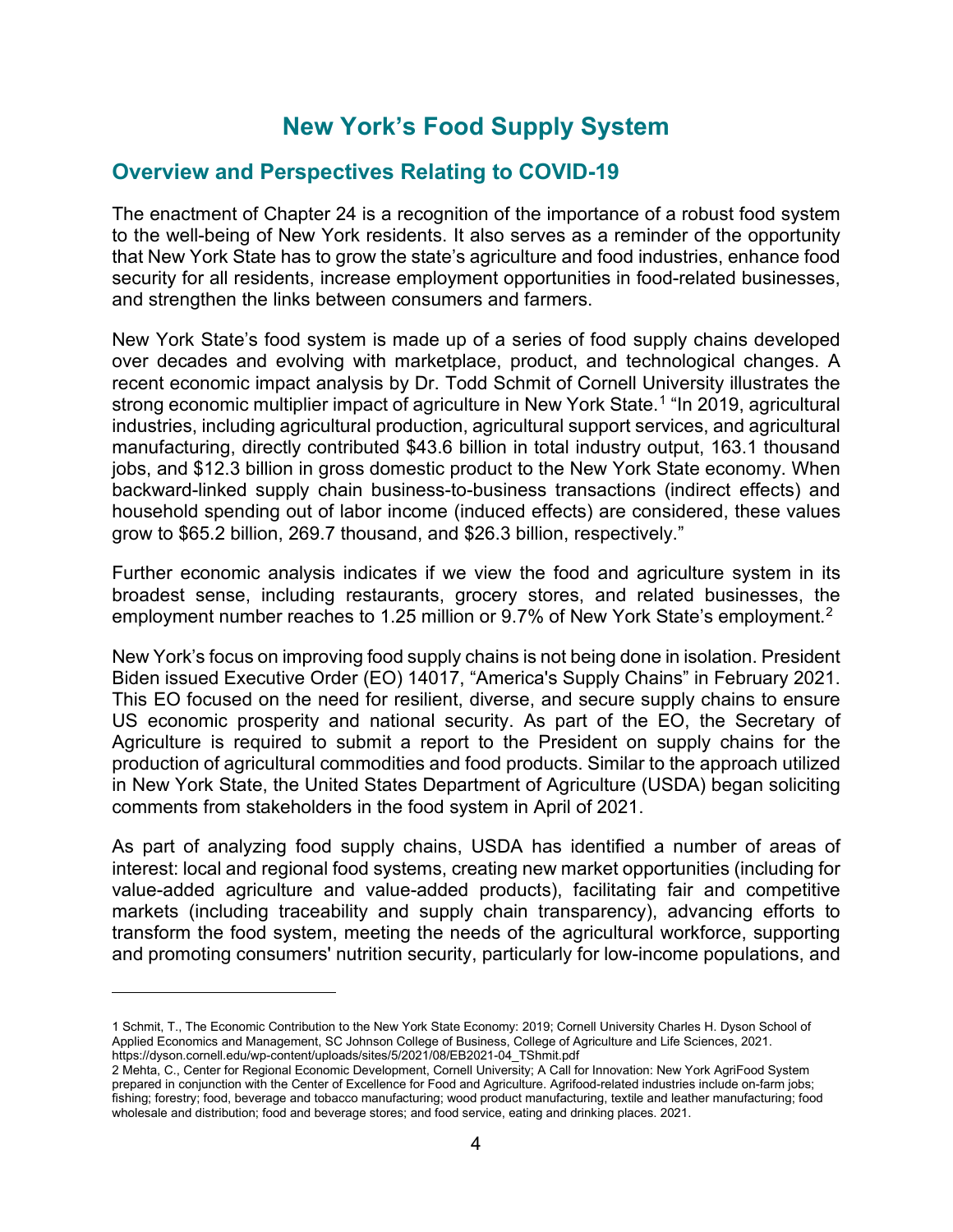supporting the needs of socially disadvantaged and small- to mid-sized producers and processors.

The USDA report will provide a national perspective on actions to be taken to strengthen food supply resilience and as such will complement and enhance the recommendations made in this report.

# <span id="page-4-0"></span>**Gathering Critical Input**

To provide advice, guidance, and recommendations on improving the resiliency and selfreliance of New York State's farm and food supply and related food shortages, food waste, and the inability to get New York farm goods to market that occurred as a result of the COVID-19 pandemic, the New York State Council on Hunger and Food Policy (the Council) was engaged as a critical group of stakeholders to contribute to the recommendations outlined in this report. The goal was to create permanent solutions beyond the state of emergency to reflect the changing wholesale, retail, and consumer marketplace. The Council was created in 2016 to play a key role in advising the State on policies and programs to improve access to food, including healthy, locally grown food, making it a uniquely capable group to access New York's food supply system.

### <span id="page-4-1"></span>**Working Groups**

The Council is broken down into five working groups specializing in:

- 1. increasing the agricultural knowledge base of New York State supply chains,
- 2. improving nutrition and promoting food as medicine,
- 3. strengthening food assistance networks,
- 4. increasing food access, and
- 5. cultivating food equity.

The Council has met routinely in the years since its creation.

#### <span id="page-4-2"></span>**Council on Hunger and Food Policy Members**

The Council on Hunger and Food Policy includes individuals from the following organizations: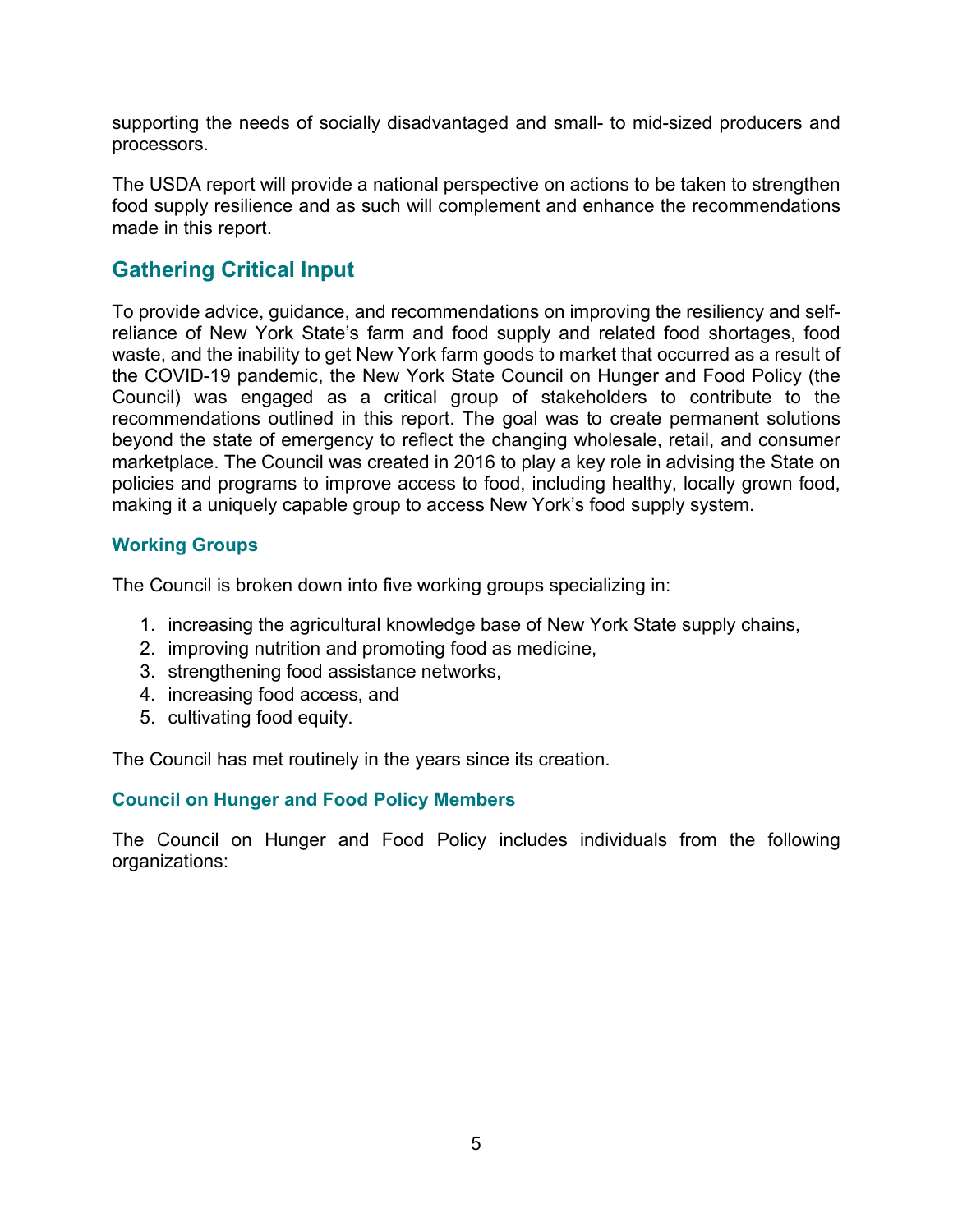| 1. American Association of Retired Persons | 13. Cornell University College of Agriculture and |
|--------------------------------------------|---------------------------------------------------|
|                                            | Life Sciences                                     |
| 2. Reeves Farms                            | 14. Hunger Solutions New York                     |
| 3. Empire State Development                | 15. New York State Office of Temporary and        |
|                                            | <b>Disability Assistance</b>                      |
| 4. New York State Department of Health     | 16. Grow New York City                            |
| 5. University of Rochester Medical Center  | 17. Food Bank for New York City                   |
| 6. The Campaign Against Hunger             | 18. Foodlink                                      |
| 7. Price Chopper Supermarkets              | 19. Island Harvest Food Bank                      |
| 8. New York State Office for the Aging     | 20. New York State Department of Agriculture and  |
|                                            | <b>Markets</b>                                    |
| 9. Crist Brothers Orchards                 | 21. American Dairy Association and Dairy Council  |
| 10. New York Farm Bureau                   | 22. New York School Nutrition Association         |
| 11. Hunger Free America                    | 23. New York City Department of Education,        |
|                                            | School Fund                                       |
| 12. Rise & Root Farm                       | 24. FarmOn! Foundation                            |

Critical input was also provided from the following organizations: New York State Commission on National and Community Service, New York State Office of Mental Health, New York State Office of Children and Family Services, New York Department of State, Feeding New York State, New York State Department of Environmental Conservation, NYS Homes and Community Renewal, Glynwood Regional Center for Food and Farming, New York State Office of General Services, State University of New York, School Nutrition Association, City Harvest, Greater New York Hospital Association, Food Pantries for the Capital District, New York State Division of Veterans Affairs, Suffolk County, New York State Health Foundation, New York State Department of Education, New York State Office for New Americans, Adirondack Council, and Essex Farm Institute.

The Council and its working groups convened multiple meetings in January, April, June, and July of 2021 to gather input on both the challenges and opportunities the food supply chain faced during the COVID-19 pandemic. As part of this effort, the Council sought additional input from approximately fifty-two individuals with varying perspectives via a survey and open public comment period. The open comment period was pursuant to enactment of legislation (AB 952 and SB 1305), sponsored by Assembly Member Donna Lupardo and Senator Michelle Hinchey and signed by Governor Andrew M. Cuomo, which also asked for the creation of this report. Two specific questions were asked during the open comment period:

- 1. The COVID-19 pandemic temporarily resulted in food shortages, food waste, and the inability to get New York farm goods to markets. Please provide any advice, guidance, or recommendations on improving the resilience and self-reliance of New York's farm and food supply and supply chain logistics.
- 2. Ideally, any proposed state or federal laws, rules, policies, or programs should strengthen and improve the state's food supply in a manner that benefits New York farms, food businesses, workers, retailers, restaurateurs, food banks, and consumers. Do you have any information and/or recommendations related to new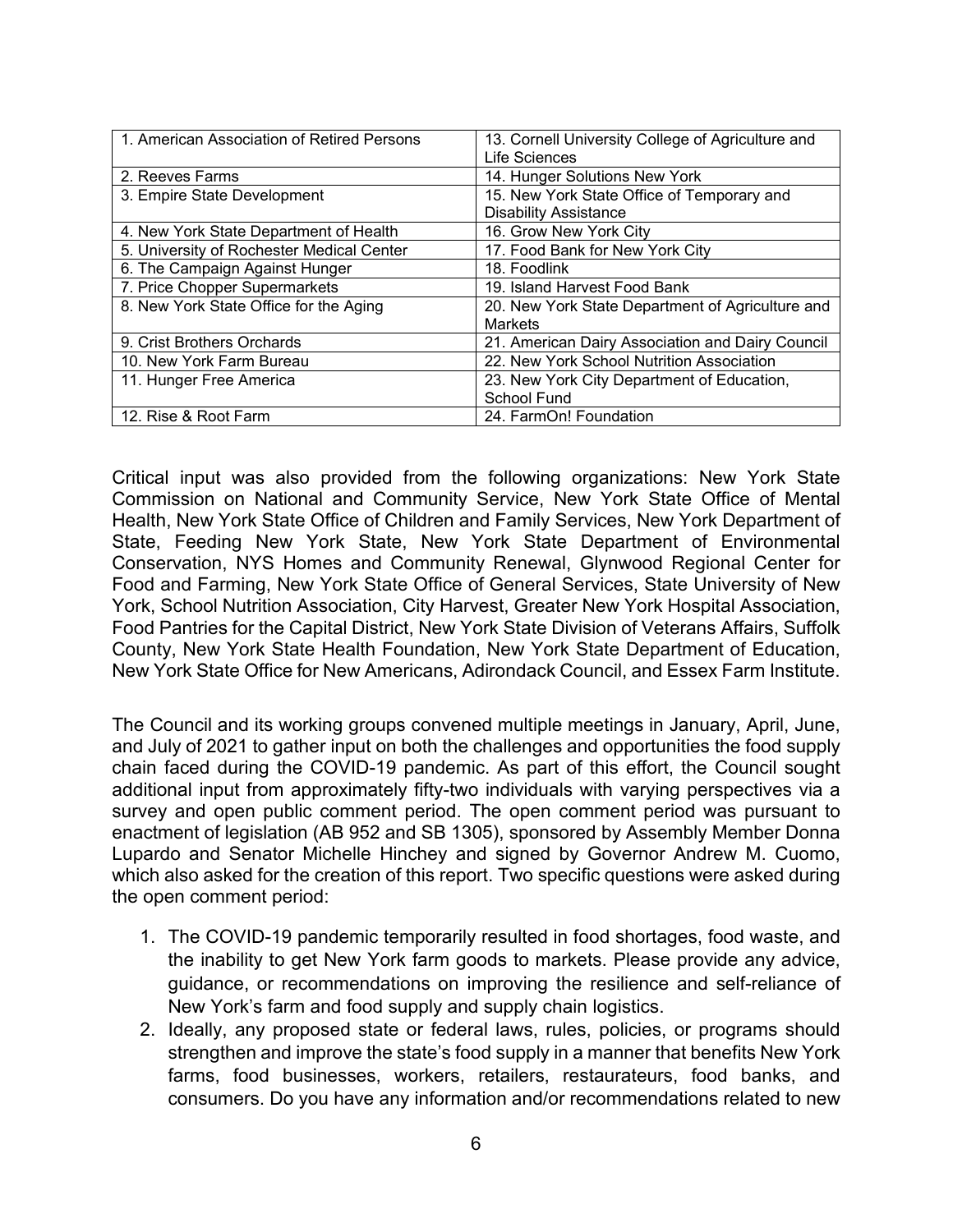laws, policies, or programs intended to effectively strengthen and improve the state's food supply that will benefit all involved?

### <span id="page-6-0"></span>**Demographics of Survey Respondents**

A demographic breakdown of the survey respondents, along with a summary of topics covered, follows:

| Ethnicity                                           |                                                 |
|-----------------------------------------------------|-------------------------------------------------|
| African American                                    | 1                                               |
| Caucasian                                           | 42                                              |
| Hispanic/Latino                                     | 3                                               |
| Native American                                     | $\overline{1}$                                  |
| Other/unknown                                       | $\overline{2}$                                  |
| Prefer not to say                                   | 5                                               |
| Gender                                              |                                                 |
| Male                                                | 20                                              |
| Female                                              | 32                                              |
| Prefer Not to Answer                                | 1                                               |
| Food Supply Chain Role                              |                                                 |
| MWBE-owned, small, or family-owned business or      | 11                                              |
| farm                                                |                                                 |
| Other representatives of agriculture, the food      | 13                                              |
| industry, or economic development                   |                                                 |
| <b>Total farmers</b>                                | 18 (organic farmer: 7; conventional farmer: 11) |
| Academic expert in food production, marketing,      | 9                                               |
| distribution, food safety, and consumers            |                                                 |
| Interested citizen not associated with agriculture, | $\overline{4}$                                  |
| the food industry, or economic development          |                                                 |
| Retail food business (including but not limited to  | 9                                               |
| retail food stores and direct farm-consumer         |                                                 |
| businesses)                                         |                                                 |
| Food processor (including but not limited to dairy, | 5                                               |
| produce, meat, and beverage)                        |                                                 |
| Food service industry - restaurant or institutional | $\overline{4}$                                  |
| food service                                        |                                                 |
| Local, state, or federal agency with responsibility | $\overline{2}$                                  |
| for food production, processing, marketing, and     |                                                 |
| safety                                              |                                                 |
| Food wholesaler and/or distributor                  | 4                                               |
| Food transporter (including but not limited to      | 3                                               |
| direct-to-consumer transporters serving retail food |                                                 |
| stores, foodservice, and farmers)                   |                                                 |
| Emergency food provider                             | 3                                               |
| New York Region                                     |                                                 |
| Long Island                                         | 8                                               |
| New York City                                       | $\mathbf 1$                                     |
| Mid-Hudson                                          | $\overline{3}$                                  |
| Capital Region                                      | $\overline{\mathbf{4}}$                         |
| Mohawk Valley                                       | $\overline{3}$                                  |
| North Country                                       | $\overline{13}$                                 |
| <b>Central New York</b>                             | $\mathbf{3}$                                    |
| <b>Finger Lakes</b>                                 | $\overline{5}$                                  |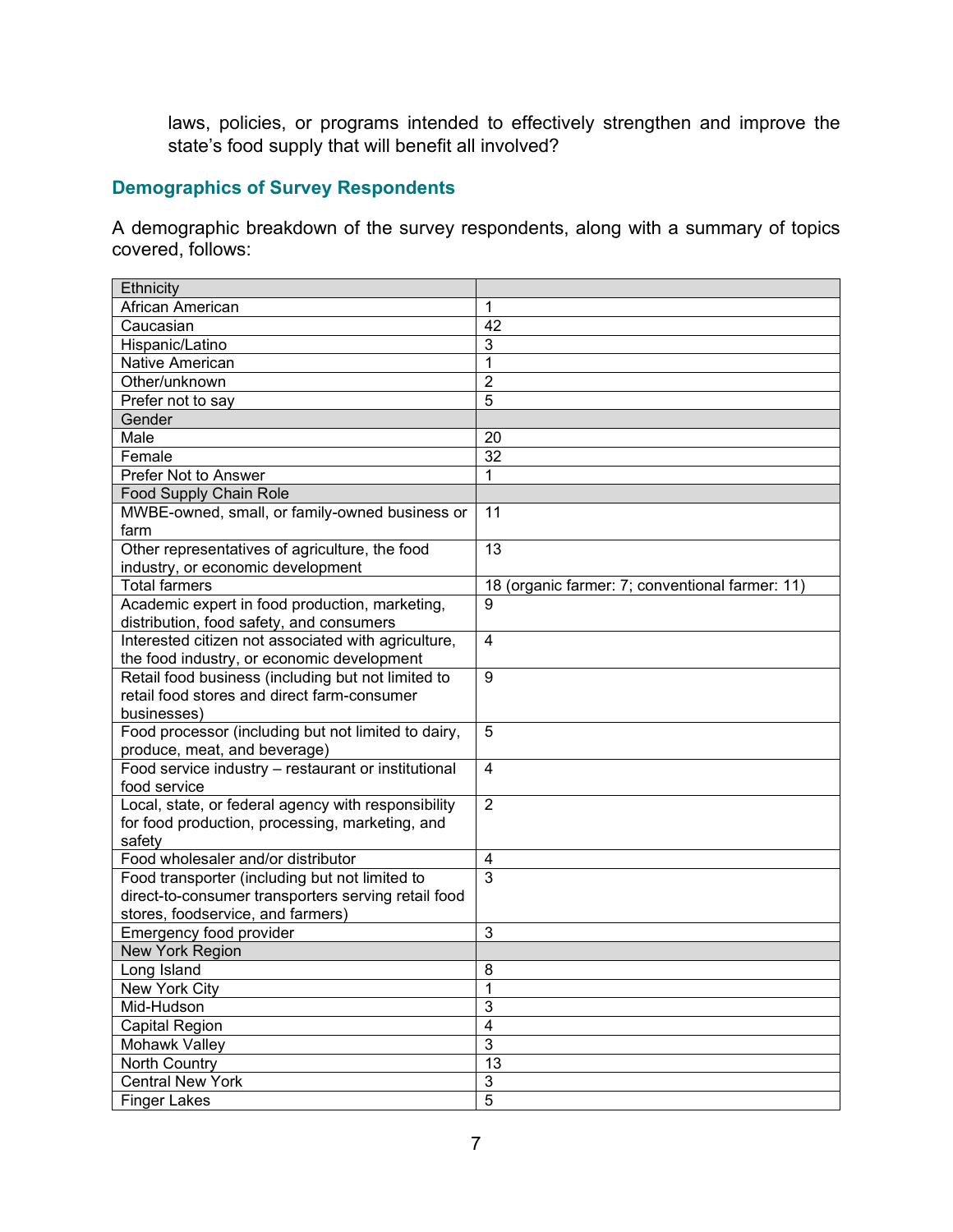| Tier<br>Southern | - |
|------------------|---|
| Western New York | ∼ |
| Statewide        |   |

#### <span id="page-7-0"></span>**Survey Response Categories**

When responding to the questions posed in the survey, the main comment categories which emerged from the public comment period, CHFP meetings, and CHFP working group meetings are as follows:

- combatting food insecurity using local foods,
- enhancing state and institutional procurement of local foods,
- expanding farm innovations and technologies,
- food systems workforce availability and retention,
- improving processing capacity,
- increasing food equity,
- mitigating climate change,
- securing a food supply chain workforce, and
- strengthening support for diversified marketing and improved transportation.

## <span id="page-7-1"></span>**Vulnerabilities in the Food Supply Chain**

The food supply chain is highly complex in the movement of farm products from the farm to the consumer. Studies<sup>[3](#page-7-2)</sup> conducted show that food supply chains may be regional, national, or international and that individual food stores may have more than one food supply chain for the same or similar products. Between farms and consumers are thousands of businesses including processors, shippers, food brokers and wholesalers, grocery and convenience stores, and institutional food service entities.

A Congressional Research Service report<sup>[4](#page-7-3)</sup> released in May 2020 described the food supply chain and the potential for disruption: "The food supply chain refers to the path that raw agricultural commodities take from the farm where they are produced, through the food processing and distribution network to the consumer where they are used….The domestic food supply chain has the potential to break down at any of a number of different points; availability of inputs and labor for agriculture production; trucks and truck drivers for transporting raw and finished products; food processing plants, plant workers, and food safety inspectors; packaging, warehousing, and storage capacity; and wholesale and retail outlets and their workers. For exported products, the supply chain includes containers, ships, crews, and port workers."

<span id="page-7-2"></span><sup>&</sup>lt;sup>3</sup> Park, K., Gomez, M., Clancy, K., Case Studies of Supermarkets and Food Supply Chains in Low Income Areas in the Northeast: New York City Store, New York and Case Studies of Supermarkets and Food Supply Chains in Low Income Areas of the Northeast: Syracuse Store 2 New York. October 2017.

<span id="page-7-3"></span><sup>4</sup> Schnepf, R., Monke, J.,Congressional Research Service, COVID-19, U.S. Agriculture, and USDA's Coronavirus Food Assistance Program (CFAP), May 8, 2020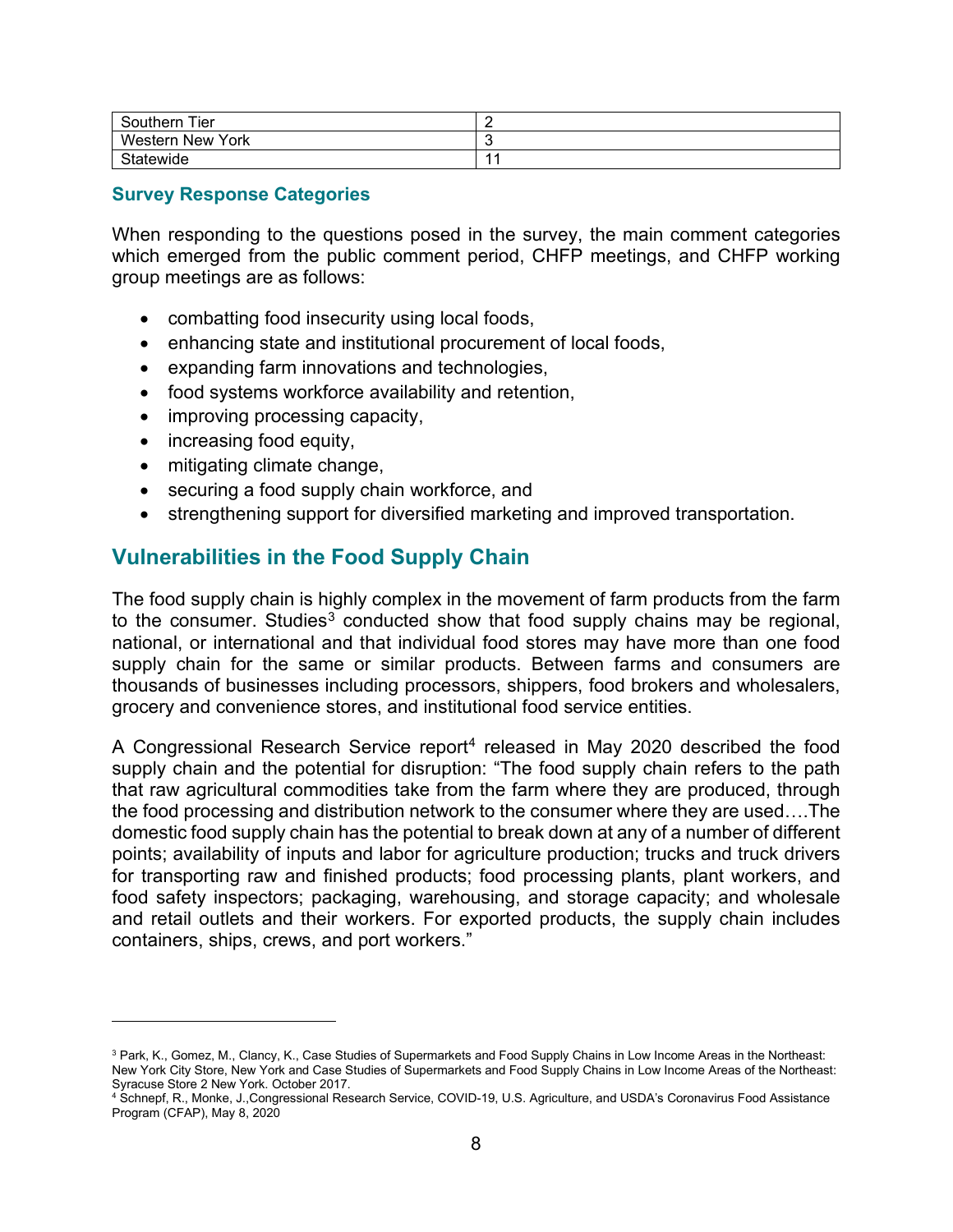Disruptions in the food supply chain became apparent in the early months of the COVID-19 pandemic as the food service industry abruptly lost markets including schools and restaurants. This quickly impacted farmers and agricultural processors including farmerowned cooperatives that depended on these markets. For New York, the disruption caused problems for farmers producing a wide variety of food products including milk, fruit, vegetables, livestock, and seafood. It further impacted other New York farmers producing non-food products including nursery and greenhouse products and those engaged in equine businesses. While grocery store sales surged in March and April 2021 with the closure of restaurants and schools, food processors, including many who process fluid milk and cheese for institutions, could not retool packaging equipment and develop alternate retail markets quickly enough to avoid agricultural product waste and the loss of millions of dollars in revenue.

Food system disruptions were not limited to the loss of institutional and food service markets. [5](#page-8-0) As workers in agricultural processing plants became ill with COVID-19, food processing plants, especially meat plants outside of New York State, closed or reduced output. Throughout the pandemic, food supply chain participants incurred additional costs in an effort to keep workers and customers safe and comply with regulatory requirements. While the disruptions were severe and consumers were not prepared to find empty store shelves in a grocery store, it's notable that the farm community and food system and notfor-profit hunger relief providers reacted relatively quickly to ensure that consumers largely retained access to food. While shortages were severe, they were not prolonged, and the food system retooled far more quickly than expected in the beginning of the pandemic.

An issue noted extensively in comments received for this report was the challenge faced by livestock producers with meat processing capacity. This livestock producer's challenge was discussed in detail in a report<sup>[6](#page-8-1)</sup> released in February 2021 by Cornell College of Agriculture and Life Sciences:

"In 2020, the COVID-19 pandemic caused a spike in demand for local meat. The increase in local meat sales resulted in increased need for the services offered by the small processors, who could not accommodate the surge. Many reported having hundreds of names on a waiting list and telling their farmer customers they could not accept new bookings through 2021. As a result, panicked livestock producers were scrambling to provide for their customers. In July 2020, the Cornell Small Farms Program surveyed New York State livestock producers about the impacts of COVID-19 on their businesses. Of the 650 farmers responding, 85% reported that demand for their products had increased, but 81% could not meet this increased demand because of inadequate processing capacity."

<span id="page-8-0"></span><sup>5</sup> Impact of COVID-19 on New York's Farms and Food System – white papers, Cornell University College of Agriculture and Life Sciences, Charles H. Dyson School of Applied Economics, Cornell University and Cornell Cooperative Extension.

<span id="page-8-1"></span><sup>6</sup> Baker, M., Havas D., Glazier, N., Bliven, L., Stanton, t., and Freney, R., Red Meat Processing in NYS: Bottleneck in the Local Food Economy; Cornell Cooperative Extension, Livestock Program Work Team, 2021.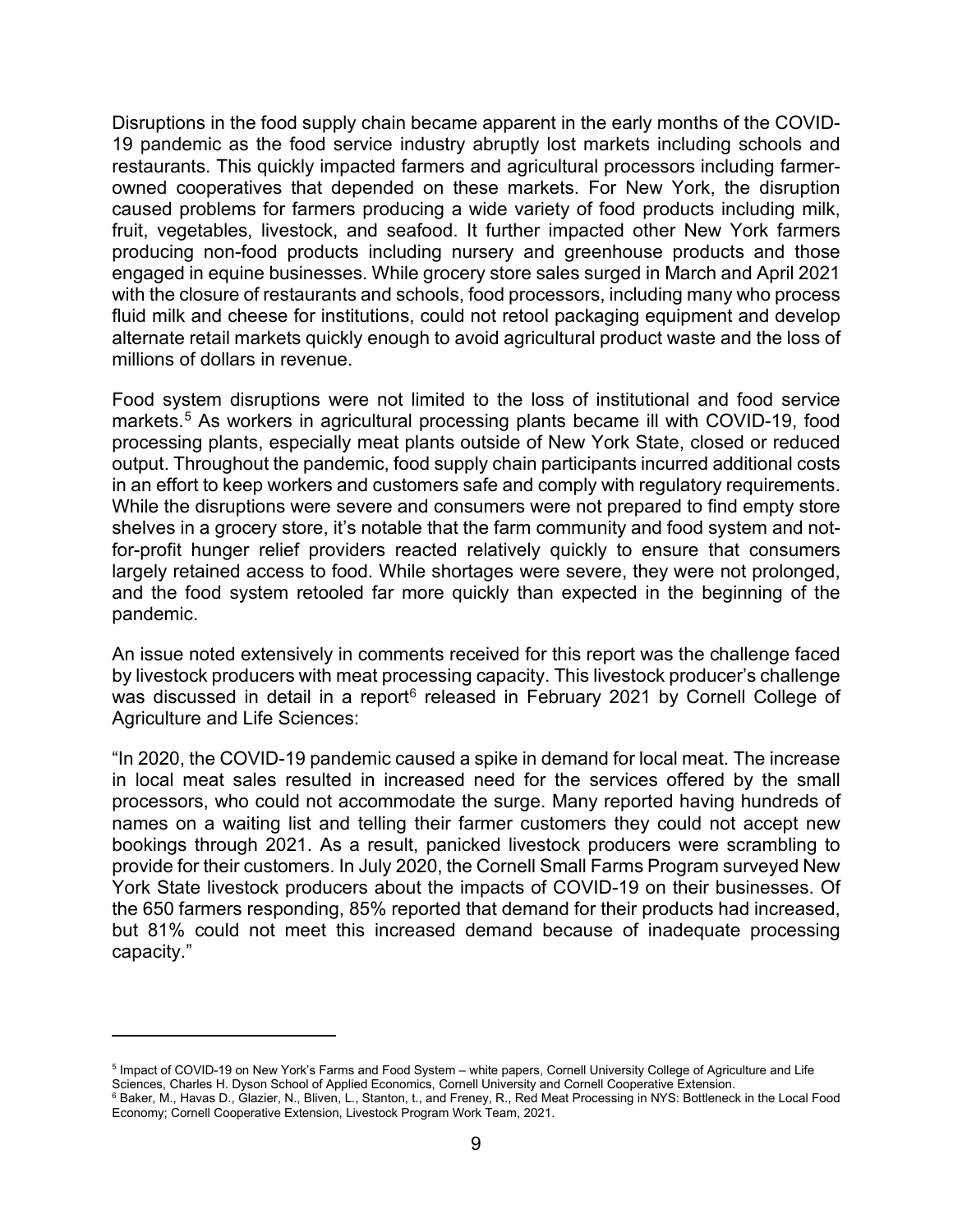While farmers and processors were suffering from the loss of markets, the dramatic increase in COVID-related unemployment resulted in a sharp jump in food insecurity and the need for more food assistance. Food banks and pantries faced labor shortages from a reduction in volunteers. In a paper by Dr. David Just of Cornell and Dr. Anne Byrne of the USDA Economic Research Service, the severity of the food insecurity during the COVID pandemic is clear: "While there is slight variation from study to study, research has shown that at least one in four U.S. residents has experienced food insecurity since the start of the pandemic (Bauer, 2020; Niles, et al., 2020; Wolfson & Leung, 2020)." This is a sizeable increase from previous levels, which hovered between 9% and 15% from 2001 to 2019 (Coleman-Jensen et. al 2020) Food insecurity is correlated with several ailments, including but not limited to asthma, birth defects, anemia, suicide ideation and diminished oral health (Gunderson & Ziliak, 2015)."[7](#page-9-1) In response to the rapid disruption in the food system and an unprecedented spike in hunger, New York State created the Nourish New York program, which helps people who are food insecure access the nourishment they need, while providing a market for farmers to sell their products. A total of \$85 million has been dedicated to the program so far. The funding will allow New York's emergency food providers to continue to purchase surplus products from New York farmers and dairy manufacturers and deliver it to New York families in need through the end of the year.

The vulnerabilities in our food supply chains illustrated in the COVID-19 pandemic were also highlighted in June 2021 when a cyber-ransom attack on JBS Foods $8$  forced the temporary shutdown of meat packing plants. The ransomware attack, believed to originate in Russia, was against the world's largest meat supplier operating 150 plants in 15 countries and disrupted meat supply distribution in the United States. The vulnerabilities exposed during the COVID-19 pandemic and the JBS Foods cyberattack underscore the importance of diverse food sources and local food supply chains.

## <span id="page-9-0"></span>**Agricultural Production**

A strength of New York agriculture is its farm production diversity. While the dairy industry is the largest agricultural sector, New York is a major producer of many fruit, vegetable, field crop, and greenhouse-nursery products. It is also a state with considerable commercial fishing, aquaculture, forest products, and farm value-added products. As illustrated in the following chart, the diversity of New York agriculture is important as the state considers programs that support food resilience and self-reliance.

<span id="page-9-1"></span><sup>7</sup> Byrne, A., Just, D., Impacts of COVID-19 on Food Banks; prepared for Choices, Agricultural & Applied Economics Association; [https://www.choicesmagazine.org/.](https://www.choicesmagazine.org/) 2021. Anne Byrne is with the USDA Economic Research Service and Dr. David Just is with<br>Cornell University, Dyson School of Applied Economics and Management.

<span id="page-9-2"></span><sup>&</sup>lt;sup>8</sup> Newman, J., Bunge, J., Meat Supplies Tighten as Cyberattacks on JBS Snares Food Chain, Wall Street Journal, June 2, 2021.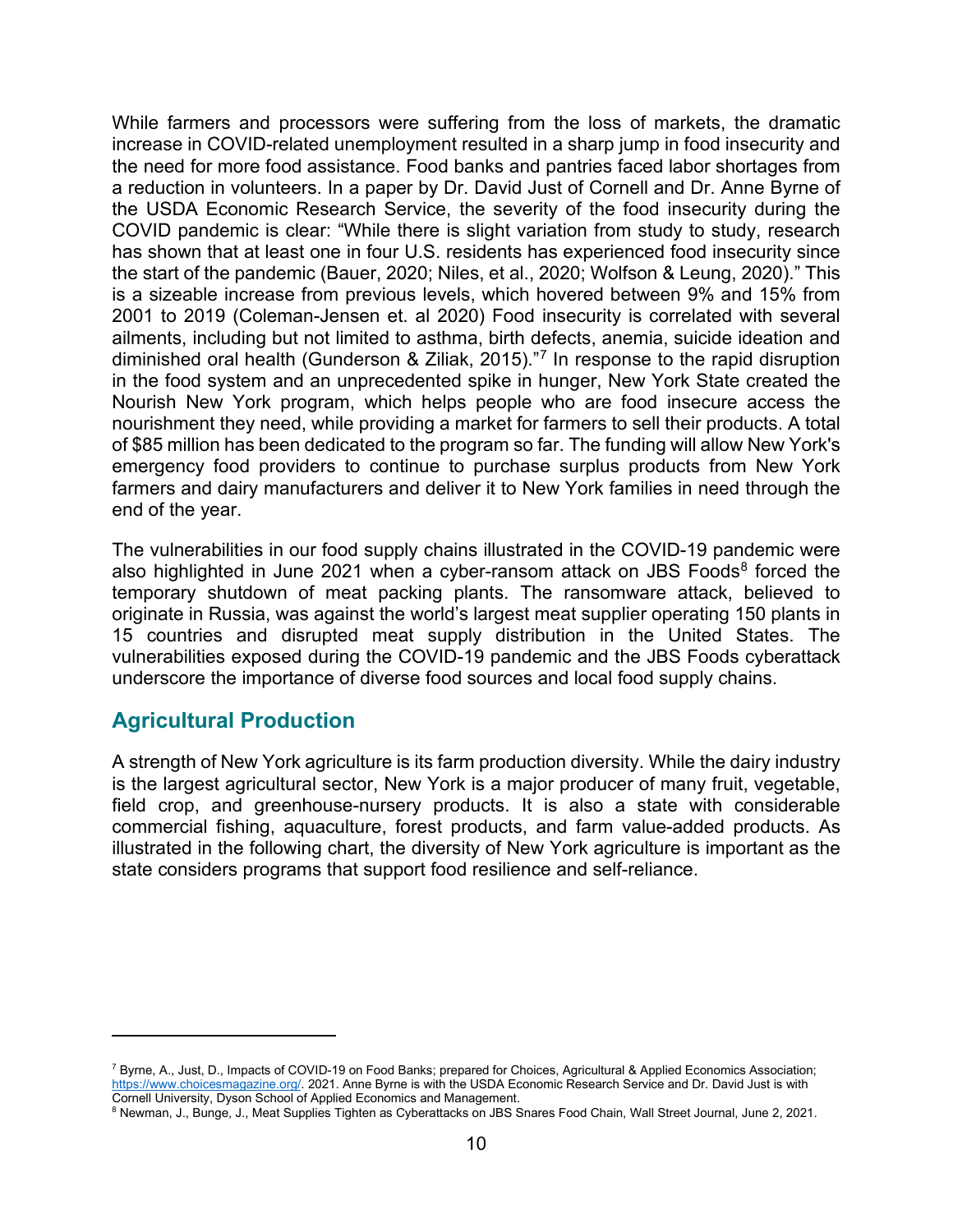| Farm Type                                                                          | <b>Number of Farms</b> | Land in Farms<br>(Acres) | Market Value of<br>Products Sold (\$) and<br>Government<br>Payments |
|------------------------------------------------------------------------------------|------------------------|--------------------------|---------------------------------------------------------------------|
| <b>Total New York State</b>                                                        | 33,438                 | 6,866,171                | \$5,428,317,000                                                     |
| Oilseeds and grain<br>farming                                                      | 2,058                  | 1,080,237                | \$417,658,000                                                       |
| Vegetable and melon<br>farming                                                     | 1,978                  | 284,824                  | \$376,233,000                                                       |
| Fruit and tree nut farming                                                         | 2247                   | 250,197                  | \$402,170,000                                                       |
| Greenhouse, nursery,<br>and floriculture                                           | 1,990                  | 157,087                  | \$384,222,000                                                       |
| Hay and all other crop<br>farming                                                  | 9,636                  | 1,801,627                | \$335,834,000                                                       |
| Beef cattle ranching or<br>farming                                                 | 4,603                  | 658,369                  | \$179,755,000                                                       |
| Cattle feedlots                                                                    | 165                    | 46,156                   | \$34,348,000                                                        |
| Dairy and milk production                                                          | 3,799                  | 2,170,136                | \$2,984,884,000                                                     |
| Hog and pig farms                                                                  | 380                    | 22,434                   | \$21,421,000                                                        |
| Poultry and egg<br>production                                                      | 517                    | 41,998                   | \$199,705,000                                                       |
| Sheep and goat farming                                                             | 1,201                  | 64,692                   | \$14,944,000                                                        |
| All other animal<br>production including<br>aquaculture, equine, and<br>apiculture | 4,864                  | 288,414                  | \$77,144,000                                                        |

#### <span id="page-10-0"></span>*New York State's Diverse Agriculture[9](#page-10-1) 2017*

The state's 33,438 farms<sup>[10](#page-10-2)</sup> operate on 6.9 million acres and vary widely in farm output, production practices, marketing approaches, labor requirements, and size. Overwhelmingly, New York farms are family operations, some of which involve multiple generations. While some New York farms are full-time operations and involve numerous family members and employees, many New York farms are relatively small and rely in part on off-the-farm income to supplement farm income. Thus, the challenges faced by each farm differ and generalizations are often not applicable.

A positive trend in New York production agriculture is the adoption of practices that have environmental and climate mitigation benefits including reduced tillage practices, cover crops, renewable energy, and precision agriculture. According to the most recent census of agriculture,<sup>[11](#page-10-3)</sup> between 2012 and 2017, New York farmers increased the number of

<span id="page-10-1"></span><sup>9</sup> USDA Census of Agriculture for New York 2017. North American Industry Classification System. Selected data from Table 75. A point of clarification may be helpful to the reader. Under the NAICS census table, the farm is being categorized based on the highest market value crop on the farm. Many farms have income from more than one farm product. This explains why NAICS data shows 3,799 dairy farms as compared to other data in the 2017 Census of Agriculture that indicates that there are 4,648 farms that have "milk cows" (Tables 1 and 11) and 3,884 farms that have "income from milk from cows" (Table

<span id="page-10-2"></span><sup>&</sup>lt;sup>10</sup> United States Department of Agriculture, Census of Agriculture for New York 2017. Note that this data uses land in farms which includes land that is part of the farm, but not in production.

<span id="page-10-3"></span><sup>11</sup> United States Department of Agriculture, Census of Agriculture for New York, Chapter 1, Tables 47 and 49.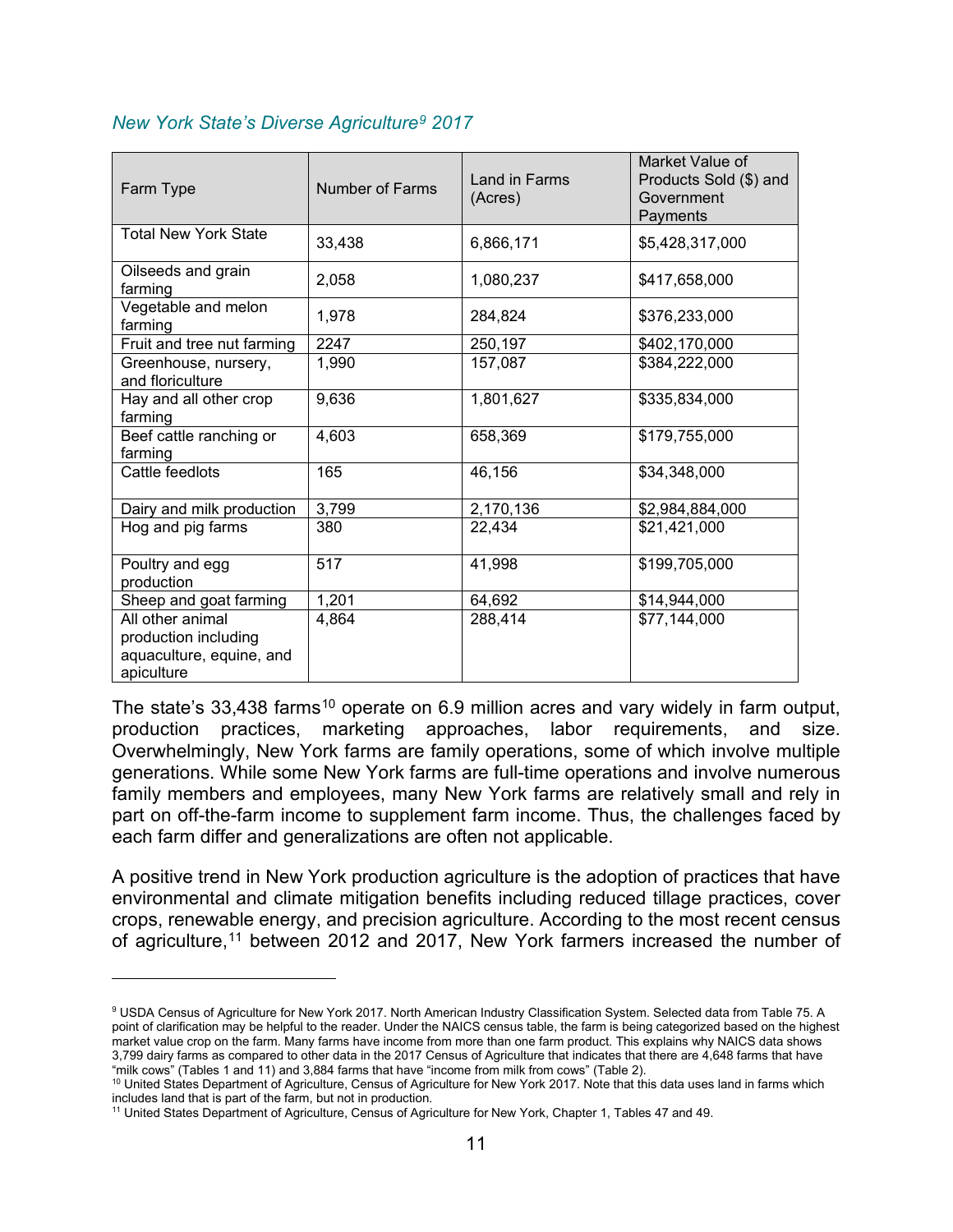acres in which reduced tillage practices were utilized by 22.5% to 778,919 acres. Reduced tillage practices help conserve soil by reducing erosion and decreasing water pollution. The same 5-year census comparison indicated that acres planted to cover crops, which helps enhance soil quality, increased by 37.2% to 295,433 acres. With respect to renewable energy producing systems, the census found that 3,238 farms had systems including solar panels, wind turbines, and methane digesters. This was a 138% increase in five years. Finally, a 2021 report<sup>[12](#page-11-1)</sup> by the New York office of the National Agricultural Statistic Service indicated that 26% of New York farms report use precision agriculture practices to manage crops or livestock. This includes the use of global positioning (GPS) guidance systems, GPS yield monitoring and soil mapping, variable rate input applications, use of drones for scouting fields or monitoring livestock, electronic tagging, precision feeding, and robotic milking. These important trends point to the value of New York programs that promote soil health, climate friendly practices, and renewable energy.

As work is done to develop stronger and more vibrant local and regional food system networks, urban agriculture has an important role. Grassroots urban farm projects already contribute to food security, community empowerment, access to green space, youth opportunities, and educational enhancement. Urban agriculture is also helping many new Americans take root in their new communities and develop their entrepreneurship skills in the US economy. In addition to New York City, inspirational and important urban agriculture activities can be found in many upstate New York cities. Urban agriculture and community gardens can be relatively small production environments that are an integral part of the community's social fabric. Urban agriculture can also be innovative, unique rooftop farms enhancing food security while providing environmental benefits and larger Controlled Environment Agriculture (CEA) businesses that employ underutilized warehouse space or empty lots and offer new employment opportunities.

## <span id="page-11-0"></span>**Direct Farm to Consumer Sales**

Throughout the COVID pandemic, interest in buying directly from farmers reportedly increased. [13](#page-11-2) Whether this will be sustained over time is uncertain, but the trend is positive for many farmers and consumers. Direct to consumer sales through farmer's markets, community supported agriculture, and u-pick farms are an important and growing outlet for farm products. Between 2012 and 2017, the value of farm products sold direct to the consumer increased 121% from \$100.6 million to \$222.7 million. Food sold directly to retail markets, restaurants, institutions, and food hubs resulted in sales of \$316.7 million. New York has also seen a significant increase in farm processing or value-added sales over the past two decades.

<span id="page-11-1"></span><sup>&</sup>lt;sup>12</sup> United States Department of Agriculture, National Agricultural Statistics Service, Northeast Region Farm Computer Usage and Ownership Report, Precision Agricultural Practices, August 19, 2021.

<span id="page-11-2"></span><sup>13</sup> Higgins, E., Perspectives on Local Foods, Impact of COVID-19 on New York's Farm and Food System, Cornell University College of Agriculture and Life Sciences, October 2020.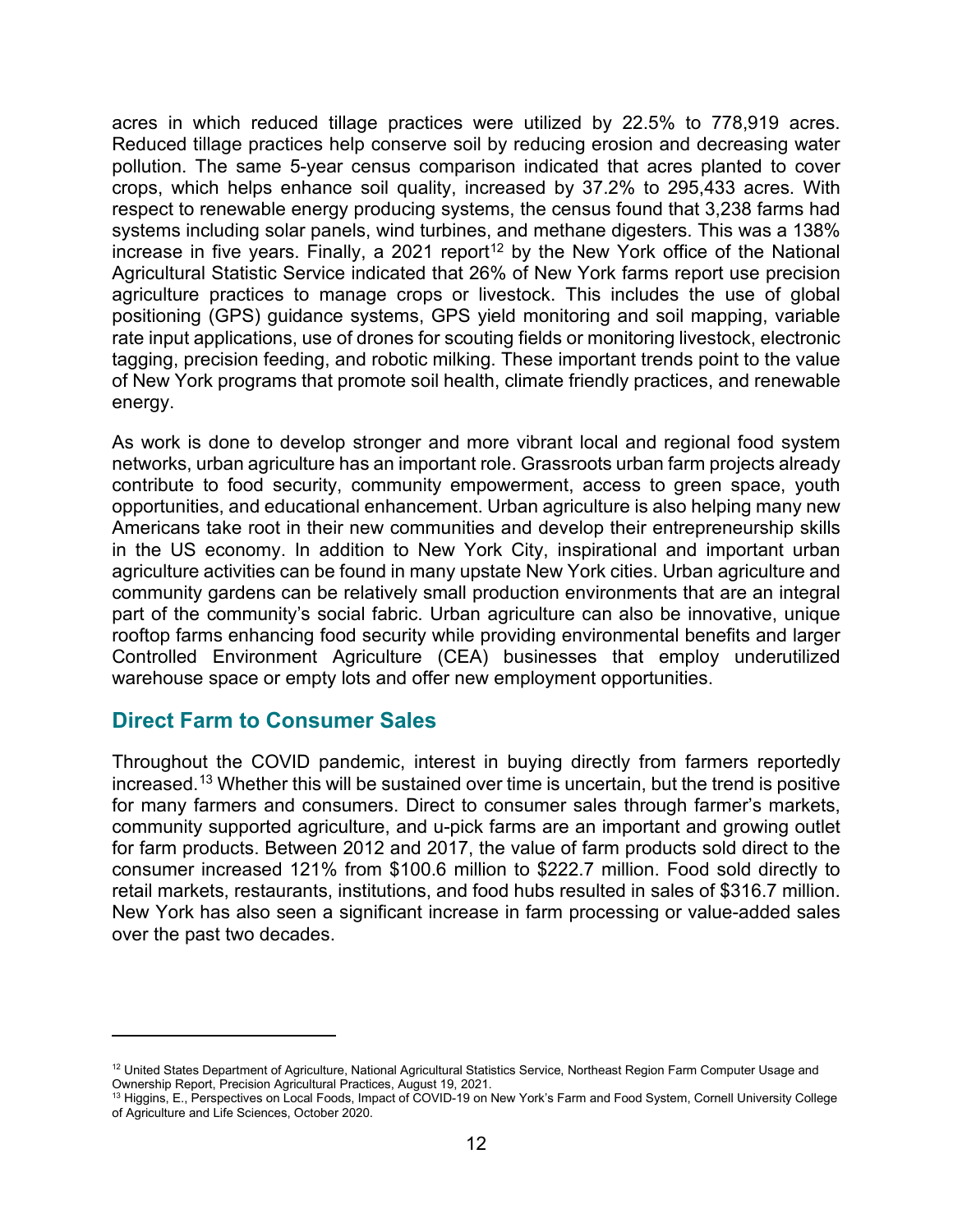New York State has also seen an increase in the sale of organic farm products. Between 2012 and 2017, the market value of organic production increased 112% to \$206.4 million.

|                                                                                    | Number of<br>farms | Value of Sales (\$) | Percent of Total<br><b>Agricultural Sales</b> | Average Per Farm |
|------------------------------------------------------------------------------------|--------------------|---------------------|-----------------------------------------------|------------------|
| Food sold<br>directly to<br>consumers                                              | 5,697              | \$222,711,000       | 4.1%                                          | \$39,093         |
| Food sold<br>directly to<br>retail<br>markets,<br>institutions,<br>or food<br>hubs | 1,587              | \$316,286,000       | 5.9%                                          | \$199,288        |
| Farm value-<br>added ag<br>products<br>sold                                        | 1,977              | \$182,305,000       | N/A                                           | \$92,213,000     |
| Farms with<br>organic<br>sales                                                     | 1,330              | \$206,462,000       | 3.8%                                          | \$155,234        |

<span id="page-12-0"></span>*Selected Production and Marketing Practices and Value Added – New York State 2017***[14](#page-12-3)**

A limitation of direct-to-consumer sales is the lack of reliable internet service to conduct online sales. Between 2012 and 2017, farms with internet access increased by a modest 292 farms. Over 20% of New York farms in the 2017 Census of Agriculture reported no internet access. While part of this may be individuals and families with beliefs against their use of the internet, other farms are limited by availability of high-speed internet.

#### <span id="page-12-1"></span>*Farms with Internet Access – New York State***[15](#page-12-4)**

| 2017   | of 2017 farms ،<br>% | 2012       | % of 2012<br>tarms | 2007               | of 2007<br>%<br>tarms |
|--------|----------------------|------------|--------------------|--------------------|-----------------------|
| 25,780 | 1%<br>——             | ,480<br>25 | 1.7%<br>71         | .738<br>nn.<br>ZZ. | 62.5%                 |

## <span id="page-12-2"></span>**Agricultural Producers**

While New York State has 33,438 farms, it has 57,865 producers. Under the 2017 US Census of Agriculture, a farm may have up to four producers that are responsible for different aspects of the farm. The census producer information allows us to understand information on gender, race, ethnicity, and age of those engaged in farming.

<span id="page-12-3"></span><sup>&</sup>lt;sup>14</sup> USDA Census of Agriculture for New York State, 2017. Chapter 1, Tables 2 and 51

<span id="page-12-4"></span><sup>15</sup> USDA, Census of Agriculture for New York State, 2017, 2012 and 2007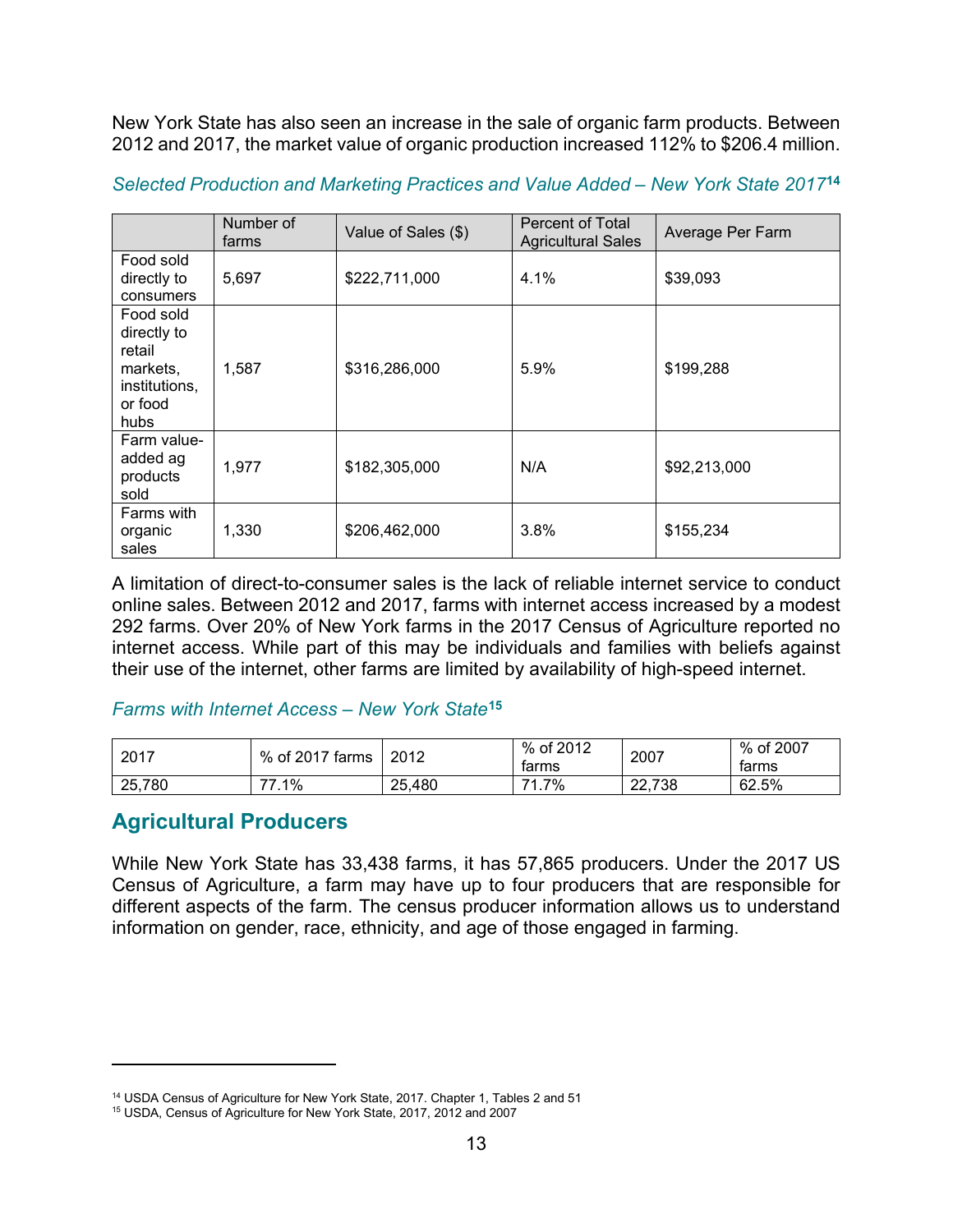| <b>Total Producers</b>               | 57,865 |
|--------------------------------------|--------|
| Male                                 | 35,985 |
| Female                               | 21,880 |
| Race and Ethnicity                   |        |
| American Indian/Alaska Native        | 125    |
| Asian                                | 166    |
| <b>Black or African American</b>     | 139    |
| Hispanic, Latino, Spanish origin     | 606    |
| More than one race                   | 240    |
| Native Hawaiian/Pacific Islander     | 40     |
| White                                | 57,155 |
| Occupation                           |        |
| <b>Primary Occupation is Farming</b> | 28,343 |
| Primary Occupation is not Farming    | 29,522 |
| Age                                  |        |
| Under 35                             | 6,026  |
| 35-64                                | 34,889 |
| 65 and older                         | 16,950 |

#### <span id="page-13-0"></span>*Selected Producer Information – 2017 Census of Agriculture for New York State***[16](#page-13-1)**

The lack of diversity on New York farms is an issue noted in public comments submitted and in recent hearings held in the Legislature. While the number of farms with Black or African American producers is very limited, the equity issue becomes even more starkly apparent when investigating the data around demographics and net return. On average, farms with Black or African American producers have an average negative net cash farm income of -\$906.[17](#page-13-2) It is notable that the net return for Black or African American owned farms is considerably below other New York farmer demographics. Farms with Hispanic, Latino or Spanish producers have an average net cash farm income of \$28,013; farms with Asian producers have an average net farm cash income of \$27,373; and farms with women producers have an average net farm income of \$28,273. The average net cash farm income for all farms in New York is \$42,875. While neither the topic of this report nor a conclusion, the impact of systemic racism and a lack of generational wealth may have an even greater impact on Black and African American farmers in New York. Fortunately, greater focus is now being placed on the opportunity to strengthen agriculture by encouraging greater racial diversity. In response to a 2020 State of the State initiative, the New York State Department of Agriculture and Markets released the Diversity and Racial Equity Working Group Report on August 23, 2021. This comprehensive report includes numerous recommendations to "foster the development of a more equitable agricultural industry and empower Black, Indigenous, People of Color (BIPOC) farmers across New York."[18](#page-13-3)

Attention to diversity and inclusion in agriculture and food systems is being elevated at the national level. In May 2021, USDA announced debt relief efforts for socially disadvantaged farmers funded through the American Rescue Plan. While this debt relief

<span id="page-13-1"></span><sup>&</sup>lt;sup>16</sup> USDA, Census of Agriculture for New York State. 2017, data from Chapter 1, Table 52.<br><sup>17</sup> United States Department of Agriculture, 2017 Census of Agriculture New York - Race/Ethnicity/Gender Profile.

<span id="page-13-3"></span><span id="page-13-2"></span><sup>&</sup>lt;sup>18</sup> New York State Department of Agriculture and Markets, Diversity and Racial Equity Working Group Report, August 23, 2021.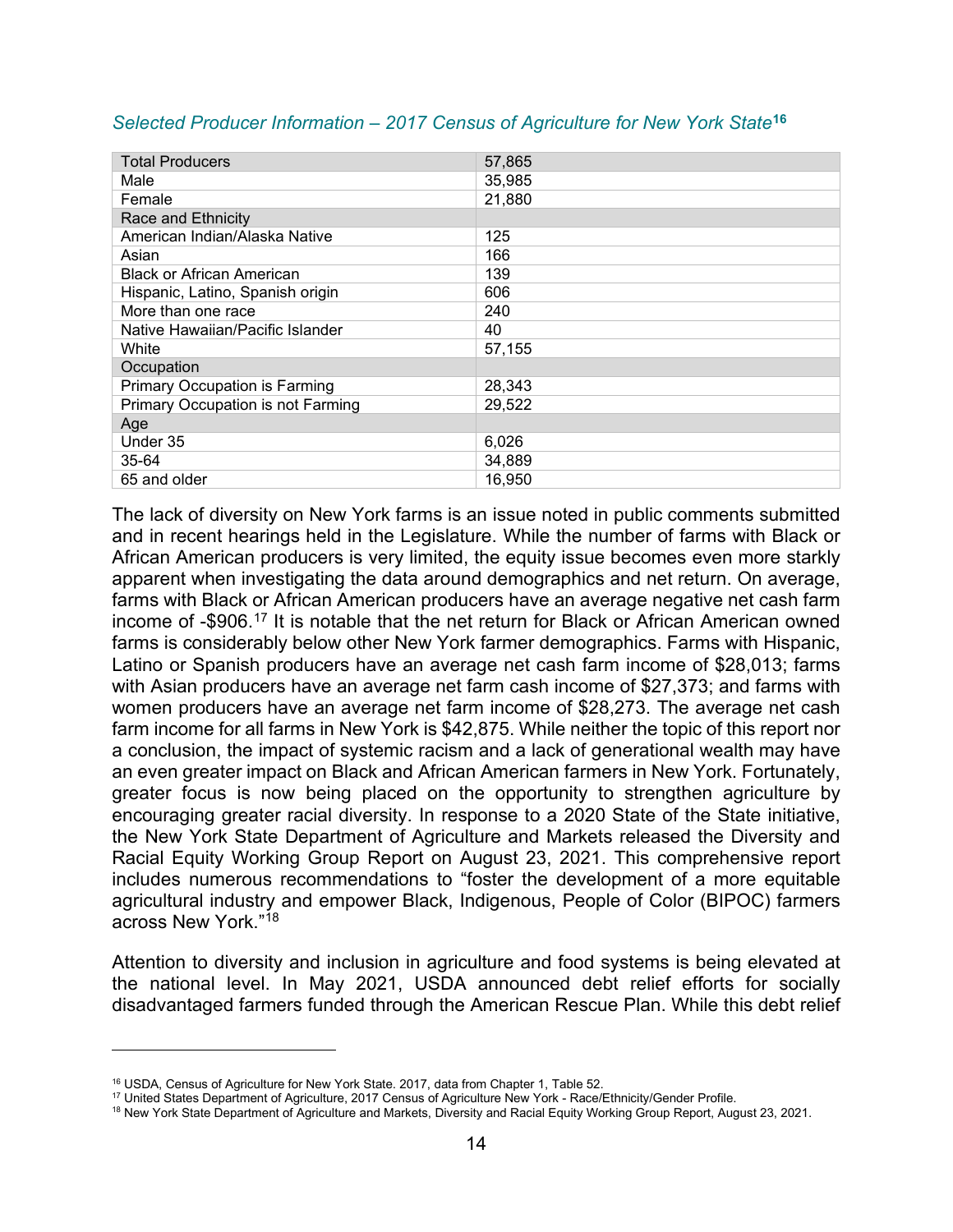is in litigation, USDA Secretary Tom Vilsack has just established an Equity Commission. The purpose of the Equity Commission is to help USDA analyze how its programs, policies, systems, structures, and practices contribute to barriers to inclusion or access and systemic discrimination, or exacerbate or perpetuate racial, economic, health, and social disparities, and form recommendations for action. Further reports indicate that the USDA Build Back Better initiative will also include specific support for small and socially disadvantaged farms.

Initiatives to encourage more diverse agriculture and food-related businesses will help make our food system stronger and more vibrant. This includes not only production agriculture, but food processing and distribution.

## <span id="page-14-0"></span>**Farm Size and Production**

As noted previously, New York farms vary widely with respect to crops grown, production methods, marketing, and many other factors. To understand the current farm size makeup and production, we have categorized farms into three groupings:

| Size of Farms by<br>Market Value(\$) of<br>Ag Sales | Number of Farms | Percentage of<br>Farms | Market Value of<br>Ag Sales $(\$)$ | Percent of Total<br>Market Value of<br>Ag Sales |
|-----------------------------------------------------|-----------------|------------------------|------------------------------------|-------------------------------------------------|
| <b>Farms with Less</b><br>than \$10,000             | 16,831          | 50.3%                  | \$42,262,000                       | 0.8%                                            |
| Farms with<br>\$10,000 to<br>\$99,999.              | 10,019          | 30.0%                  | \$340,985,000                      | 6.4%                                            |
| Farms with<br>\$100,000 or a<br>more.               | 6,588           | 19.7%                  | \$4,985,964,000                    | 92.8%                                           |

#### <span id="page-14-1"></span>*Farms by Market Value of Agricultural Sales***[19](#page-14-2)**

As efforts are made to enhance food resiliency and increase New York State's local food supply, it is important to consider policies that sustain and enhance the individual goals and motivations of New York State's farm population. While the most immediate thought is to encourage farms to scale up and increase production, that strategy may be incompatible with the goals and desires of some farms, especially those in the micro or small-scale farm size that are farming more as a life-style choice. New York State is blessed with a plethora of small, medium, and larger scale farms and it is important to consider policies and programs that are simultaneously size and scale neutral, while providing diverse opportunities for all. Particularly as we consider the impending impact of climate change on our state, national, and global food supply chains, the greatest opportunity for New York State agriculture – of all scales – may be in sustainable intensification of agricultural production, i.e. using existing land bases and intensifying via greater efficiencies, technologies, and taking advantage of additional growing degree days in a changing climate to increase production. Sustainable intensification as well as

<span id="page-14-2"></span><sup>19</sup> USDA, Census of Agriculture for New York State, 2017. Data from 2017 Census of Agriculture (NY) Chapter 1, Table 1 regarding farm sizes and Table 2 regarding market value of agricultural sales.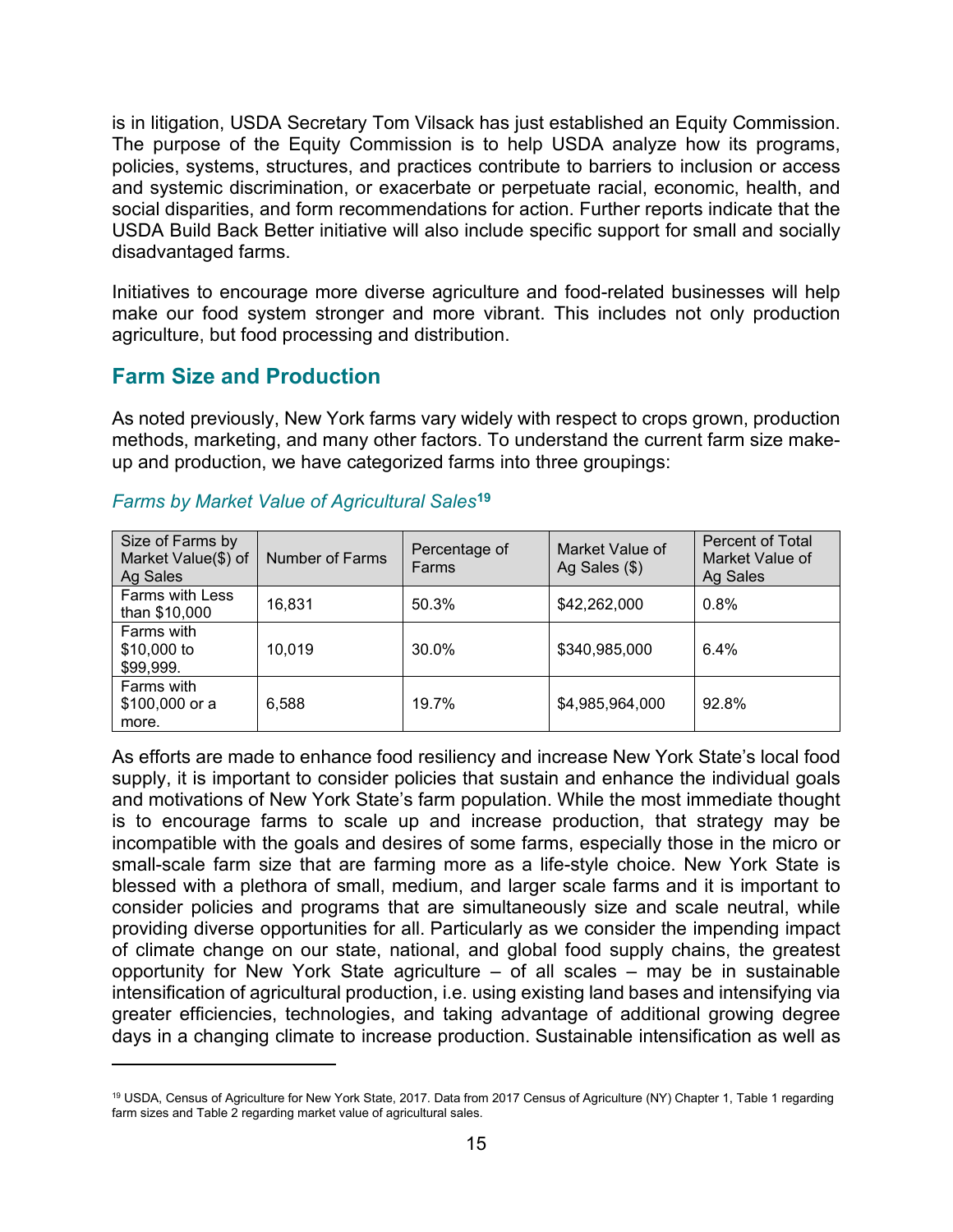other strategies may provide both environmental and economic benefits to farms at all scales while also increasing local production in a way that carefully considers the different motivations of people farming in New York State today and in the future.

# <span id="page-15-0"></span>**Farm Labor**

New York farm employees and farmers have a vital role in our food supply chain and were considered essential workers throughout the COVID-19 pandemic. With few exceptions, most farms did not incur COVID-19 outbreaks that forced the complete closure of operations. The pandemic did require farms to make operational changes to allow for social distancing and, in some cases, seek additional housing, ensure appropriate testing, and take other safety precautions.

Out of New York's 33,436 farms, 8,963 farms have hired farm workers. The total number of hired farmworkers is 55,636 - including both year-round and seasonal workers - and the farm expense for hired labor in 2017 was \$811.8 million. [20](#page-15-2) In addition, \$52,858,000 was paid for contract labor. A total of 11,821 farm workers are considered migrant workers in that the travel to the farm prevents the worker from returning daily to their permanent residence. Migrant workers include those hired workers (11,512) and those working with a farm labor contractor (309). In addition, there are 40,269 unpaid workers (not on the payroll, for example: family members). The migrant worker category includes temporary farmworkers that participate in the H-2A Visa program operated under the US Department of Homeland Security. In the most recent census, 46.5% of the hired workers worked 150 days or more and 53.5% worked less than 150 days. This reflects the make-up of New York farms in that dairy farms require year-round workers, while many vegetable and fruit farms have significant seasonal labor peaks associated with the spring planting and fall harvest seasons.

# <span id="page-15-1"></span>**Food Processing and Manufacturing**

New York ranks second<sup>[21](#page-15-3)</sup> nationally in the number of food and beverage processing plants. New York food manufacturers process farm products that originate from New York farms and from farms outside of New York. Farm Credit East data<sup>22</sup> shows nearly 90,000 direct farm processing jobs in New York which includes over 50,430 associated with the dairy industry. Other major sectors in the Farm Credit East data include frozen and canned food manufacturing (15,396), animal slaughter and processing (11,653), and wineries (8,785).

Empire State Development has worked with many food related businesses to provide economic incentives and facilitate location and expansion in New York State. Since 2018, Empire State Development has worked directly with agribusiness companies that have pledged to retain over 2,700 jobs, create over 950 jobs, and invest over \$825 million. To

<span id="page-15-4"></span><span id="page-15-3"></span>waves/2017/november/number-of-food-and-beverage-processing-plants-varies-across-the-united-states/.<br><sup>22</sup> Farm Credit East, Northeast Economic Engine: Agriculture, Forest Products and Commercial Fishing, 2020.

<span id="page-15-2"></span> $^{20}$  USDA, Census of Agriculture for New York State, 2017, Chapter 1 Table 4 and Chapter 2, Table 7. Discussion with New York NASS official confirmed that H-2A workers are included in the migrant worker category. <sup>21</sup> Martinez, S. USDA Economic Research Service Amber Waves, November 2017; [https://www.ers.usda.gov/amber-](https://www.ers.usda.gov/amber-waves/2017/november/number-of-food-and-beverage-processing-plants-varies-across-the-united-states/)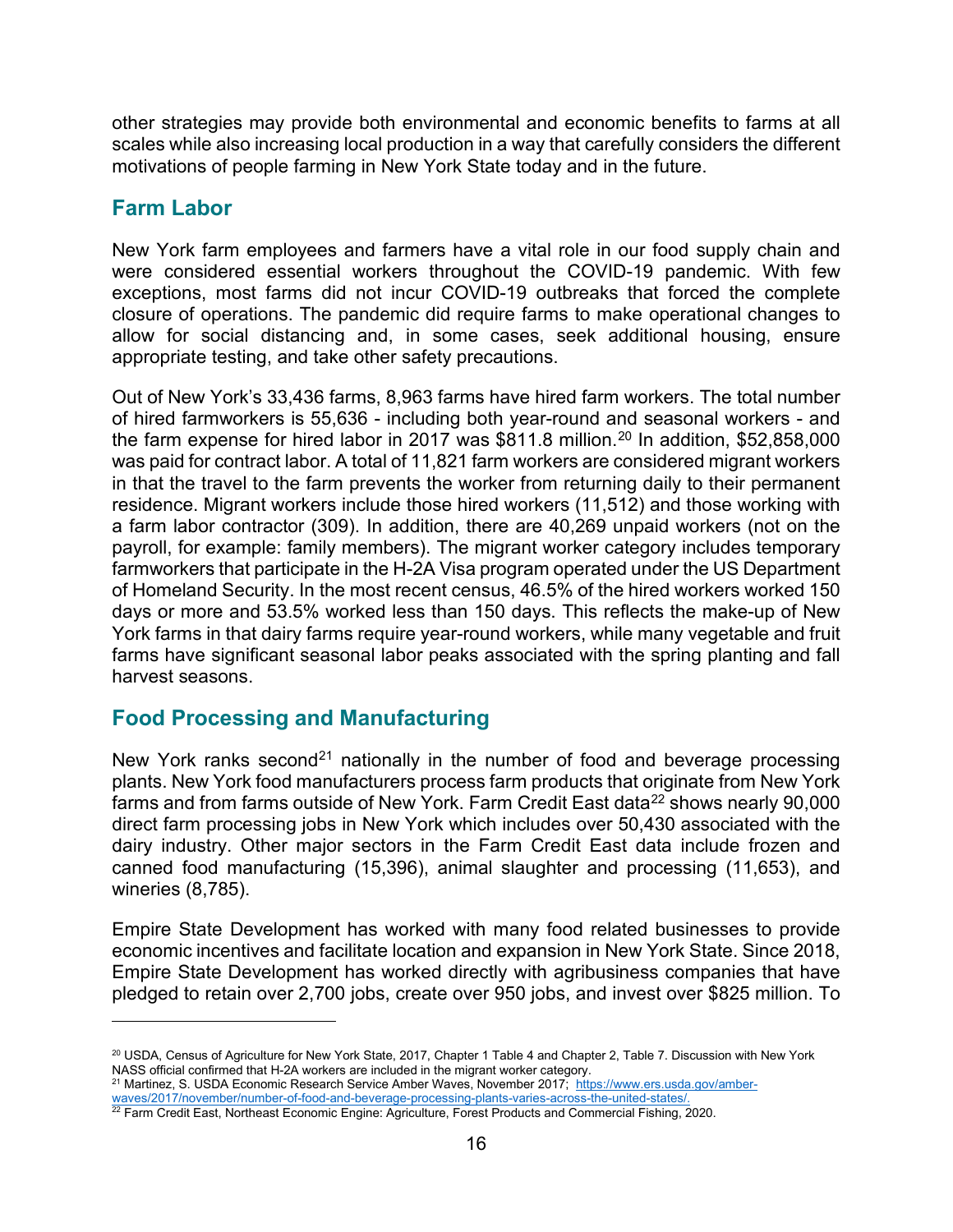encourage this growth in New York State, Empire State Development provided these businesses with over \$50 million in targeted, performance-based incentives. In addition, the Center of Excellence for Food and Agriculture at Cornell AgriTech works extensively with food businesses. The Center functions as a hub linking interested businesses and entrepreneurs to researchers, farmers, processors, marketing businesses, and economic development experts. The focus is on expansion of the agriculture and food economy with business and product development. The role of the Center is important today and will be increasingly important in the future as the state seeks to strengthen its food resilience and self-reliance. During the period of July 2018 to December 2020, the Center assisted 143 clients which resulted in increased revenues of \$30.8 million, 296 jobs retained or created, cost savings of \$6.7 million, and non-governmental funds acquired of \$23.8 million.

As with farm production, there is considerable diversity within the food processing and manufacturing businesses in New York State. The Department of Agriculture and Markets indicates that there are currently 5,000 establishments engaged in food manufacturing in some manner. New York State's large food processing and manufacturing industry includes the following types of facilities $^{23}$ :

- Grain and oilseeds milling
- Fruit and vegetable processing and canning
- Dairy product manufacturing (including milk, yogurt, butter, ice cream and cheese)
- Animal slaughter and processing
- Animal food manufacturing
- Sea food product preparation and packaging
- Poultry processing
- Bakeries and tortilla manufacturing
- Cookie, crackers, and pasta manufacturing
- Sugar and confectionary product manufacturing
- Beverage Manufacturing (including soft drinks, wineries, breweries, and distillers)
- Other food manufacturing including snack foods, sauces, and dressings)

Another way to view the components involved in the food system is to look at where the consumer food dollar is spent.  $USDA<sup>24</sup>$  $USDA<sup>24</sup>$  $USDA<sup>24</sup>$  data illustrates this point: for every consumer dollar spent on food, the farmer (food production) receives less than 8%. Thus, strengthening the food supply chain involves many other components.

It is important to note that a significant part of the consumer food dollar goes toward wholesaling, transportation, and packaging. While agricultural production and food processing are recognized as critical components in our food system, wholesale, transportation, and packing businesses, to name a few, also play a critical role.

<span id="page-16-0"></span> $23$  Selected categories and groupings are taken from the U.S. Department of Commerce, Bureau of Census, Annual Survey of Manufacturers: Summary of Statistics for Industry Groups and Industries in the U.S., 2017.

<span id="page-16-1"></span><sup>&</sup>lt;sup>24</sup> USDA Economic Research Service, Ag and Food Statistics, Charting the Essentials. October 2018.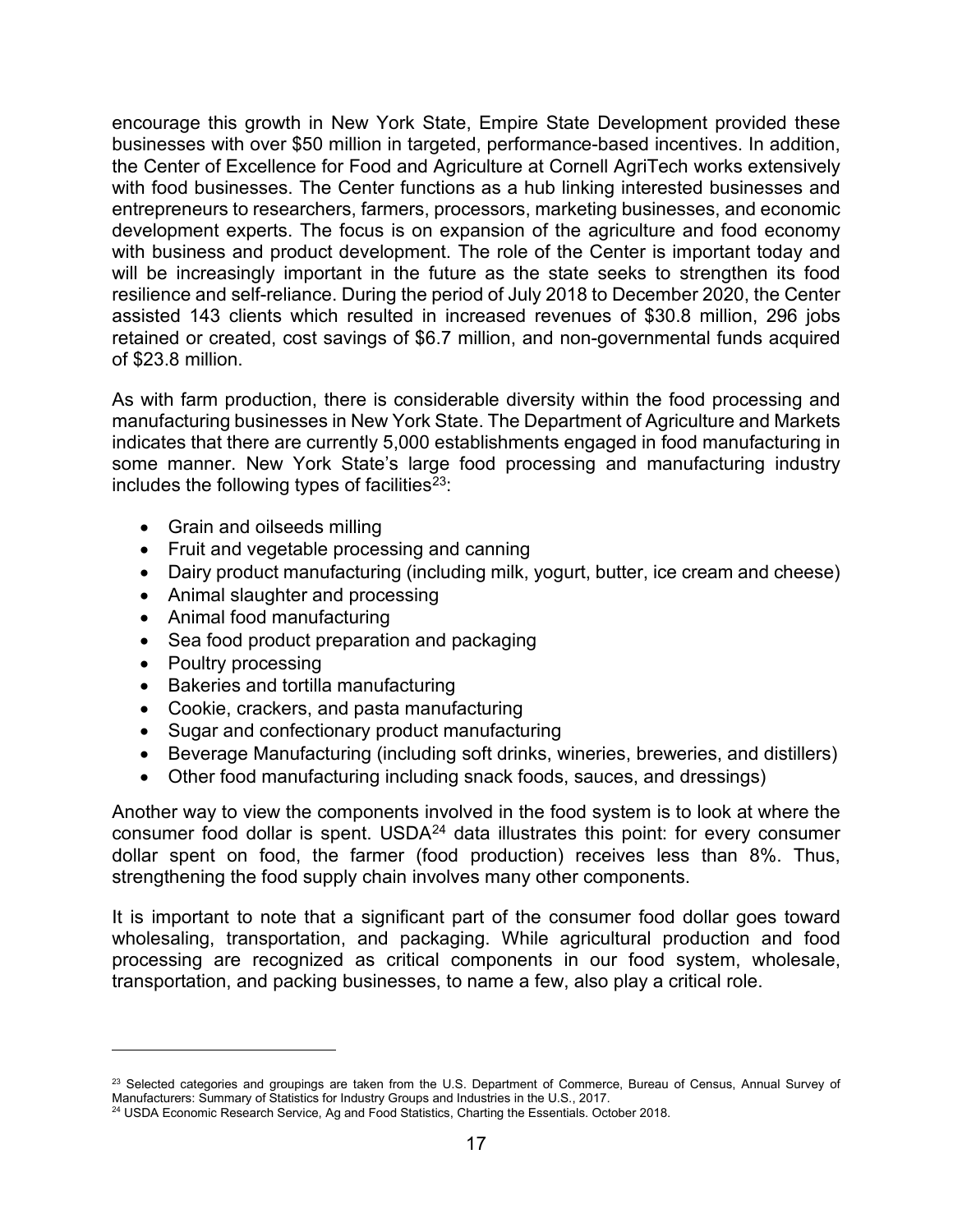Wholesale markets, including Hunts Point, are an integral part of the food chain and participated in the Roundtable held for this report.



#### <span id="page-17-0"></span>*Consumer Food Dollar Expenditures*

# <span id="page-17-1"></span>**Restaurant, Food Service, and Grocery and Beverage Stores**

From an employment perspective, retail businesses, including restaurants, food service businesses, and grocery stores, make up the largest component of the food system.

New York State has 50,100<sup>[25](#page-17-2)</sup> eating and drinking establishments and 30,000 food handling establishments including 27,000 retail food locations. [26](#page-17-3) The COVID-19 pandemic created challenges for all of these businesses.

While many restaurants initially closed with COVID-19 pandemic related restrictions, others eventually pivoted to takeout or innovative online approaches to serve frontline workers. Restaurants and food service facilities illustrated amazing levels of creativity to successfully attract and retain takeout customers. Fortunately, New York State took a number of actions to support restaurants, including allowing the sale of alcoholic beverages for off-premise consumption as part of the takeout and delivery services.<sup>[27](#page-17-4)</sup> The

<span id="page-17-2"></span><sup>&</sup>lt;sup>25</sup> United States Department of Commerce, Bureau of Census, Annual Survey of Manufacturers: Summary of Statistics for Industry Groups and Industries in the U.S. 2017.<br><sup>26</sup> New York State Department of Agriculture and Markets.

<span id="page-17-4"></span><span id="page-17-3"></span><sup>&</sup>lt;sup>27</sup> New York State Liquor Authority, sla.ny.gov/Restrictions-in-Response-to-COVID-19

The State of Emergency that allowed for off-premises privileges ended on June 24, 2021.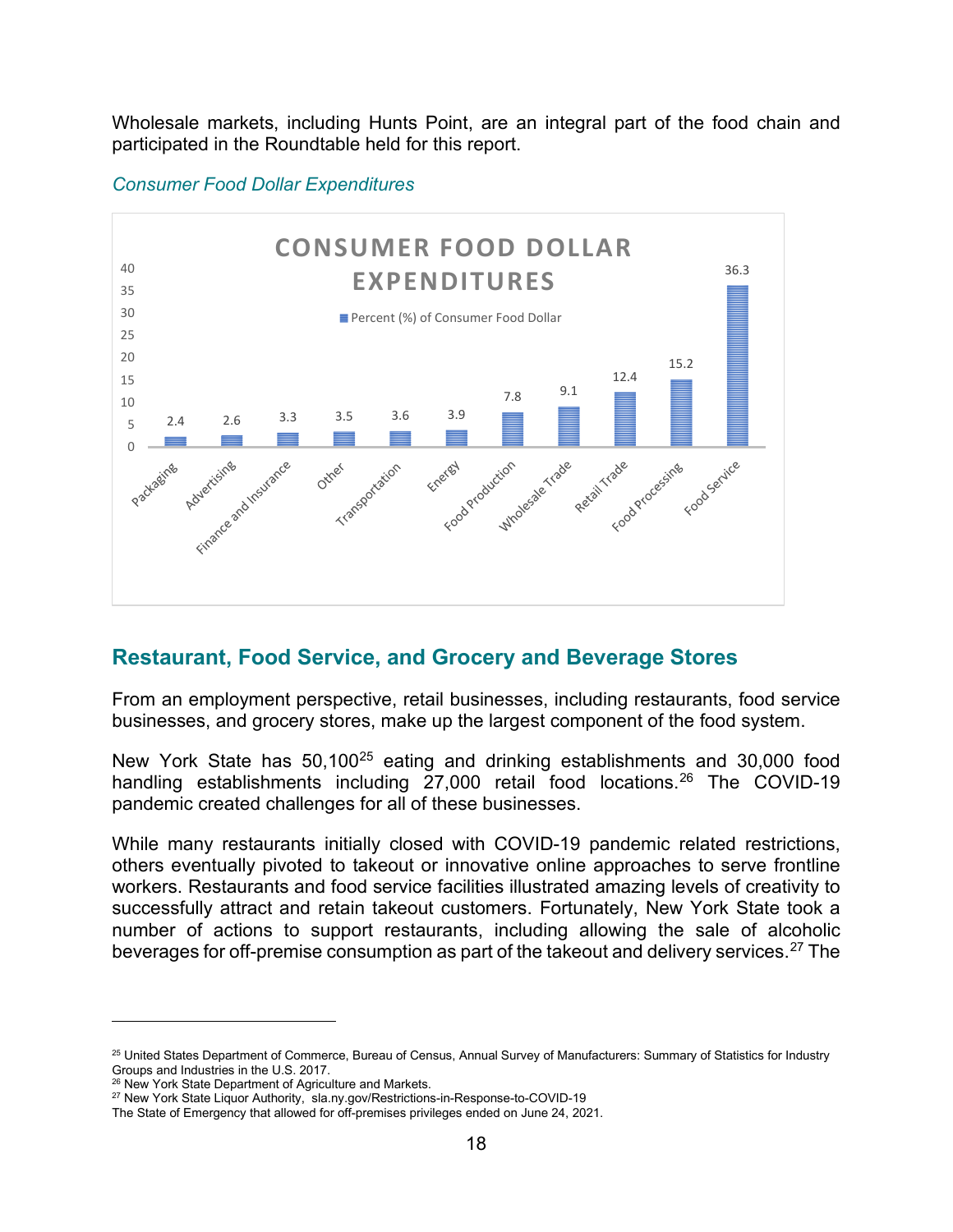COVID-19 pandemic has taught us to look for alternatives that allow businesses to continue to operate with different models and approaches to ensure public safety.

<span id="page-18-0"></span>*Number of Workers in Food Retail 2021 – New York State Department of Labor Statistics[28](#page-18-2)*

| <b>Type of Facility</b>                                              | <b>Number Employed</b> |
|----------------------------------------------------------------------|------------------------|
| Food and Beverage Store                                              | 200,300                |
| Grocery and Related Products Merchants                               | 46,600                 |
| <b>Grocery Stores</b>                                                | 165,000                |
| <b>Specialty Food Stores</b>                                         | 22,400                 |
| <b>Special Food Services</b>                                         | 39,400                 |
| <b>Full-Service Restaurants</b>                                      | 252,700                |
| Restaurants and other eating places                                  | 477,100                |
| Drinking Places (Alcoholic Beverages)                                | 23,000                 |
| Accommodation and Food Service                                       | 605,300                |
| Community Food & Housing and Emergency and<br>other related services | 21,300                 |

Retail food stores saw a significant increase in sales yet were challenged to adapt operations to ensure the health and safety of its workforce and customers, including the implementation of a number of protocols ranging from social distancing to mask wearing to ongoing cleaning and disinfecting. Retail food stores saw a significant increase in online shopping as well, with online grocery purchases<sup>[29](#page-18-3)</sup> more than doubling when comparing pre-COVID-19 to May 2020 during the pandemic. This behavioral shift is worth noting and may continue as a new norm post-COVID.

## <span id="page-18-1"></span>**Food Banks and Food Security**

The dramatic increase in unemployment starting in March 2020 had an equally dramatic increase in food insecurity. As noted in an Assembly hearing<sup>[30](#page-18-4)</sup> in September 2020 by Anne Byrne, Cornell doctoral student, "demand for food bank services is fundamentally a reflection of economic conditions, so while demand spikes have coincided with the pandemic, the pandemic is not the underlying cause. To that end, while we may see an end to the pandemic with the introduction of a vaccine, we should not expect to see a decrease in food bank demand until economic conditions recover."

<span id="page-18-2"></span><sup>&</sup>lt;sup>28</sup> New York State Department of Labor, Selected data from Current Employment by Industry; [https://statistics.labor.ny.gov/cesemp.asp,](https://statistics.labor.ny.gov/cesemp.asp) 2021.

<span id="page-18-4"></span><span id="page-18-3"></span><sup>&</sup>lt;sup>29</sup> Park, K., Brumburg, A., Yonezawa, K. The Covid-19 Shopper: Shopping Habits during Covid-19, Cornell College of Agriculture and Life Sciences , Department of Applied Economics and Management, Extension Bulletin, December 2020. A survey conducted<br>as part of the report indicated that grocery purchased on-line increased 8.4% to 21.1% from before C <sup>30</sup> Byrne, A., Testimony for New York State Assembly hearing on Food Security, Cornell College of Agriculture and Life Sciences, September 19, 2020.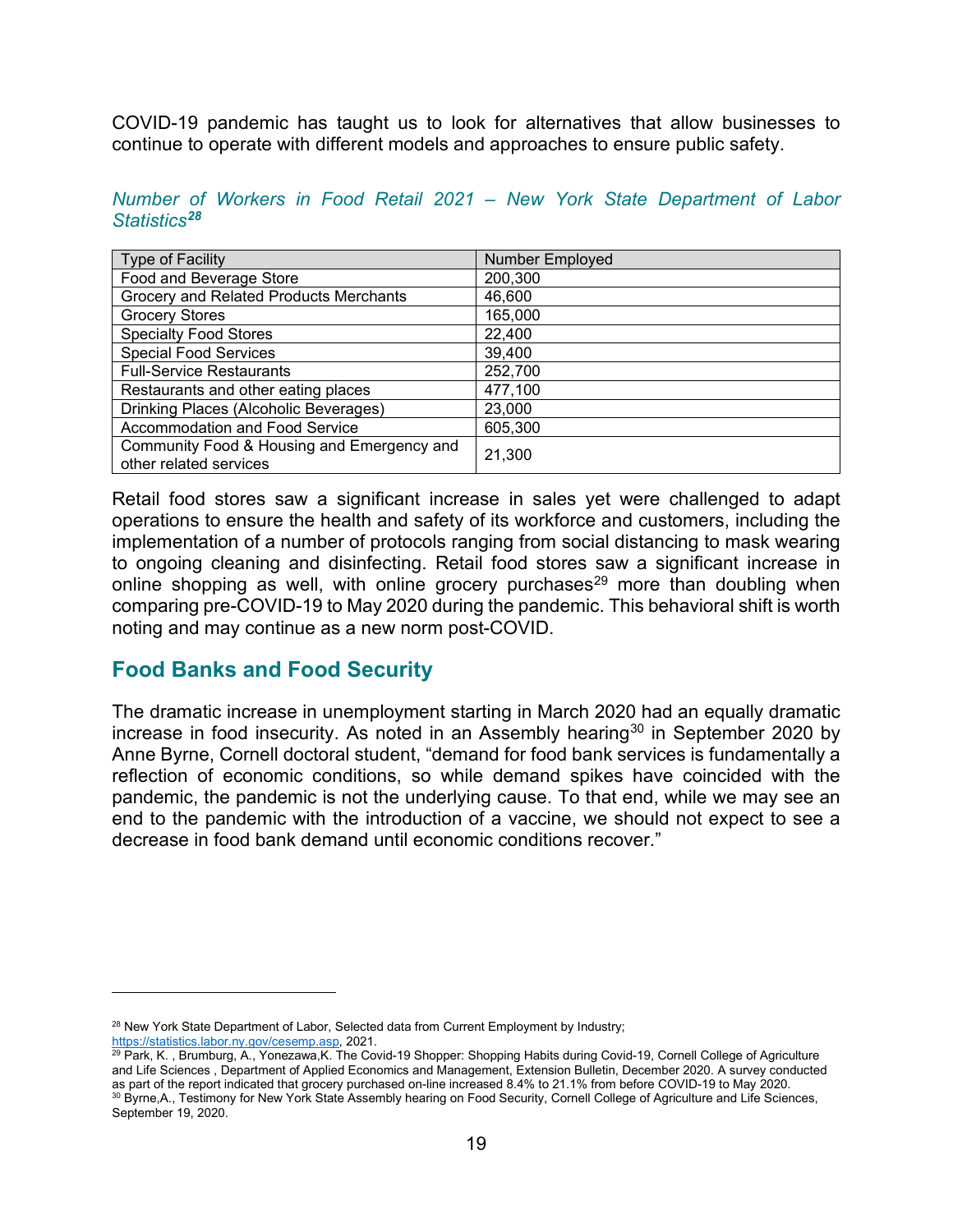Further analysis<sup>[31](#page-19-0)</sup> by Dr. David Just and Anne Byrne, Cornell University provides insights on the level of food insecurity that New York residents faced as a result of the high levels of unemployment. As of November 2020:

"Early March saw a dramatic rise in unemployment claims across the state of New York, preceding a similar rise in COVID-19 diagnoses by approximately two weeks. Prior to this point, new weekly claims had been in a range of 160 hundred thousand to 180 hundred thousand, while after claims jumped first to over 300 hundred thousand, and eventually more than 1.8 million just six weeks later. The same period saw empty shelves in many grocery stores across the state as a period of widespread panic buying of both paper and food products spread throughout the state. This period of substantial economic upheaval saw a 189% increase in weekly online searches for private food assistance. Such inquiries generally represent households that are experiencing food insecurity for the first time, or after a long period of food security. Search rates remained in this elevated range for the next 8 weeks. This increase in food assistance inquiries accelerated much more quickly in New York than in the rest of the US, which peaked about 4 weeks later, though relative increases to peak were similar. A sample of 111 food banks in the US found a year over year increase in pounds of food distributed of 20.0% in the month of April, reach 25.8% in the month of May. Each of these indicators suggest a large and rapid rise in food insecurity both in New York State, and around the United States, such as had not been seen in generations.

"Such a sudden and dramatic increase in the need for food assistance would strain the food assistance system under normal circumstances. However, this rise took place as the nation simultaneously experienced widespread stock outs at grocery stores, coupled with restaurants and food producers throwing large amounts of food product away as shutdown orders eliminated normal sales venues. Grocery store stockouts led to an estimated 70% decline in retail food donations to Food Banks. This was coupled with a modest increase in cash donations that could be used to purchase replacement product. Unfortunately, the same supply chain issues causing stockouts in grocery stores caused significant delays in order fulfillment. Food orders that would normally have arrived within 2 to 3 weeks would now take multiple months. Increased USDA shipments played a key role in filling the gap. However, some food banks within New York report the only way they could meet increasing demand for food as retail donations decreased was to reduce the amount of food given per food insecure household."

In a more recent paper<sup>[32](#page-19-1)</sup> by Dr. Just and Dr. Byrne, they discussed changes that food banks made in light of COVID-19:

<span id="page-19-0"></span><sup>31</sup> Just,D., Byrne,A., Perspectives on Food Security, Impact of COVID-19 on New York's Farm and Food System, Cornell College of Agriculture and Life Sciences, Cornell Dyson School for Applied Economics and Management, Cornell Cooperative Extension,

<span id="page-19-1"></span><sup>&</sup>lt;sup>32</sup> Byrne, A., Just, D., Impacts of COVID-19 on Food Banks; prepared for Choices, Agricultural & Applied Economics Association; [https://www.choicesmagazine.org/.](https://www.choicesmagazine.org/) 2021. Anne Byrne is with the USDA Economic Research Service and Dr. David Just is with Cornell University, Dyson School of Applied Economics and Management.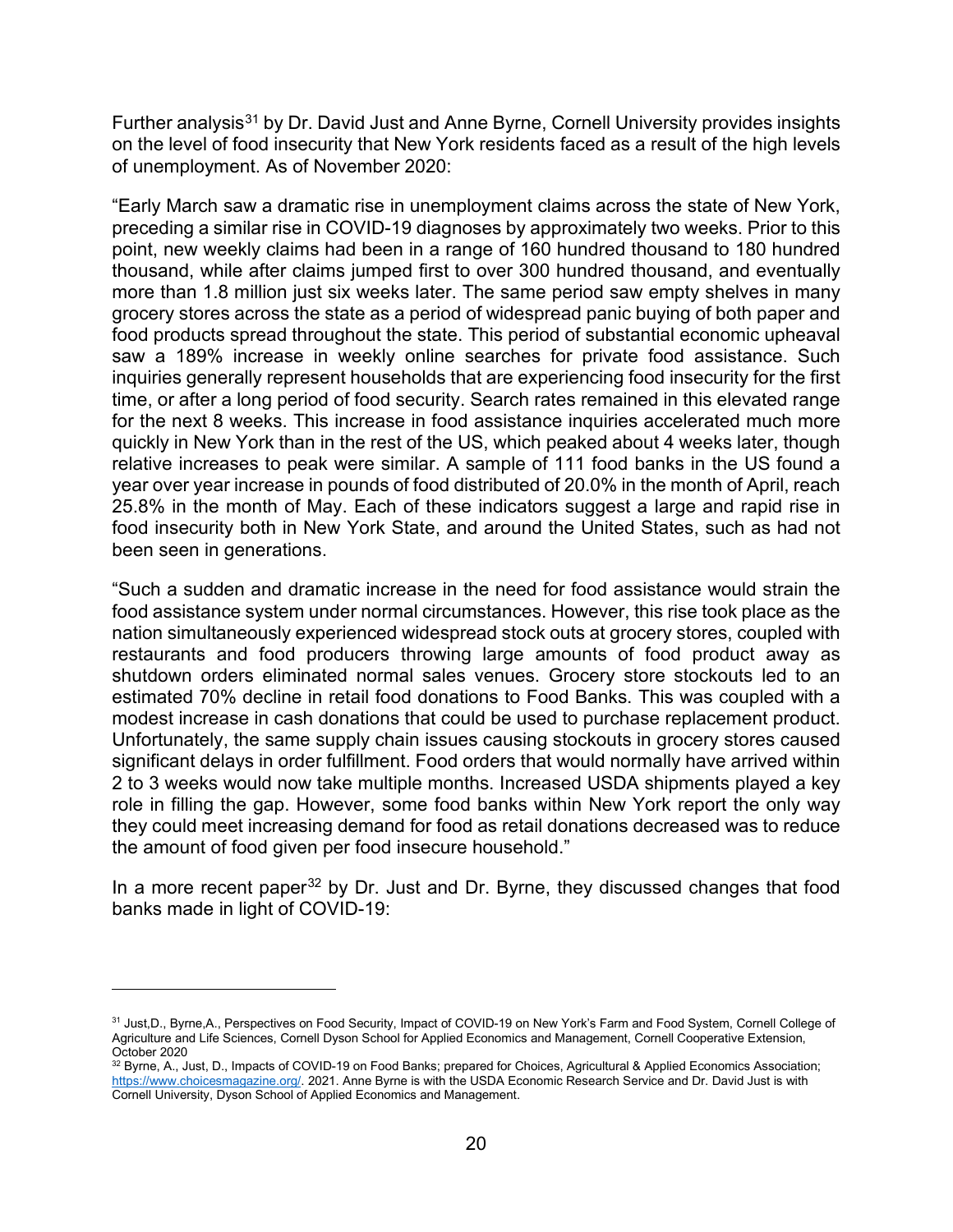"Food banks are part of a larger patchwork of food assistance. SNAP remains the largest source of federal assistance. Many food banks appear to view their own role as being a compliment to, rather than substitute for, SNAP since 39.7% of who provide services related to SNAP (Weinfield, et al., 2014)."

Additionally, "while efforts are being made to alleviate the effects of the pandemic, food insecurity persists. Even if rates return to pre-pandemic levels, millions will still be food insecure. It is likely that food banks will continue to be a large component of food assistance across the United States. What we have learned from our work study food bank operations during the COVID-19 pandemic is that by and large these organizations have the capacity to meet increased demand and the ability to transition services to meet onerous safety precautions."

# <span id="page-20-0"></span>**Responding to COVID-19– Programs and Initiatives That Worked**

The shock to the food supply chain from the COVID-19 pandemic caused a plethora of challenges for farmers, food processors, and the supply chain. In New York, numerous programs quickly pivoted to provide COVID-19 related assistance. Some of the important efforts are enumerated here.

## <span id="page-20-1"></span>**State Assistance**

### **New York State Department of Agriculture and Markets**

The New York State Department of Agriculture and Markets recognized early in the pandemic that COVID-19 related specific guidance must be created to guide the state's food industry during this unprecedent time. As such, numerous guidance documents were created, with the sole purpose of ensuring that those who worked within the state's various food sectors were safe, that the state's food industry understood how to comply with the most-up-to-date public health guidance and to ensure that our food supply remained unaffected by the pandemic. Additionally, the New York State Department of Agriculture and Markets felt it equally important to communicate frequently with key stakeholders within the state's food industry and worked with such stakeholders to provide: timely updates describing changes related to state Executive Orders, personal protective equipment, hand sanitizing solutions and partnered with such stakeholders and the Department of Health to provide COVID-19 specific testing for those identified in the state's food industry as high-risk.

#### **Nourish New York**

Governor Cuomo announced the establishment of Nourish New York in April 2020 to provide funding to food banks and other emergency food providers to purchase NYS products directly from NYS farmers and agricultural processors distribute to food insecure individuals and families. Initiated with \$25 million in funding, the program was provided additional funding for a total of \$85 million by June 2021. The program administered through a partnership with the New York State Department of Health (NYSDOH)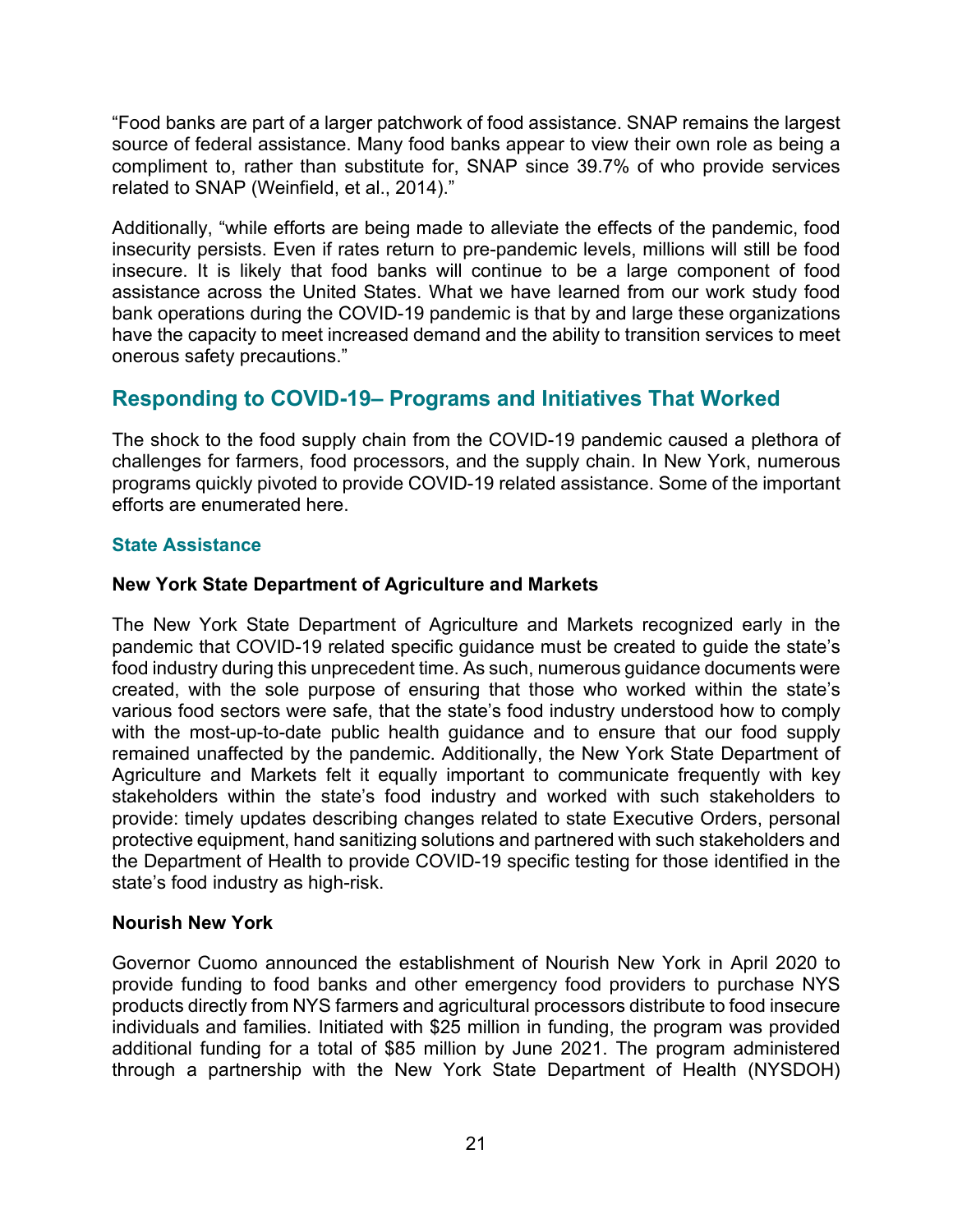successfully assisted food banks in addressing food insecurity, opened new market opportunity for farmers, and reduced food waste.

### **Pandemic Small Business Recovery Grant Program**

The \$800 million COVID-19 Pandemic Small Business Recovery Grant Program provides grant funding to small and micro businesses and for-profit independent arts and cultural organizations impacted by the pandemic. The grants will be flexible and can be used for a number of different business operating expenses, including payroll, rent or mortgage payments, taxes, utilities, personal protective equipment, or other business expenses incurred between March 1, 2020 and April 1, 2021. This program is administered by Empire State Development.

### **Restaurant Resiliency Program**

Building on the successful Nourish New York initiative, the Restaurant Resiliency Program sets aside \$25 million to provide grants to restaurants that offer meals and other food-related items to New Yorkers within distressed or underrepresented communities. The Restaurant Resiliency Program, administered in collaboration with the NYSDOH, partners with New York's network of food banks and emergency food providers to purchase nutritious prepared meals from New York restaurants and deliver them to families in need.

### **Restaurant Return-To-Work Tax Credit**

The \$35 million Restaurant Return-to-Work Tax Credit Program provides an incentive to COVID-impacted restaurants to bring restaurant staff back to work and to increase hiring at New York State restaurants. Qualifying businesses are eligible for a tax credit of \$5,000 per new worker hired, up to \$50,000 per business. The program is open to small, independently owned restaurants within New York City or any area in New York State designated by the New York State Department of Health as either an Orange or a Red zone for at least 30 consecutive days. This program is administered by Empire State Development.

## **New York Forward Loan Fund (NYFLF)**

The New York Forward Loan Fund (NYFLF) is an economic recovery loan program aimed at supporting New York State small businesses, nonprofits, and small residential landlords. NYFLF targets the state's small businesses with 50 or fewer full-time equivalent (FTE) employees (90% of all businesses), nonprofits, and small residential landlords that have seen a loss of rental income. NYFLF is providing working capital loans so that small businesses, nonprofits, and small residential landlords have access to credit as they reopen. These loans are available to small businesses and nonprofits that did not receive a US Small Business Administration Paycheck Protection Program of greater than \$500,000 or an Economic Injury Disaster Loan (EIDL) for COVID-19 of greater than \$150,000, and small landlords. The loans are not forgivable in part or whole. The loans will need to be paid back over a five year term with interest.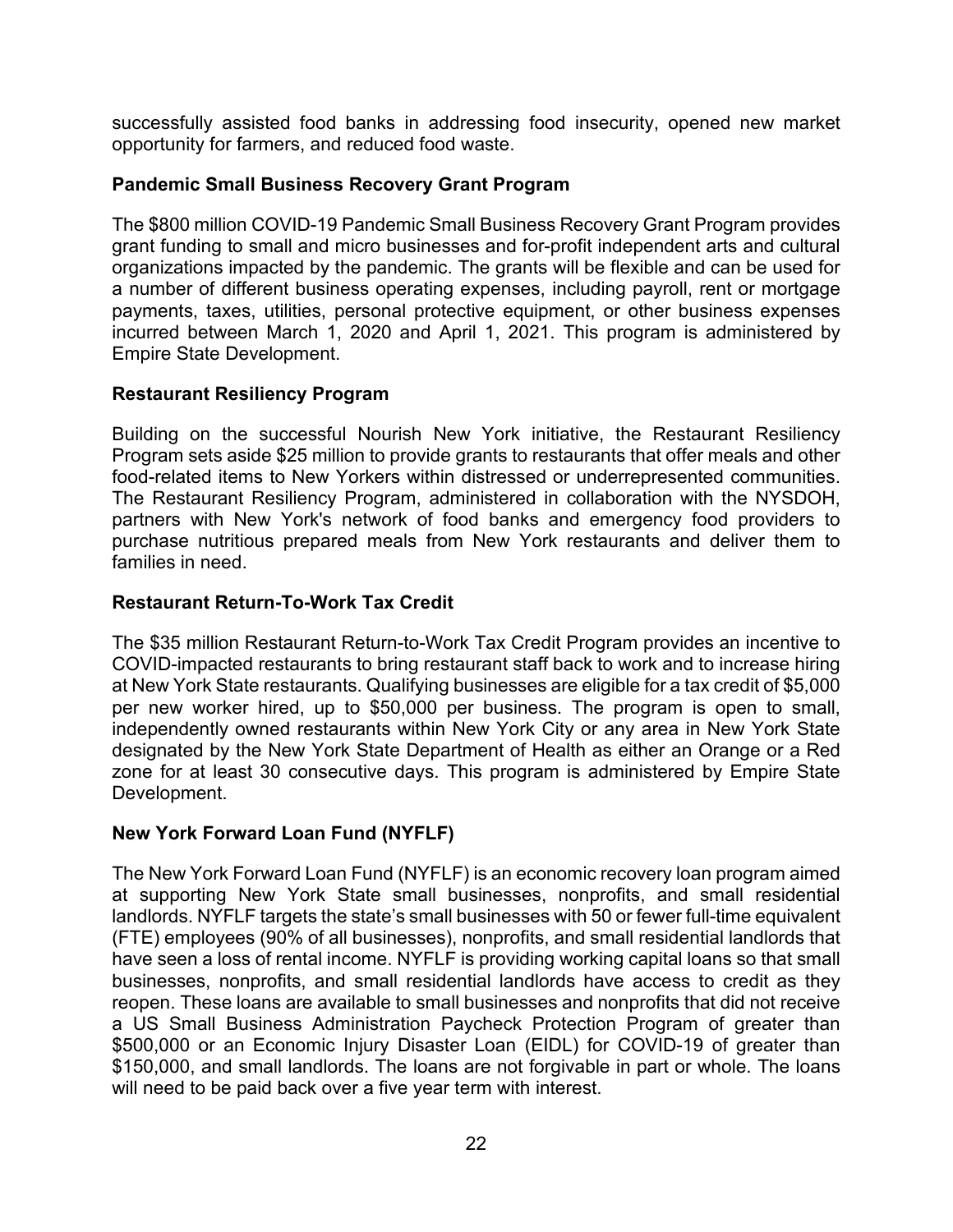#### **Raising the New York State Bar Restaurant Recovery Fund**

The \$3 million Raising the New York State Bar Restaurant Recovery Fund was a partnership between New York State, Diageo Wine and Spirits, Southern Glazer Wines and Spirits, and the National Development Council that offered grants for up to \$5,000 to eligible businesses. The program was intended to support full-service restaurants – the industry hit hardest by the pandemic – during the winter months when outdoor dining is limited and as restaurants adjusted to New York State's COVID-19 safety restrictions and new mandates.

#### <span id="page-22-0"></span>**Federal Assistance**

At the national level, USDA, and the Small Business Administration (SBA) undertook a number of programs to support agriculture. These efforts included two versions of the Coronavirus Food Assistance Program (CFAP 1 and CFAP 2), SBA's Restaurant Revitalization Fund, Farmers to Families Food Boxes, the Payroll Protection Program (PPP), and Economic Injury Disaster Loans (EIDL).

#### **Coronavirus Food Assistance Program (CFAP 1 and CFAP 2)**

The CFAP 1 program<sup>[33](#page-22-1)</sup> made direct payments to eligible farms to ensure they received the critical support needed to maintain the integrity of our food supply chain and ensure New Yorker's continued to receive and have access to the food they needed. In May 2020, Commissioner Ball sent a letter to the United States Department of Agriculture (USDA) regarding COVID-19 and the inadequate nature of the initial CFAP payments. This additional advocacy on behalf of New York famers directly shaped the amount of payments New York farmers received, especially dairy farmers, enabling the CFAP payments to more adequately addressing the devasting losses of farmers during the COVID-19 pandemic. The program was open for applications from May through September 11, 2020. During the operation of CFAP, USDA took action in July and August to expand the number of crops eligible for the program<sup>[34](#page-22-2)</sup>. Among the additional commodities added on August 11, 2020 were nursery crops and cut flowers, aquaculture, and certain types of eggs. CFAP 2 was initiated in late September 2020 with a deadline of December 11, 2020. USDA Secretary Vilsack expanded and reopened CFAP 2 for applications in early April 2021 (closed October 12, 2021). Farms could participate and receive payments under both CFAP 1 and CFAP 2.

In New York, the number of approved applications under CFAP 1 was 5,719 or 17.1% of the state's farms; [35](#page-22-3) for CFAP 2 the approved applications increased to 8,035 or 24.0% of

<span id="page-22-1"></span><sup>33</sup> Source: USDA, Coronavirus Food Assistance Program, [https://www.farmers.gov/cfap1/data,](https://www.farmers.gov/cfap1/data) and

<span id="page-22-2"></span>[https://www.farmers.gov/cfap2/data,](https://www.farmers.gov/cfap2/data) June 2021.<br><sup>34</sup> Elizabeth,H., CFAP 1 in New York State, by County; Cornell Cooperative Extension, Eastern NY Commercial Horticultural Program. June 3, 2021.

<span id="page-22-3"></span><sup>35</sup> The percent participation compares CFAP 1 approved and distinct applications (5,719 for CFAP 1 and 8,035 for CFAP 2) as reported on the USDA CFAP dashboards and the total number of New York farms (33,438) as reported in the 2017 Census of Agriculture. While directionally correct, this comparison is not exact in that CFAP eligibility requirements differed from Census reporting. For example, certain types (not all) of equine operations are reported in the Census of Agriculture, but were not eligible for CFAP payments. PPP data provided by Elizabeth Higgins, Cornell Cooperative Extension.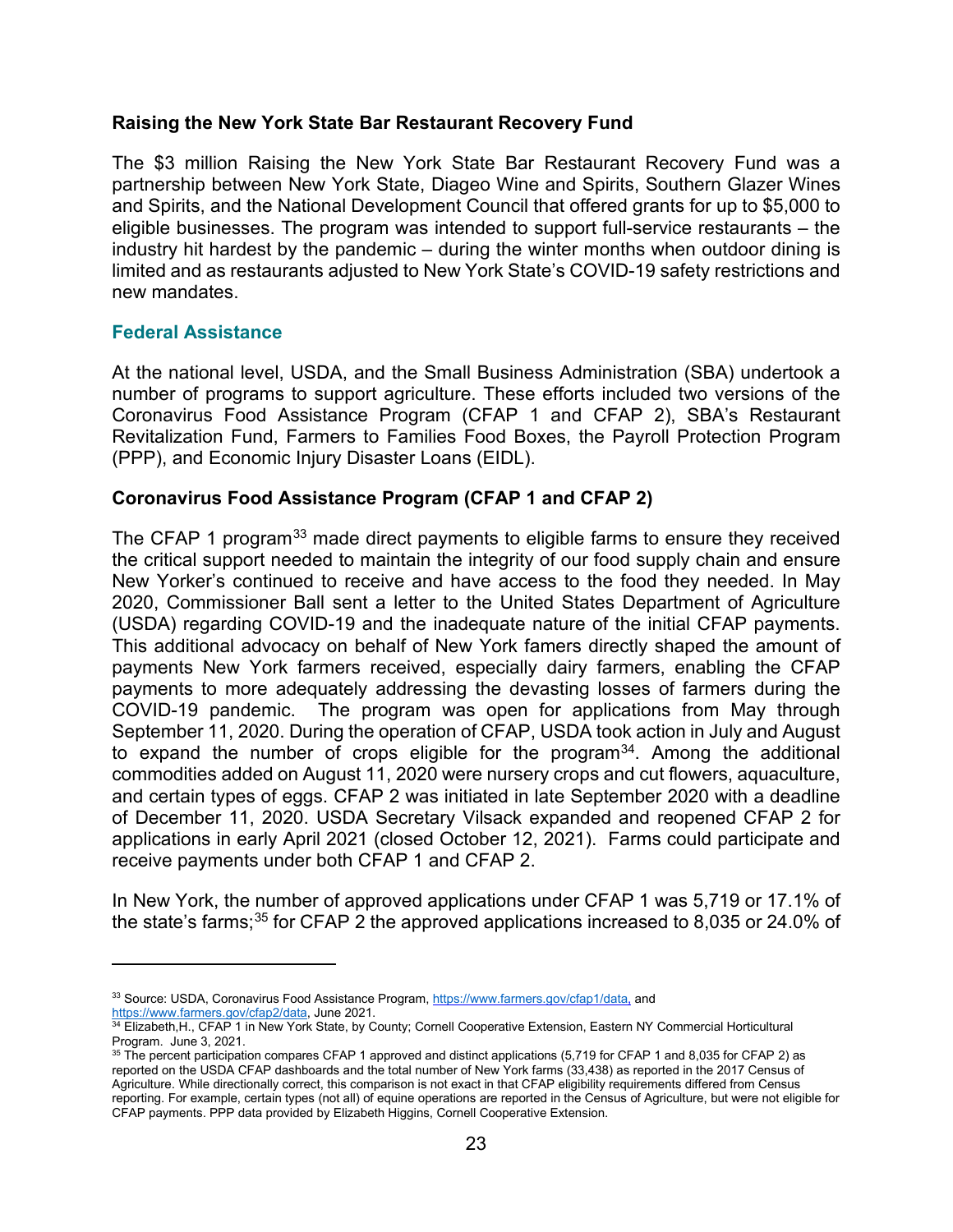the state's farms (data as of October 17, 2021). Reviewing the data in comparison to national participation indicates that a lower percentage of New York farms participated in the USDA CFAP programs than nationally, but payments per farm were higher in New York than the national average. The CFAP program clearly benefited the New York farms that participated. The lower percentage levels may relate to the fact that New York has many small, diversified farms which may not have found the program to be helpful in their situation. It is also important to note that some farms were not eligible for CFAP 1 or 2, including equine operations. Information released by USDA Secretary Vilsack in March 2021<sup>[36](#page-23-1)</sup> has indicated that Black farmers received 0.1% of the CFAP funds. Future efforts must ensure that all farms receive support with similar type programs.

Dairy farm income data from Farm Credit East provides interesting insights into the profitability of dairy farming in 2020. While the overall milk price to farmers declined in 2020 by 70 cents per hundred pounds of milk, average profitability increases from \$447 per cow in 2019 to \$663 per cow in 2020 as a result of government payments. Christopher Laughton, Director of Knowledge Exchange for Farm Credit East expressed concern with future profitability levels as government support has declined in 2021 and feed costs have increased. [37](#page-23-2)

#### **The Payroll Protection Program**

The Payroll Protection Program was also used by New York farms to help keep the workforce employed and businesses running during the COVID-19 crisis. The leading New York State county in terms of both number of PPP loans (367) and loan amount was Suffolk County with 367 loans for a total of \$32.8 million.<sup>[38](#page-23-3)</sup> While the EIDL program was also utilized by farmers, data was not available, which indicates the extent of its use in New York agriculture.

|                                                              | CFAP <sub>1</sub> | <b>Total CFAP 2</b> | <b>PPP</b>    |
|--------------------------------------------------------------|-------------------|---------------------|---------------|
| Number of Approved<br>Applications or Loans<br>(Agriculture) | 5,719             | 8,035               | 5,354         |
| Percentage of New<br>York farms                              | 17.1%             | 24.0%               | 16.0%         |
| Total Payment or Loan<br>(Agriculture)                       | \$224,477,612     | \$266,043,330       | \$299,509,535 |
| Average per farm                                             | \$39,251.         | \$33,110.           | \$55,941.     |

<span id="page-23-0"></span>*New York Participation Coronavirus Food Assistance Program and Payroll Protection Plan* 

<span id="page-23-1"></span><sup>&</sup>lt;sup>36</sup> Reiley, L., Washington Post, "Agriculture Secretary Tom Vilsack says only 0.1 percent of Trump administration's covid farm relief went to Black farmers", March 25, 2021

<span id="page-23-2"></span><sup>37</sup> Laughton, C., The 2020 Northeast Dairy Farm Summary, Farm Credit East, information taken from presentation to the NYS Milk Marketing Advisory Committee, October 2021.

<span id="page-23-3"></span><sup>38</sup> Higgins, Elizabeth, PPP Loans to Farms in New York State, by County, PPP data as of May 27,2021, Cornell Cooperative Extension, Eastern NY Commercial Horticulture Program.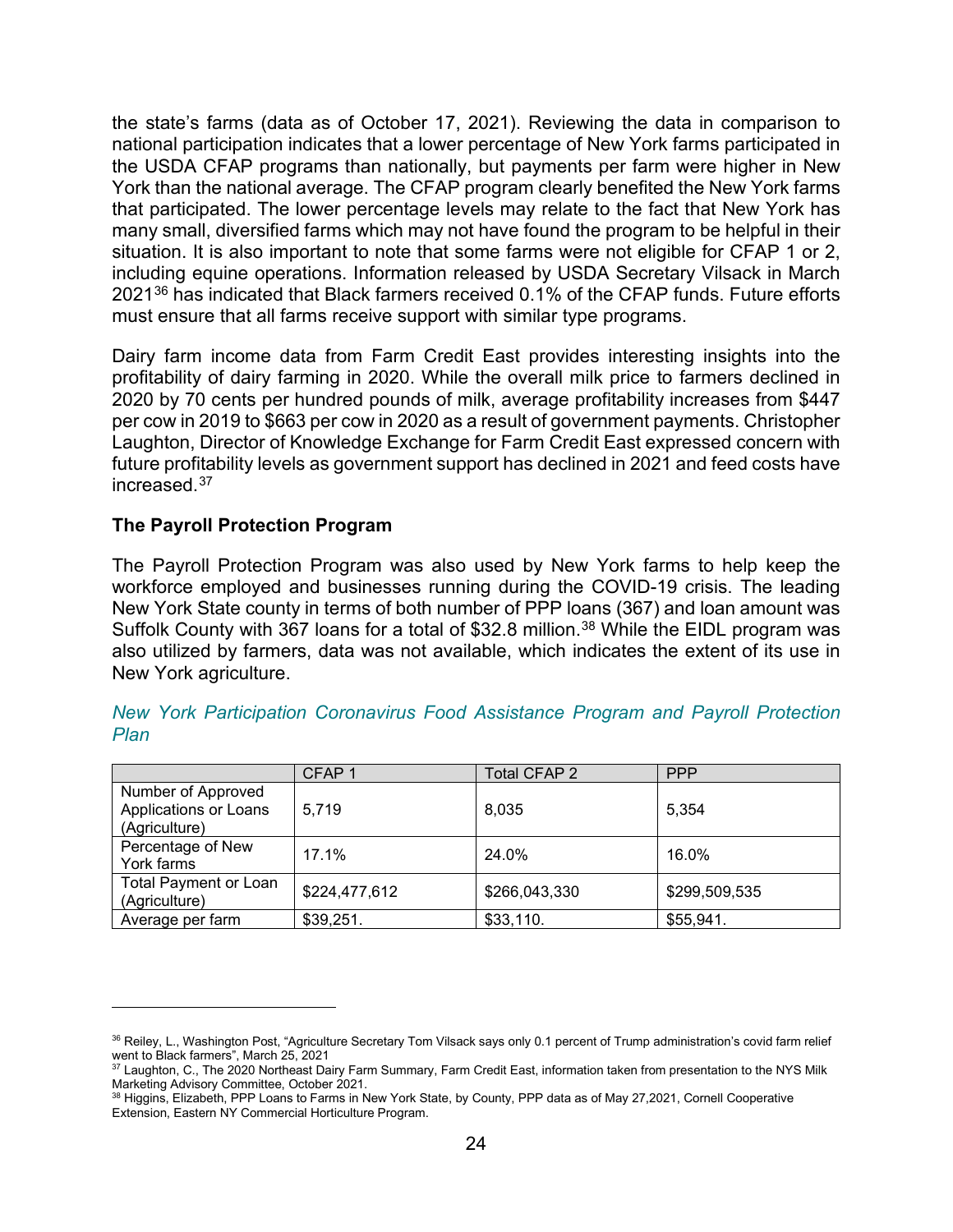#### **Small Business Association's Restaurant Revitalization Fund**

Small Business Association's Restaurant Revitalization Fund offered COVID assistance grants to businesses that experienced losses due to COVID or started a business during COVID and incurred more costs than revenue. Wineries, distilleries, breweries, and cideries that sold directly to the public and farms where more than 33% of gross revenue came from on-site food and beverage sales were eligible.

#### **Farmers to Families Food Box Program**

The USDA Agricultural Marketing Service implemented the Farmers to Families Food Box Program, [39](#page-24-1) which was announced on April 17, 2020 and concluded in May 2021. The program[40](#page-24-2) provided fresh fruits and vegetables, dairy, and meat products from local and regional suppliers to public and nonprofit organizations, including food banks, schools, tribal organizations, and faith-based organizations. Suppliers were directed to provide "family-sized boxes" for distribution. USDA allocated \$6 billion to the Farmers to Families Food Box Program and reported distribution of nearly 174 million food boxes through April 30, 2021. While the Farmers to Families Food Box Program helped provide products to food insecure individuals and families and a national market for food products (including dairy), it is less clear to what extent it helped provide a market for New York farmers and food processors. A letter<sup>[41](#page-24-3)</sup> to USDA Secretary of Agriculture Sonny Perdue initiated by Representatives Tonko and Delgado and signed by 14 members of the New York Congressional delegation notes, "only 4 percent of the distribution contracts awarded by the USDA were awarded to the Northeast region in the first cycle of distribution, despite having been the hardest-hit region of the Coronavirus pandemic. The Northeast received one-fifth of the relief per COVID patient than the next-least-funded region. The second cycle of distribution, released on July 1 2021, did not substantially change the unequal distribution of contracts to Northeast vendors."

## <span id="page-24-0"></span>**Food System Partnership: Land Grant System**

#### **Cornell Cooperative Extension**

Cornell College of Agriculture and Life Sciences and Cornell Cooperative Extension<sup>[42](#page-24-4)</sup> have worked to connect the dots by educating local health officials on the farm community, placing farmers and processors in contact with food distribution programs, bringing farm employees together with medical experts, and defining a pathway forward for farms to operate as safely as possible. Cornell Cooperative Extension also activated the New York State Extension Disaster Education Network (EDEN) as a primary tool to

<span id="page-24-1"></span><sup>39</sup> United States Department of Agriculture Agricultural Marketing Service, Farmers to Families Food Box website, <https://www.ams.usda.gov/selling-food-to-usda/farmers-to-families-food-box>

<span id="page-24-2"></span> $^{40}$  Aussenberg, R., Billings, K., Congressional Research Service, USDA Nutrition Assistance Program Response to COVID-19 Pandemic, March 24, 2021.

<span id="page-24-3"></span><sup>41</sup> Letter by Representatives Tonko, Delgado, Suozzi, Rice, Meng, Valazquez, Jefferies, Clarke, Nadler, Serrano, Engel, Lowey, Morrelle and Higgins to USDA Secretary Sonny Perdue, July 10, 2020.

<span id="page-24-4"></span><sup>42</sup> Impact of COVID-19 on New York's Farms and Food System – white papers, Cornell University College of Agriculture and Life Sciences, Charles H. Dyson School of Applied Economics, Cornell University and Cornell Cooperative Extension.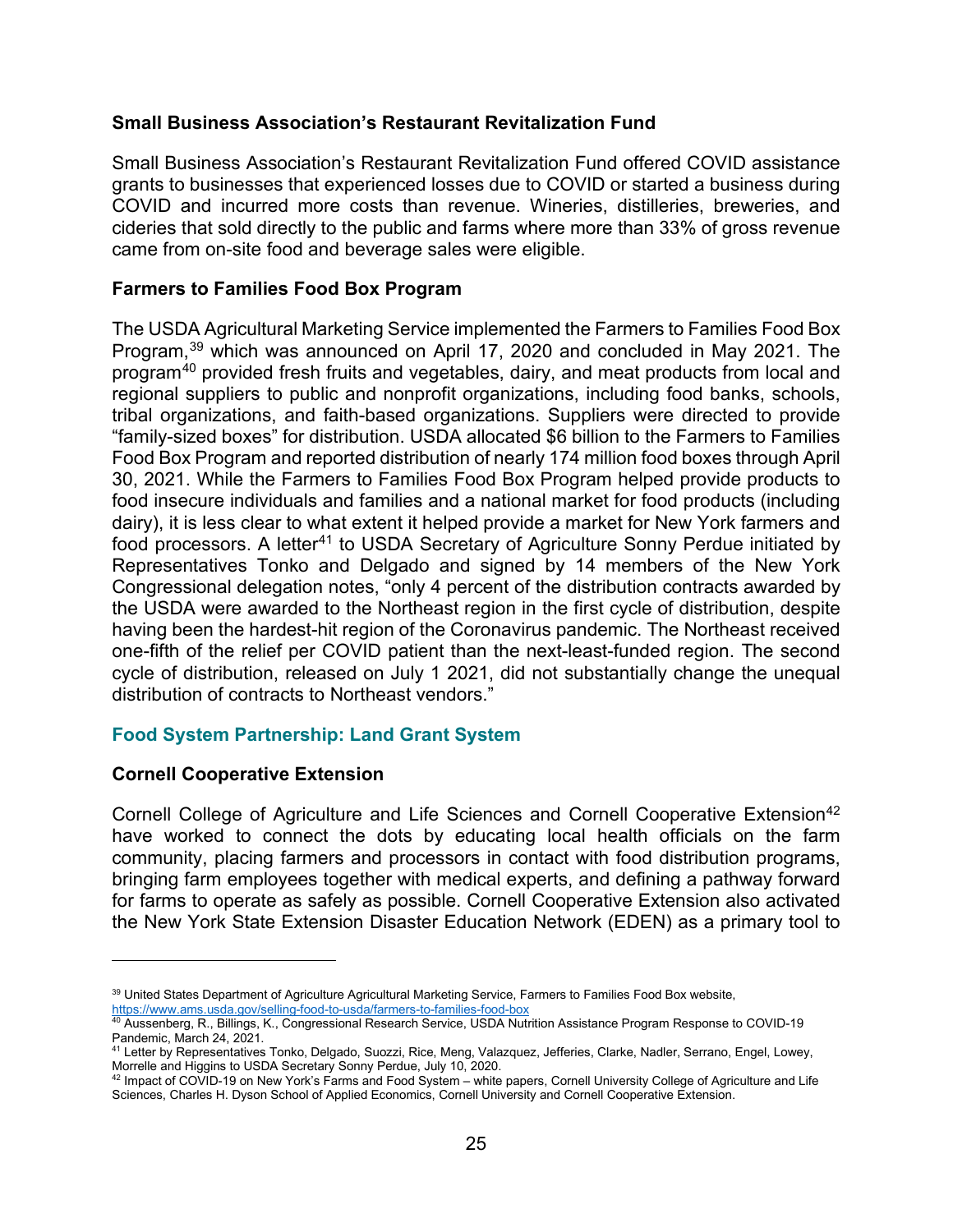communicate with consumers and residents the latest information on COVID-19 and governmental responses for the first two months of the crisis. All of these efforts and more were possible thanks to the strong partnership between New York State's Department of Agriculture and Markets and the Cornell College of Agriculture and Life Sciences and Cornell Cooperative Extension system.

## **Institute for Food Safety at Cornell University – All Components of the Food Chain**

To assist food processors, farmers that sell directly to consumers, and food retailers, the Institute for Food Safety at Cornell University instituted weekly food industry "virtual office hours" in partnership with the Department of Agriculture and Markets. During these sessions, interested parties were provided an opportunity to speak directly to food safety experts in dairy, fresh fruit, fresh vegetables, processed foods, and beverages. The Institute prepared COVID-19 training videos for food processing employees in both English and Spanish and teamed up with the Food Industry Alliance in New York State and the Institute for Food Safety at Cornell University targeted educational sessions for grocery store personnel. As of September 2021, the Institute for Food Safety had conducted over 50 sessions that helped dairy and other food processors and related businesses minimize the risks of shutdown and business interruptions.

## **Distribution of Personal Protection Equipment to Farms and Farmworkers**

Through a coordinated effort with the Department of Agriculture and Markets, Cornell Cooperative Extension distributed hand sanitizer and face coverings to more than 57,000 farmers and farm employees. In October of 2020, almost 57,000 farm employees and farmers were provided with approximately 139,000 face coverings to help protect a vulnerable essential workforce. In all, more than 35,000 gallons of hand sanitizer were distributed with an emphasis on the distribution of sanitizer to farm operations open to the public and/or with non-family employees.

## **Supporting Farm Employees**

The Cornell Farmworker Program (CFP) developed a text messaging system to provide timely information to the personal cell phones of more than 3,000 farm employees, and a mechanism for workers to send return text messages indicating needs for masks, food, medical supplies, and other supports. The CFP efforts included Spanish, Mam, and English language communications and graphics for farm employees to ensure that everyone had accurate and up-to-date information to maximize worker safety. The program partnered with the Finger Lakes Community Health Center for Spanish language public health webinars on COVID-19 prevention.

## **Supporting Farmers**

The development of best management practices (BMPs) was essential for farms to operate in the COVID-19 world and comply with public health requirements. Working in close partnership with the New York State Department of Agriculture and Markets, Cornell faculty and extension staff developed over six separate educational BMP guides so that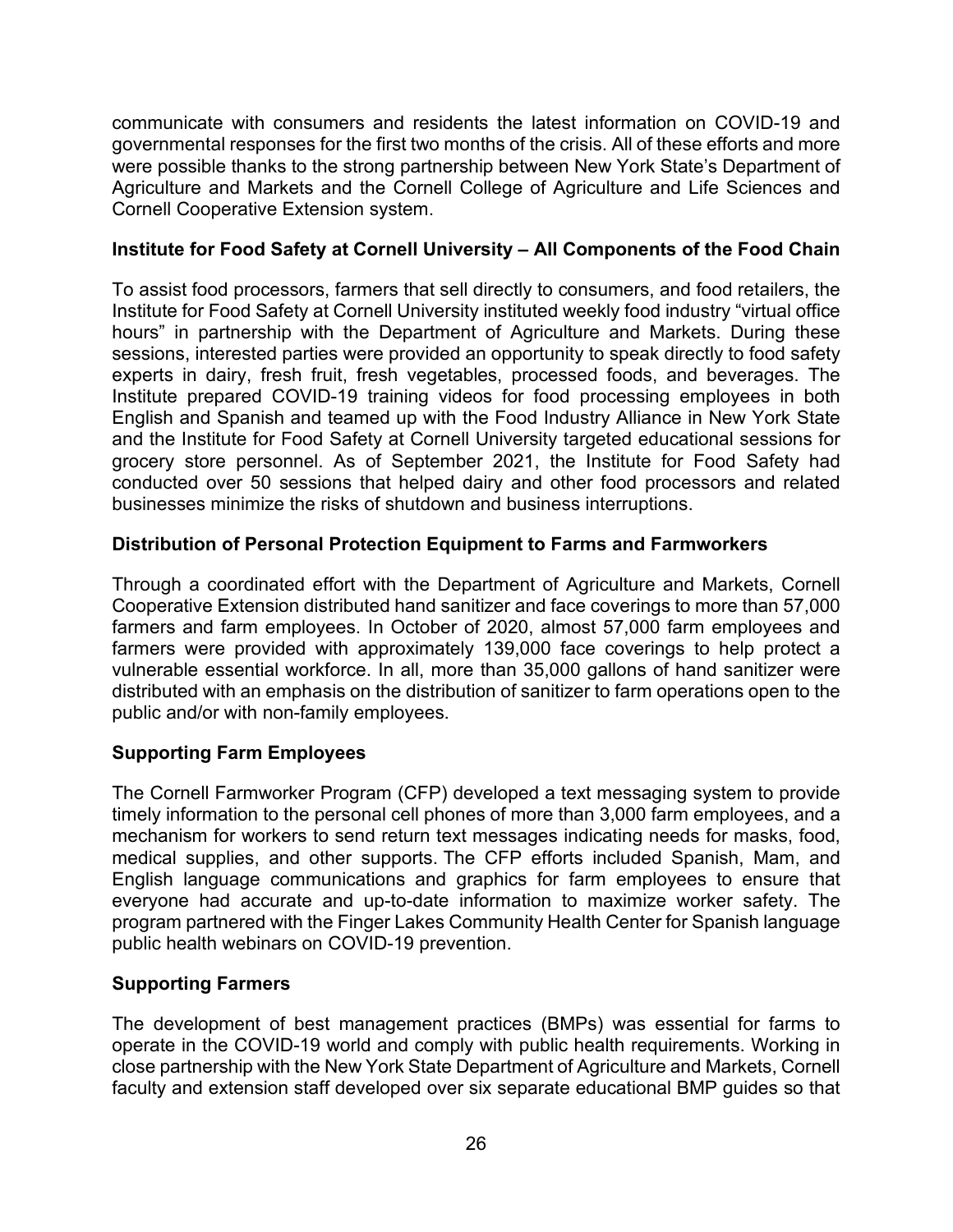farmers could take the necessary steps to ensure compliance with state guidance and operate as safely as possible during the pandemic to keep local agriculture growing.

Extensive efforts were made by the Cornell Agricultural Workforce Development and Pro-Dairy programs to educate farmers through live webinars, blogs, web content, and other written materials addressing COVID-19 prevention, development of New York Forward's business safety plans, and labor requirements and best practices.

The Cornell Small Farms Program also developed resources to assist small farms through the COVID-19 period. Their "Building Farm Resilience During COVID-19" resource collection provided sector specific information to assist farms to operate successfully during the COVID-19 pandemic.

#### **Importance of Communications – State, Federal, and Land Grant System**

Throughout the COVID-19 pandemic, the need for direct and accurate communications has been of utmost importance. The Department of Agriculture and Markets and Empire State Development worked with Cornell College of Agriculture and Life Sciences and Cornell Cooperative Extensions used existing and newly established networks to share as much real-time information as possible. In this regard, COVID-19 has demonstrated the value, and ongoing need, for the delivery of timely and relevant information to food system businesses to ensure their successful operation.

# <span id="page-26-0"></span>**Future Considerations and Final Notes**

It is important to note that at no point during the COVID-19 pandemic was the overall supply of food in question. While customers encountered out of stock items<sup>43</sup> and grocery stores in some areas had challenges securing food supplies, the total supply of food was adequate even if processing and distribution bottlenecks occurred. National and state food production, manufacturing, and distribution systems, as well as hunger relief services, worked together to ensure that food was available to consumers in a way that is emblematic of a vibrant and well-established food supply chain system.

While the recommendations contained in this report reflect appropriate areas for consideration, it is clear that other factors will affect food systems that need to be factored into deliberations on the best steps forward. Future considerations include:

• Implementing the Climate Leadership and Community Protection Act and spearheading potential changes in federal policies relating natural and working lands carbon sequestration incentives aimed at creating new opportunities. With enhanced research, demonstration, and meaningful farm program changes, agriculture is in a unique position to reduce greenhouse gases, increase the amount of carbon in soils, improve soil quality, and enhance farm profitability. This

<span id="page-26-1"></span><sup>&</sup>lt;sup>43</sup> Park, K; Brumberg, A; Yonezawa, K: The Covid-19 Shopper: Shopping Habits during Covid-19; December 2020. Cornell University Department of Applied Economics and Management. A survey found that 86% of the respondents said they encountered out of stock items.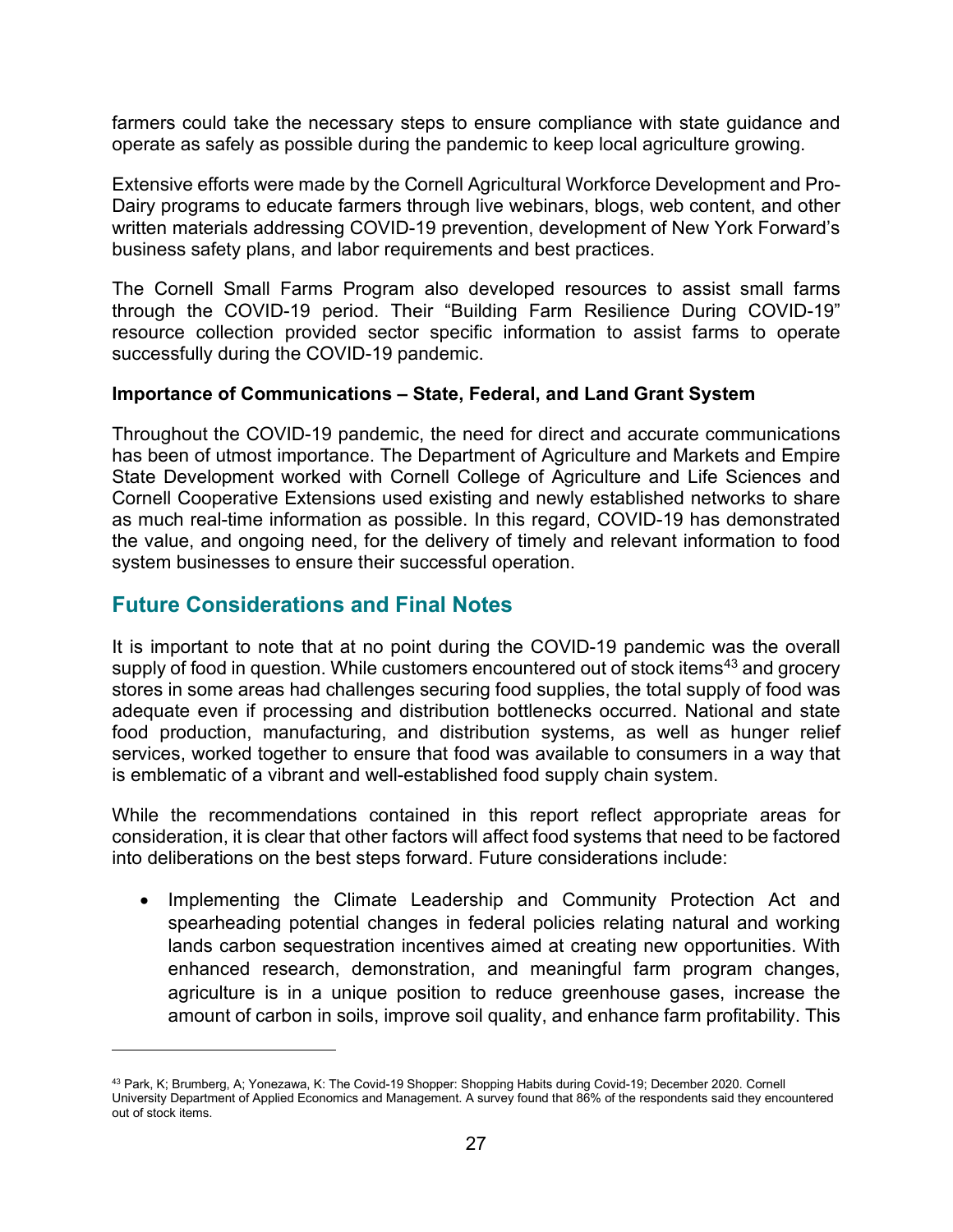will not happen in vacuum; extensive engagement with the farm community will foster this effort and ensure a positive outcome.

- A goal of creating greater food justice, in which high quality, nutritious, fresh food products are available to individuals and families in all communities, should increasingly drive policies and programs at the intersection of nutrition, food security, farm production, and food distribution. While Nourish New York is a very positive effort that makes that direct connection between food insecure communities and the farmers, further focus on initiatives that can address nutrition, future food security and hunger should be addressed by the Department of Agriculture and Markets, NYDOH, and other agencies to define new avenues for greater food justice.
- Recognizing the importance of fresh, locally grown food to the health and wellbeing of New Yorkers will be important. The concepts embodied in "Food as Medicine" are beginning to gain greater recognition, and local food production can be a critical component of this emerging trend. With further focus on reinvigorating the successful Community Gardens Program in urban communities as well as the continued development and support of community based urban farms, we can continue to keep focus on healthy foods for the wellbeing of residents.
- Mitigating potential and devastating impacts of cyber-attacks to the food system of must be a public and private sector priority. We live in a digital world dependent on constant data communications and any disruption can force a shutdown that can interfere with the movement of food and quickly destroy key networks that the food system depends on. While the lead on addressing cyber-attacks is the federal government in conjunction with the private sector, New York's food system participants need to be fully informed and fully engaged in preventing such cyberrelated attacks.
- Innovation and research, in conjunction with economic development assistance, will be essential in the growth of our food system. As more research and development occurs on soil health and precision agriculture, we will see modifications in production practices that benefit agricultural production, mitigate greenhouse gases, and improve the environment. As plant breeding and new food processing and packaging evolve, we will see market and product development that will change food distribution and potentially help address the challenge with food deserts. It is essential that we encourage food system entrepreneurs and connect them with existing New York food businesses, researchers, and economic development specialists.

New York State has a long history of supporting key agriculture and food related programs that strengthen these industries and help to keep them competitive in a global marketplace. As we look to build a more robust food system, the continuation and in some cases enhancement of these programs will be essential. This includes Taste NY, Integrated Pest Management, Pro-Dairy, FarmNet, the Center of Excellence for Food and Agriculture, and industry-specific agricultural research and development programs.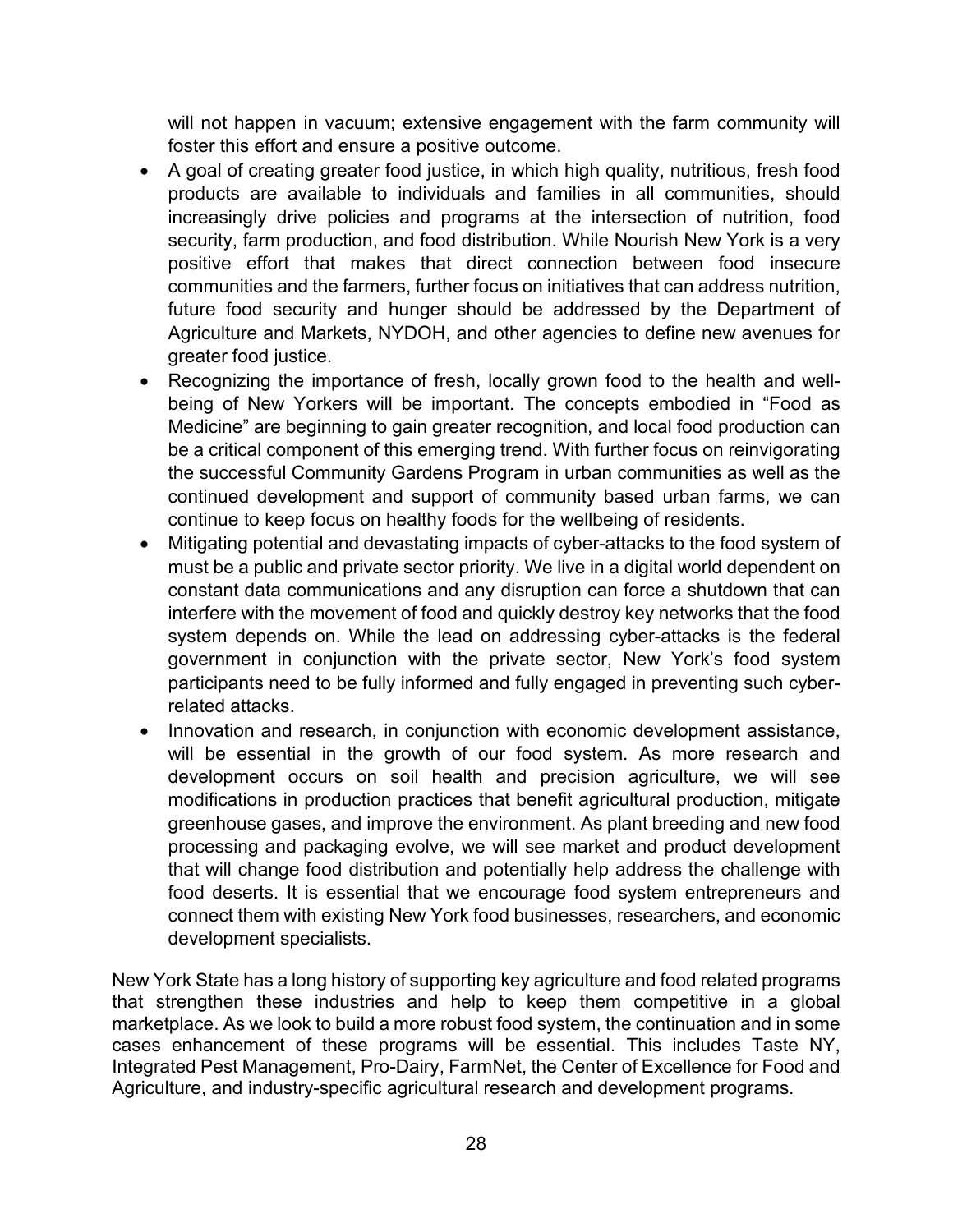The journey toward stronger New York State food resiliency and greater self-reliance will require initiatives which will evolve over time. The reality is that an effort to create a more robust agriculture and food system will depend not only on strengthening the activities of our past practices, but also on embracing opportunities and new realities unknown to us today.

# <span id="page-28-0"></span>**Report on Food System Resiliency and Self Reliance Recommendations**

The farm families, entrepreneurs, food processors, and agri-businesses that comprise New York State's food supply chain play a vital role in protecting and enhancing food systems across the state, ensuring that New Yorkers can enjoy locally produced fruits, vegetables, dairy, craft beverages, and added value food products. Annually, New York State provides resources to fund critical supportive programs to ensure a strong and vibrant food system, both those that support farmers directly with grant or tax incentives, as well as programs that support critical infrastructure in the land grant system and school districts, and encourage agriculture based economic development. With a number of successful programs already in place, the state must not only look for new ways to drive resiliency across the food system moving towards a more locally grown food system, but also ensure programs such as the Agricultural Environmental Management Program (AEM), Cornell Pro-Dairy, the New York State Integrated Pest Management Program, the Cornell Small Farms Program, the Center of Excellence for Food and Agriculture, and the Climate Resilient Farms Program, among others, remain driving forces in local food systems progress.

More specifically, this report includes number of recommendations that aim to improve and strengthen the long-term resiliency of our state's farmers and food supply chains. Recognizing that many of the supply chain issues currently hindering growth of food processing are a result of national and international constraints in supply and distribution bottlenecks from overseas, bringing back a more regionalized economy in agriculture, food manufacturing, and related inputs becomes more critical in a post-pandemic world. It's important to note that as New York State views the growing challenges posed by climate change to our farm families at home, and to our traditional food supply areas on the west coast and internationally, it has never been more important to think about investing in local farms and infrastructure, coupled with smart incentives to sustainably intensify New York's food production. Food security in our children's and grandchildren's lifetimes may be impacted by the decisions we make today.

Each of the subject areas in which recommendations have been developed were addressed during the open comment period or roundtable session held in preparation of this report. The feasibility and cost of each of these recommendations will be assessed in the future, but it's clear that a significant commitment of private and public partnerships to invest in a more regionalized and diverse farm and food system is warranted. Improvements in infrastructure – both human capital and physical – are needed to improve the capacity of local farm goods to be aggregated and efficiently shipped to rural, peri urban, and urban markets. Capital investments and grant cost share dollars for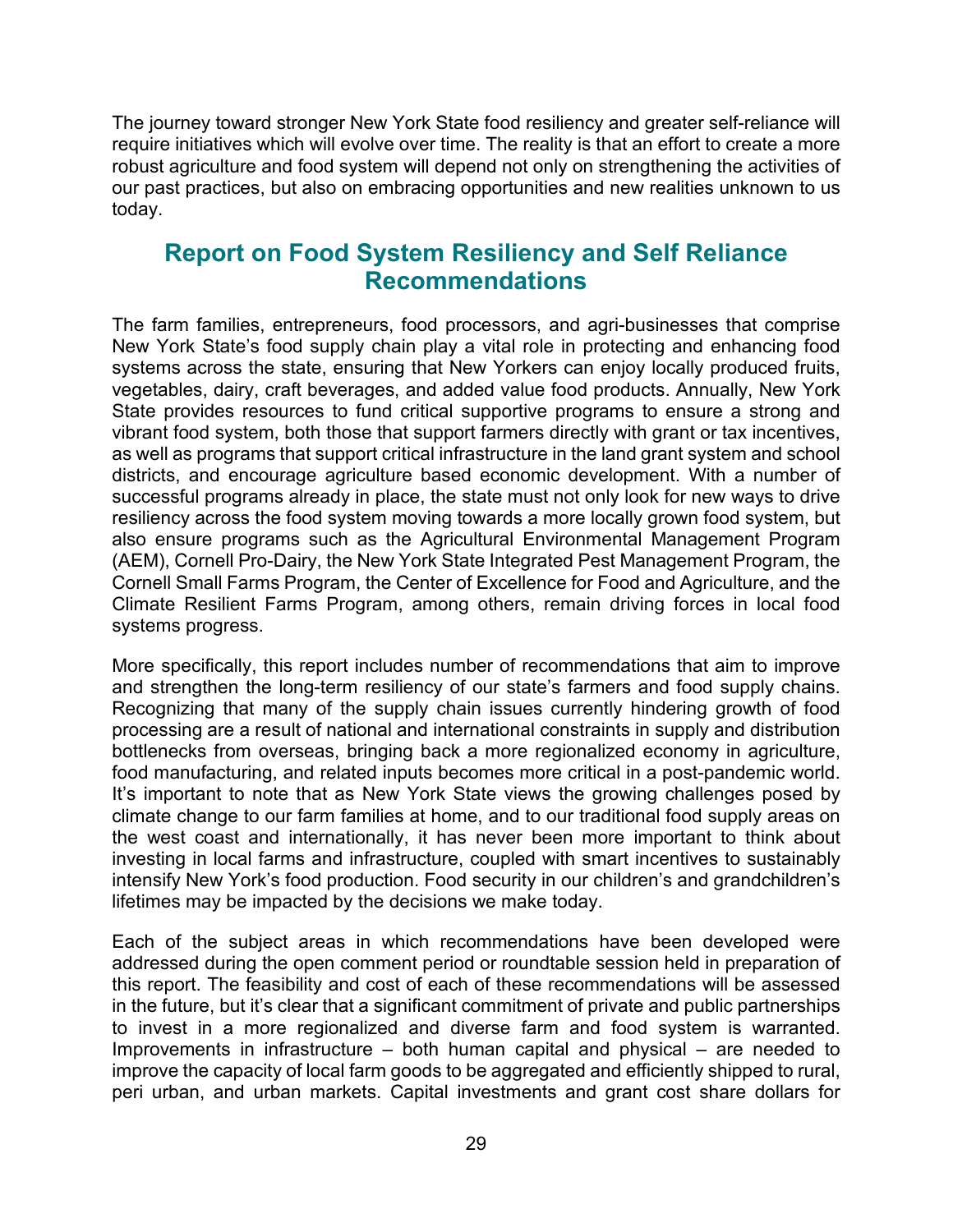farmers to grow their agricultural enterprises and invest in the technologies of today and tomorrow, including controlled environment agriculture and urban agriculture, are critical. Investments in the physical infrastructure of the land-grant system based public research and extension enterprise are also needed to ensure that farmers have the tools they need to sustainably grow into the future, as well as to develop a new innovation-based framework to utilize nature based solutions to climate change.

# <span id="page-29-0"></span>**Strengthen Coordination Between Local, State, Federal, and Private Stakeholders**

Resources are best utilized when there is coordination between various stakeholders. However, a lack of coordination among federal, state, and local agencies and the private sector has led to confusion, inefficiencies, and far greater health risks and consequences than are necessary. This lack of integration and coordination was particularly acute in the beginning stages of the pandemic. Ensure robust coordination exists between the New York State Department of Agriculture and Markets, Cornell College of Agriculture and Life Sciences, Institute for Food Safety, Cornell Cooperative Extension, other state and federal partners and other food industry stakeholders to provide direct guidance to the state's food industry on best management practices, how to interpret state health guidance, as well as partner in distribution of personal protective equipment, testing and vaccination programs for food industry employees.

### <span id="page-29-1"></span>**Building a Stronger Food Supply System through Agricultural and Food Resiliency Teams**

A stronger and more resilient food system will only be possible with extensive efforts over many years involving all components of the food system from farmer to consumer. Finding new ways for farmers to be more profitable, encouraging more food system entrepreneurs, and keeping a focus on environmental sustainability will require a cadre of state-supported regional Cornell Cooperative Extension specialists to work more directly with farmers in the field, as well as surface solutions to current food system bottlenecks. This will help strengthen existing food systems by complementing New York's existing Cooperative Extension structure, along with the Harvest NY program, by addressing current resource inequities within the state and focusing on revitalizing our farm to fork connectivity. This will be achieved through the ongoing work of the Council on Hunger and Food Policy.

#### <span id="page-29-2"></span>**New York State Department of Agriculture and Markets and Institute for Food Safety (IFS) Collaboration**

The New York State Department of Agriculture and Markets food safety and dairy inspection staff and Cornell Institute for Food Safety (IFS) was instrumental in maintaining the safety of New York's food supply. Working together with diverse audiences as broad as food retail stores, local farmers' markets, to fruit, vegetable, and dairy production and manufacturing, the expertise and partnership was unparalleled, and the New York State Department of Agriculture and Markets and IFS Covid-19 websites became two of the most trusted NY based information sources for food safety during a pandemic. Creating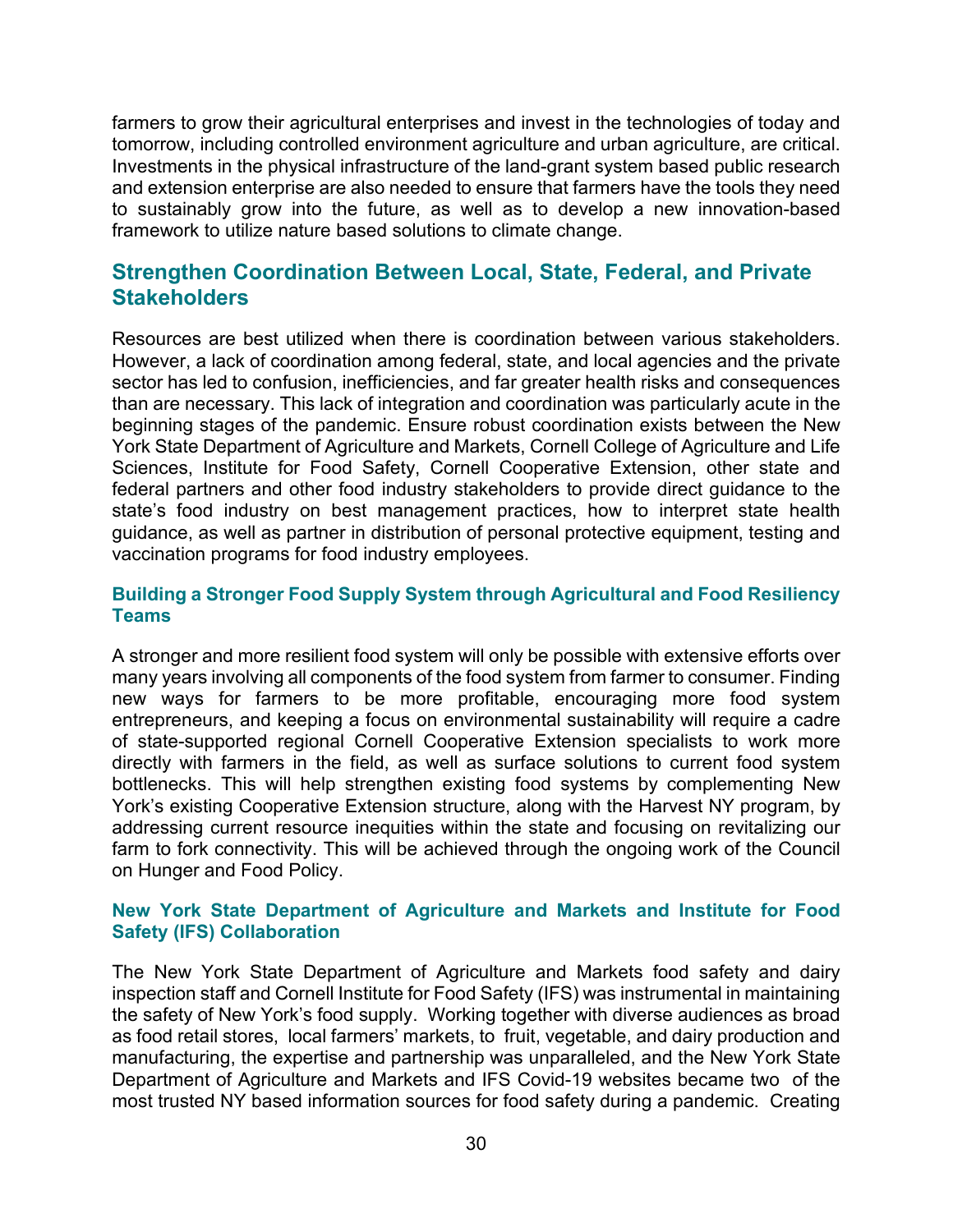a Rapid Response and Extension team will enable the IFS to continue its science-based training for food entrepreneurs and processors, as well as keeping a cadre of trained scientists available during future food system outbreaks and disruptions.

## <span id="page-30-0"></span>**Develop Urban Agriculture and Focus on Food Justice**

Urban agriculture has been growing by leaps and bounds all throughout New York – both in the five boroughs and in upstate cities. There are many benefits to urban agriculture, such as extraordinarily shortened supply chains, but perhaps even more importantly the creation of urban, community centered farms, most with a social justice mission, can help encourage youth development, aid in nutrition education, provide culturally appropriate hyper local foods, and serve as heat islands and needed green spaces. New York should continue to strengthen urban and community farms, while also paying close attention to ensuring that upstate and Long Island farms are accessing underserved urban areas that are considered to be food deserts.

<span id="page-30-1"></span>**Focus on infrastructure needed for better aggregation of food products and delivery to underserved neighborhoods.** One of the lessons from the pandemic is that improved food access and healthier eating strategies can help eliminate health disparities faced by underserved communities. To alleviate this, we must implement the recommendations of the New York State-New York City Regional Food Hubs Task Force by revitalizing efforts to incent additional food hubs either in New York City or just outside of the city, streamlining distribution for local farmers. In addition, explore additional aggregation efficiency strategies to combat the challenge faced by local farmers in supplying the vast New York City marketplace when competing at scale. \$20 to \$40 million in public funds per food hub with major funding being spread out between New York State and New York City partners.

<span id="page-30-2"></span>**Build on the existing Harvest New York urban agriculture and community gardens specialists' outreach efforts** embedded in academia to reach more urban communities and assist in developing local urban food businesses with food safety education and training, pest, and disease management, as well as youth education. Alongside this is a consideration for adding space in New York City, partnering with local non-governmental organizations, to create a small-scale urban research farm to assist academia in conducting necessary research and development on the different pest and disease complexes faced by urban growers. This will require \$1.8 million annually (\$800,000 for the Community Garden Grant program, \$600,000 for Harvest New York, and about \$400,000 annually for the community gardens specialists under existing funding).

<span id="page-30-3"></span>**Coordinate with New York City's Department of Planning**, working to identify available green space in the City suitable for farmers, and consider implementing additional successful New York City Housing Authority based farming operations like the Red Hook Initiative. Additionally, we must consider how to incent New York City based co-packing and additional commercial kitchens/incubator facilities to help urban based food entrepreneurs, as well as access Cornell College of Agriculture and Life Sciences online and in-person food safety training and food safety/process validation required to enter the food supply.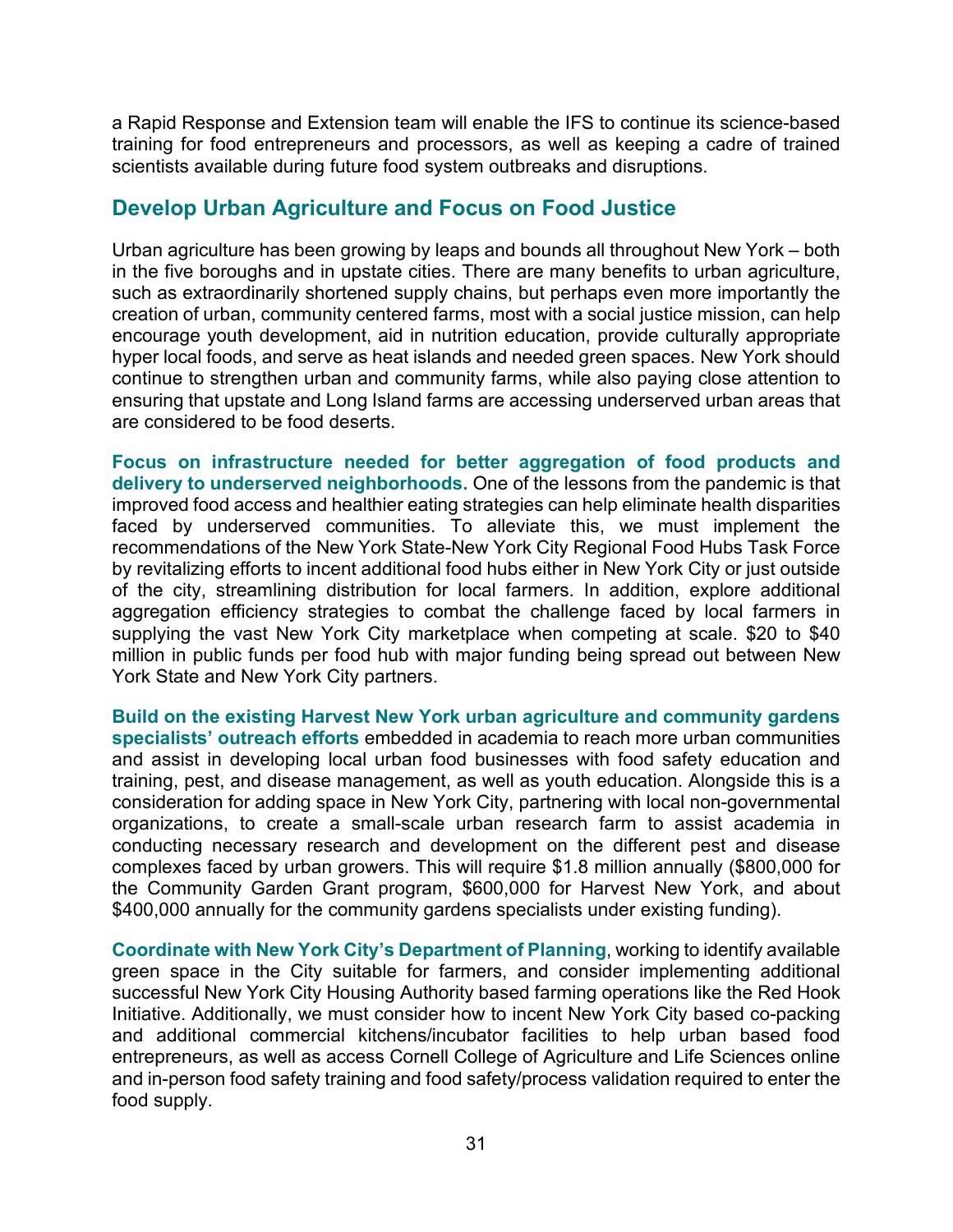<span id="page-31-0"></span>**Ensure that community groups operating education and technical assistance services and land access providers with a focus on creating greater equity in food systems are able to access available resource-based programs** such as soil and water conservation cost-share dollars, climate resilient farms dollars, non-point programs, and more. This can be achieved through ongoing education and outreach to community groups.

## <span id="page-31-1"></span>**Strengthen and Reimagine Existing Food Availability Programs**

Increasing access to healthy local foods and ensuring that hunger is alleviated during future food system shocks and disruptions to our state's economy is warranted, given the experiences of so many who faced rapid unemployment and food insecurity during the pandemic. One of the lessons of the pandemic remains the vital importance of new programs like Nourish New York, strong farm to institution programs, and the federal Supplemental Nutrition Assistance Programs, Special Supplemental Nutrition Program for Women, Infants, and Children, and school breakfasts and summer meals during times of food system disruptions. Many of these programs are designed to reduce food insecurity and provide supplemental nutrition to ensure a healthy diet. Reimagining how New York State can make it easier for residents to apply for these critical programs is paramount moving forward.

#### <span id="page-31-2"></span>**Strengthen and Scale up the Nourish New York and Restaurant Resiliency Programs**

The Nourish New York initiative was launched during the height of the COVID-19 pandemic and served as a lifeline between New York's families and farmers addressing market and food insecurity challenges. This program was extremely successful in its infancy and the creation of a permanent, scaled up program can further strengthen the partnership between emergency food providers and farmers to provide healthy, fresh foods to food insecure individuals and families. It should be noted that pairing a permanent Nourish New York program with the State's Prevention Agenda, New York State's health improvement plan, the blueprint or state and local action to improve the health and well-being of all New Yorkers and to promote health equity in all populations who experience disparities, can assist with more effectively reaching communities experiencing the greatest need and experiencing the greatest rates of food insecurity. Further, in October 2021, the Department of Agriculture and Markets in collaboration with NYSDOH, launched the Restaurant Resiliency Program which provides New York State regional food banks with the ability to source meals from qualified restaurants that will be delivered to feeding programs administered through the food bank's network of providers such as food pantries, soup kitchens, and shelters. This program is currently funded through March 2022, but restaurants need to be a permanent part of the emergency food supply chain, particularly when responding to disasters. These programs could be made permanent and be designed to fund both the program and the associated administrative costs, and a shining example of how state agencies can work together to leverage different strengths and resources.

#### <span id="page-31-3"></span>**Strengthen Farm to School and Farm to Institution Programs**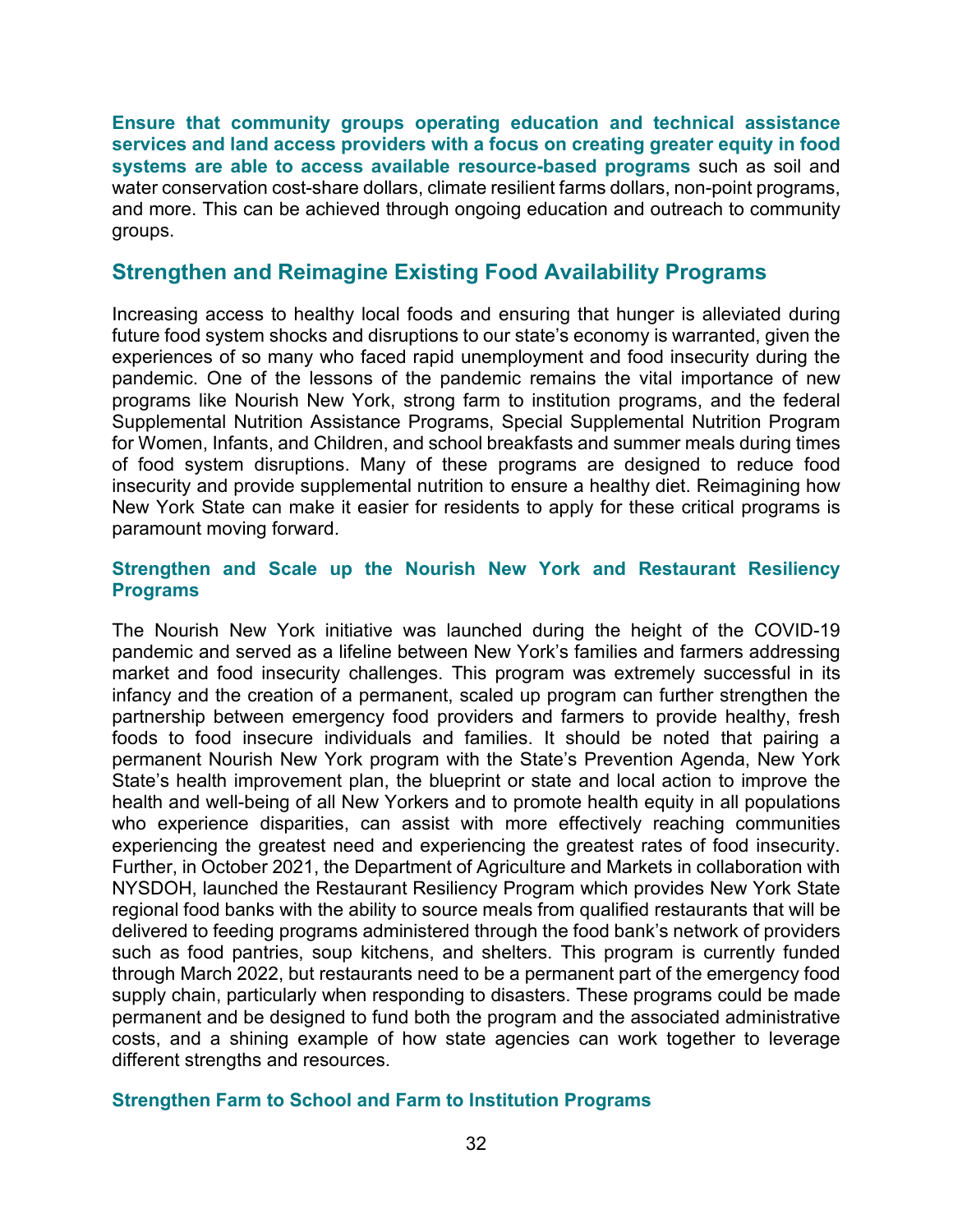Farm to School and Farm to Institution programs create a pipeline from local farms to local institutions, strengthening local supply chains and creating opportunities for local farms. Several commenters mentioned the importance of schools stepping in to keep feeding kids during school closures, as well as keeping the State's groundbreaking Farm to School reimbursement program, which helps incent schools to utilize fresher, healthier local specialty crops and dairy products. To strengthen these programs, consider adopting a procurement approach that calculates the true value and cost of food, to facilitate greater New York product competitiveness. Funding for Farm to School and State Department of Education currently exists in the executive budget. We recommend an increase in the appropriation to \$1 million.

<span id="page-32-0"></span>**Pilot projects aimed at identifying ways to make it easier for eligible New Yorkers to apply for multiple food benefits online** ensuring cross agency collaboration so that eligible individuals do not have to go to separate state agencies to apply for needed assistance.

<span id="page-32-1"></span>**Technical assistance and equipment to farmers' markets and individual farmers to help increase acceptance of Supplemental Nutrition Assistance Program (SNAP) and Special Supplemental Nutrition Program for Women, Infants, and Children (WIC) online** particularly in urban and rural food deserts to ensure that local community residents who are experiencing food insecurity can enjoy local food that is healthful and from their own communities. The current Department of Agriculture and Markets grant program, which provides this assistance, is funded at \$243,250 annually, with the individual equipment itself costing \$349 per set up. This program should be renewed.

<span id="page-32-2"></span>**Alleviate the significant lack of cooler space at food pantries and emergency food assistance providers** by providing "vouchers" or "coupons" as piloted by Nourish New York in partnership with local grocery retailers to facilitate fresh dairy product purchases for families in need. Provide a permanent funding stream for the Nourish New York program.

<span id="page-32-3"></span>**Restructure and Enhance State and Federal Feeding Programs** by creating a structure that encourages food banks and other feeding programs to build sustainable, long-term relationships. Contracting with food businesses within our own state as a routine matter of business, where cost effective, will ensure our food businesses are better prepared to react to future crises as they will have built their business around existing, local, New York consumer need.

## <span id="page-32-4"></span>**Strengthen Empire State Development Incentives to Farmers and Food Processors**

New York, according to the United States Department of Agriculture Economic Research Services, is ranked second in the nation in the number of food processors (which includes smaller scale craft beverages and added value farm producers). Farmers however need more medium and larger sized processor options to sell their product to in order to remain economically competitive, and New York's access to consumer markets, relatively robust transportation network, and availability of water will give the state an edge in the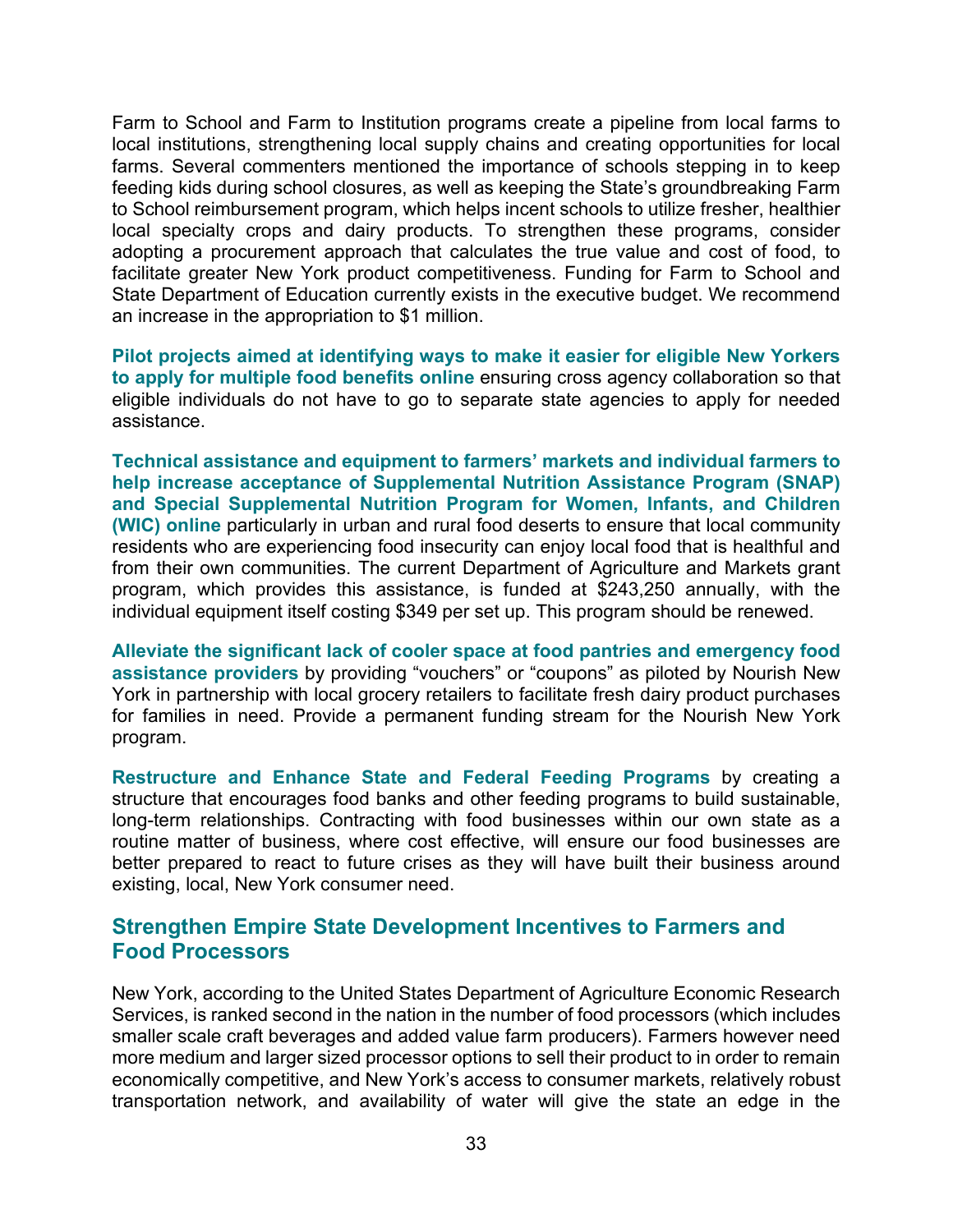marketplace in years to come. Existing incentive programs such as Regional Economic Development Council capital funding, state workforce credits, and low-cost power options should be retained. Empire State Development should continue to place a high priority and a demonstrated recruitment focus on expanding and attracting food processing in New York.

### <span id="page-33-0"></span>**Invest in New York Farms through Regional Economic Development Council Dollars**

Most Regional Economic Development Council (REDC) regions have prioritized agriculture and farming as areas of focus. The successful pilot project whereby all REDC regions were provided with a pool of dollars to grant to farmers to facilitate the cost-share of capital equipment needed for compliance with food safety requirements to encourage enrollment in the Grown and Certified Program was an example of a successful, statewide effort where REDC dollars helped facilitate local food system growth. Similar incentive programs for farmer entrepreneurs, perhaps focused on countering the seasonality challenge, enabling cost-share dollars for greenhouses or high tunnel systems run through the REDC system, should be explored. Additional ideas for incentives to encourage food access center around cost share possibilities enabling farmers to add tools such as field-based cooling and minimal processing equipment needed to help farmers get more of their fresh product to market. Provide additional Grown and Certified Producer's Grant Program funding at a recommended \$5 million with \$500,000 going to each of the 10 REDC regions. The current funding stream is at a 90% utilization rate.

# <span id="page-33-1"></span>**Renew and Expand the Grow-NY Competition**

The Grow-NY Competition, now entering its third year, has been a remarkable success and is administered by Cornell's Center for Regional Economic Advancement. Operating in 22 New York counties in the Central New York, Finger Lakes, and Southern Tier regions, in its first two years the program has led to the creation of over 150 jobs and helped New York food system entrepreneurs raise \$32 million in commercial capital, and just as importantly has helped facilitate new markets for farmers, new food products and services, and led to high tech innovation. Both local and international applicants have entered the competition, and eight new business leases have been established in New York after participation in the competition. Empire State Development should renew Grow-NY, which ended in November 2021, and expand this competition to Western New York to ensure full state participation. Renewing the program requires \$5 million annually for 4 years.

# <span id="page-33-2"></span>**Expand Food Systems and Agriculture Innovation**

In order to keep New York farms thriving and resilient in the face of crises, food system and agriculture innovation is essential. Climate change has the potential to be our next disruptive force in the food system. Building greater resiliency into the food system means that we will need to focus on improving climate resiliency for our farms for adaptation purposes, mitigating greenhouse gas emissions from agriculture, and developing solutions-oriented technologies and practices that verifiably sequester carbon in our soils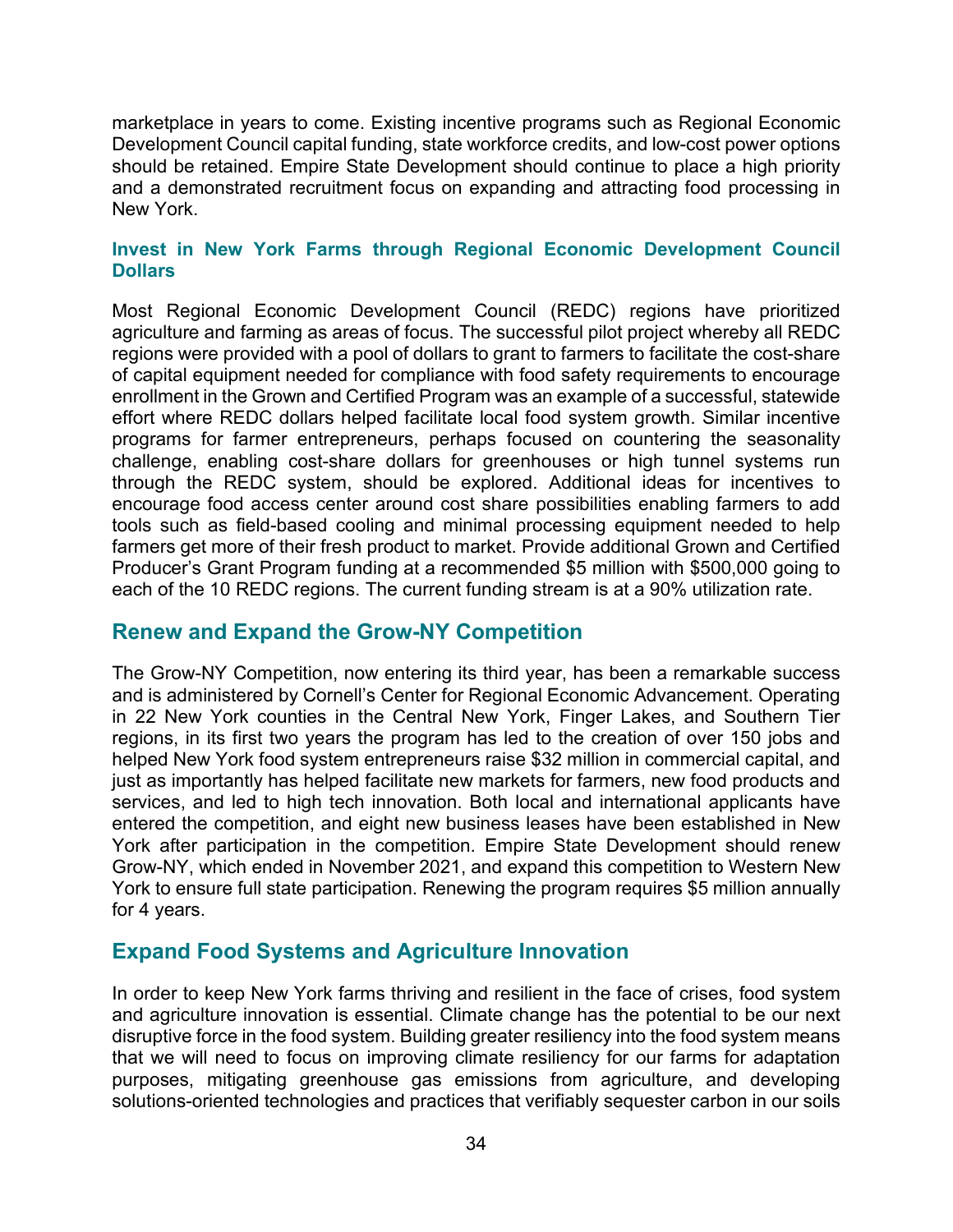and working lands. The reality is that moving into a more regionalized food system will require a significant investment in the research infrastructure capacity at Cornell College of Agriculture and Life Sciences (CALS), New York State's Land-Grant partner for over 150 years, as well as the Cornell Cooperative Extension system. In doing this, we could do the following:

<span id="page-34-0"></span>**Create specific opportunities that encourage dairy product innovation** such as providing basic and applied research and development to utilize milk and it's high value attributes in a more innovative way, test the development of new, consumer friendly shelf stable dairy products, and take advantage of New York's diversity by developing new ethnic dairy and cheese products. After research and development is commercialized, ensure that Empire State Development has the resources available to help incent entrepreneurs to locate in New York. Increase the Cornell Pro-dairy program annual allocation by \$500,000 and expand the scope to include research and development for dairy food innovation.

<span id="page-34-1"></span>**Create the nation's only climate resilient research farms and forests at Cornell College of Agriculture and Life Sciences** creating climate smart innovations, scientifically verified, demonstrated, and de-risked on Cornell CALS research lands, and then extended throughout New York's farms via Cornell Cooperative Extension. Development of scientifically verified carbon sequestration strategies and net negative climate technologies will poise New York's farmers to take advantage of public and private sector carbon markets. This requires a significant capital infrastructure upgrade at Cornell CALS research farms throughout the State of New York, as well as a thoughtful and science-based transition to the CALS dairy and livestock teaching and research farms to develop and showcase methane mitigation reduction strategies. Additionally, we must encourage New York State Energy Research and Development Authority to offer program opportunity notices on natural carbon sequestration research and development, incenting science that will help farmers become a part of climate solutions and earn income from emerging carbon markets through new climate technologies to store inorganic soil carbon like enhanced photosynthesis, natural weathering, and biochar. \$6 to \$7 million to be allocated annually for three to five years to Cornell for research and development and capital to develop new and expand existing facilities.

<span id="page-34-2"></span>**Establish a Sustainable Food Systems Plant Science Innovation Hub** to develop the future plant scientist workforce and ensure that New York's farmers have climate resilient food crops for future generations of New Yorkers. This includes a focus on speeding up the plant breeding process utilizing new non-genetically modified organism technology, and ensuring that apples, grapes, and vegetables, and dairy forages are able to grow in New York's climate of the future. Investments in plant breeding capacity will benefit controlled environment agricultural operations seeking new crops to grow under cover, year-round, to improve New York's food security, as well as developing new varieties of culturally appropriate vegetables designed to meet nutritional needs of diverse population demographics. \$40 million URI application is being evaluated through the Southern Tier REDC.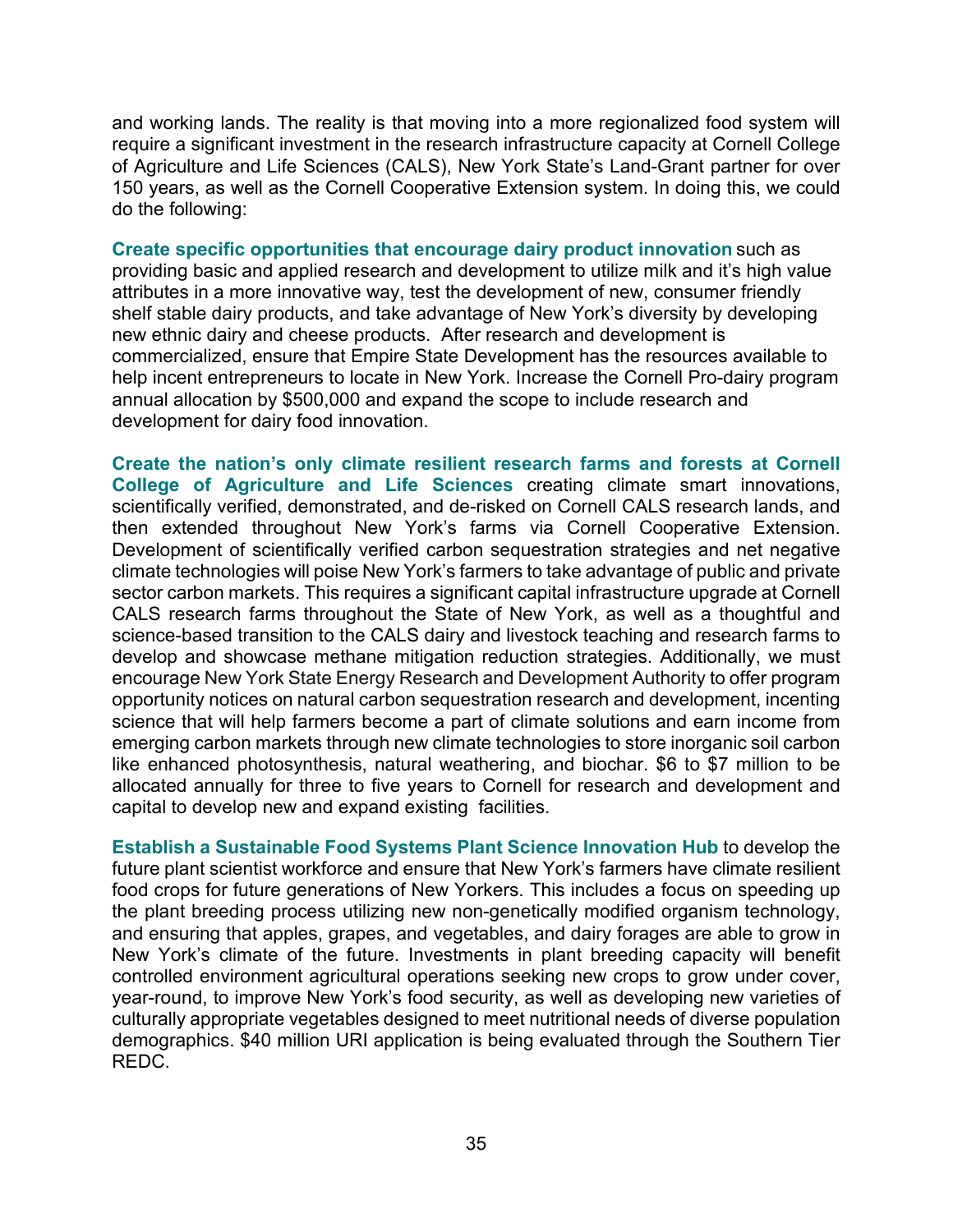<span id="page-35-0"></span>**Foster innovation in digital agriculture and a continued revolution in the usage of remote sensing***.* Biologically based crop protectants and labor-saving efficiencies will give New York farmers a competitive edge in the marketplace as well as ensure success in a changing climate wherein local farmers will need to sustainably intensify agricultural production. This can occur with Cornell College of Agriculture and Life Sciences investments in new faculty hires, and multi-disciplinary undergraduate and extensionbased education and training that recognizes the farmers of today and tomorrow will need training in computer science and digital technology just as much as in basic agronomy and soil health. This would require a \$1.5 million onetime cost for staff and writing curriculum for Cornell College of Agriculture and Life Sciences, workforce training for current farmers through the State University of New York system partners and Cornell Cooperative Extension, and undergraduate education of future farmers throughout the State University of New York system educational pipeline.

<span id="page-35-1"></span>**Encourage additional innovation in food processing plants to ensure modernization.** We must encourage automation for social distancing and greater usage of technology for improvements in cold storage and processing technologies taking products directly from the field, to the processor, and then to the consumer. Additionally, we must seek to incent private sector investments into safe, modernized small to large scale minimal processing facilities. Cost will require further collaboration with industry and state partners.

<span id="page-35-2"></span>**Prevent and reduce food waste** by utilizing data-informed approaches to reduce food waste from primary production to consumers and use dairy and specifically fluid milk as a model system. Similar efforts are underway in the state that focus on the development of computational tools that can (i) dynamically predict product shelf life and (ii) predict the impact of different strategies on reducing food spoilage and food waste; part of these projects is also focused on developing dynamic pricing strategies that can be used to encourage sales of products close to end of shelf life, which would otherwise likely be discarded and create food waste. These efforts are pursued as collaboration between food scientists, data scientists, and economists. In addition, researchers at Cornell University also explore novel prevention and preservations strategies that reduce food spoilage as well as "upcycling" approaches that use by products of food production to produce value added products.

<span id="page-35-3"></span>**Diversify food manufacturing** in order to build on the market shifts experienced during the pandemic, work closely with food manufacturers to diversify the types and sizes of products they produce, and work with food buyers to explore diversifying the types of products they offer to their consumers. Connect food manufacturers, and food buyers with Empire State Development to explore opportunities to invest in more manufacturing flexibility, enabling existing or new processing facilities the ability to produce a variety of products, in different sized packages.

# <span id="page-35-4"></span>**Embed Equity Into New York's Farm and Food System**

Part of protecting and developing the workforce is promoting equity and inclusion within it. Workforce is defined in this context as both farm and food processing employees, as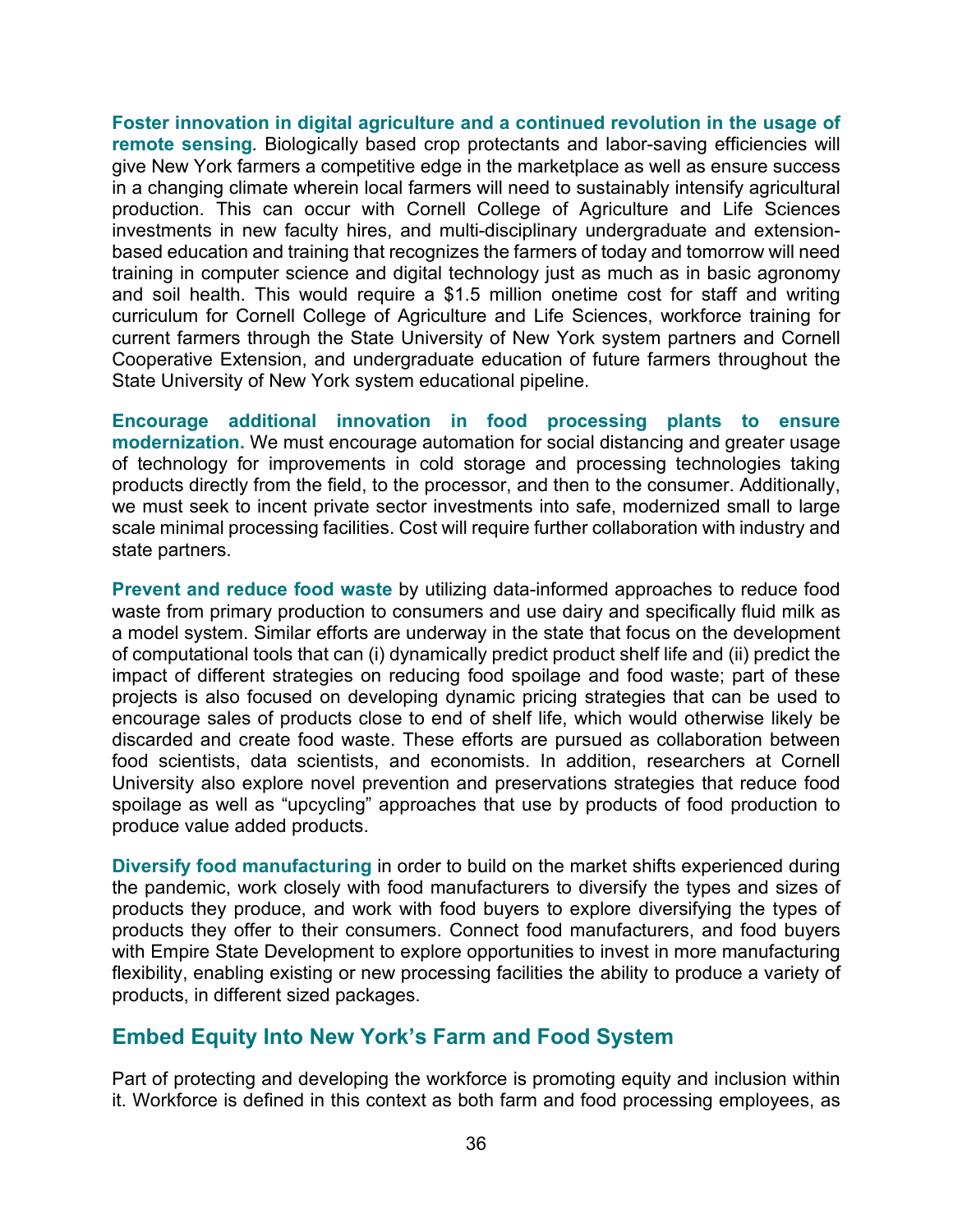well as farmer and food system entrepreneurs. Promoting equity and inclusion can be done through the following steps:

<span id="page-36-0"></span>**Adopting the comprehensive recommendations of the Commissioner's Task Force on Equity and Inclusion**, which includes a focus on grant-based entrepreneurship support, land access, and higher education and technical training for farmers in underserved groups.

<span id="page-36-1"></span>**Providing support for the Cornell Small Farms Equitable Farm Futures Initiative**, which seeks to build greater equity by focusing targeted training and educational efforts and building communities of support services for underrepresented farmers, particularly Latinx farm employees and farmers. This requires \$400,000 annually in local assistance funding for program that was funded originally as part of the 2021-22 Enacted Budget.

<span id="page-36-2"></span>**Support communities of New Americans** interested in developing farming skills and accessing land, centered in refugee resettlement programs. Additionally, we must consider creating micro-grants for incubator and community farms to help these endeavors afford start-up costs of seed, equipment, etc.

# <span id="page-36-3"></span>**Create Better Pathways to Farm and Food Systems Careers**

There is a need to attract and retain highly skilled individuals in farm employment. To fully understand the complexities of this issue, a career development position should be created at the Department of Agriculture and Markets to focus on workforce preparedness and to communicate across stakeholder groups. By connecting farmers to labor and education there will be no assumptions on what is needed in the food system and a pipeline will be created from educational programs to farm employment. Additionally, the Department of Agriculture and Markets can work with the State Department of Education to create certified agriculture-based training programs within Boards of Cooperative Educational Services (BOCES). This can also be supported by connecting with the Department of Labor to designate certain trades within the agriculture industry as official skilled trades. This can create funded apprenticeships within the industry, connecting individuals with farms and processors. These efforts will support those looking to enter the farm and food system and attract new talent. Cross collaboration is required between state partners and industry partners including State University of New York, the Department of Labor, the Department of Agriculture and Markets, the State Education Department, the FFA organization, etc.

## <span id="page-36-4"></span>**Ensure Labor Availability and Immigration Reform**

Concerns relating to labor availability particularly in the migrant and seasonal agricultural workforce are long-standing and have been a limiting factor in agricultural development in New York and other states. While New York has taken steps to assist farmworkers and farmers with the Cornell Agriculture Workforce Program and Cornell Farmworkers Program, along with investing in the Agri-Business Child Care Development Program geared towards childcare needs and youth development for the children of farm employee families, it is essential that Congress act on immigration reform that will allow more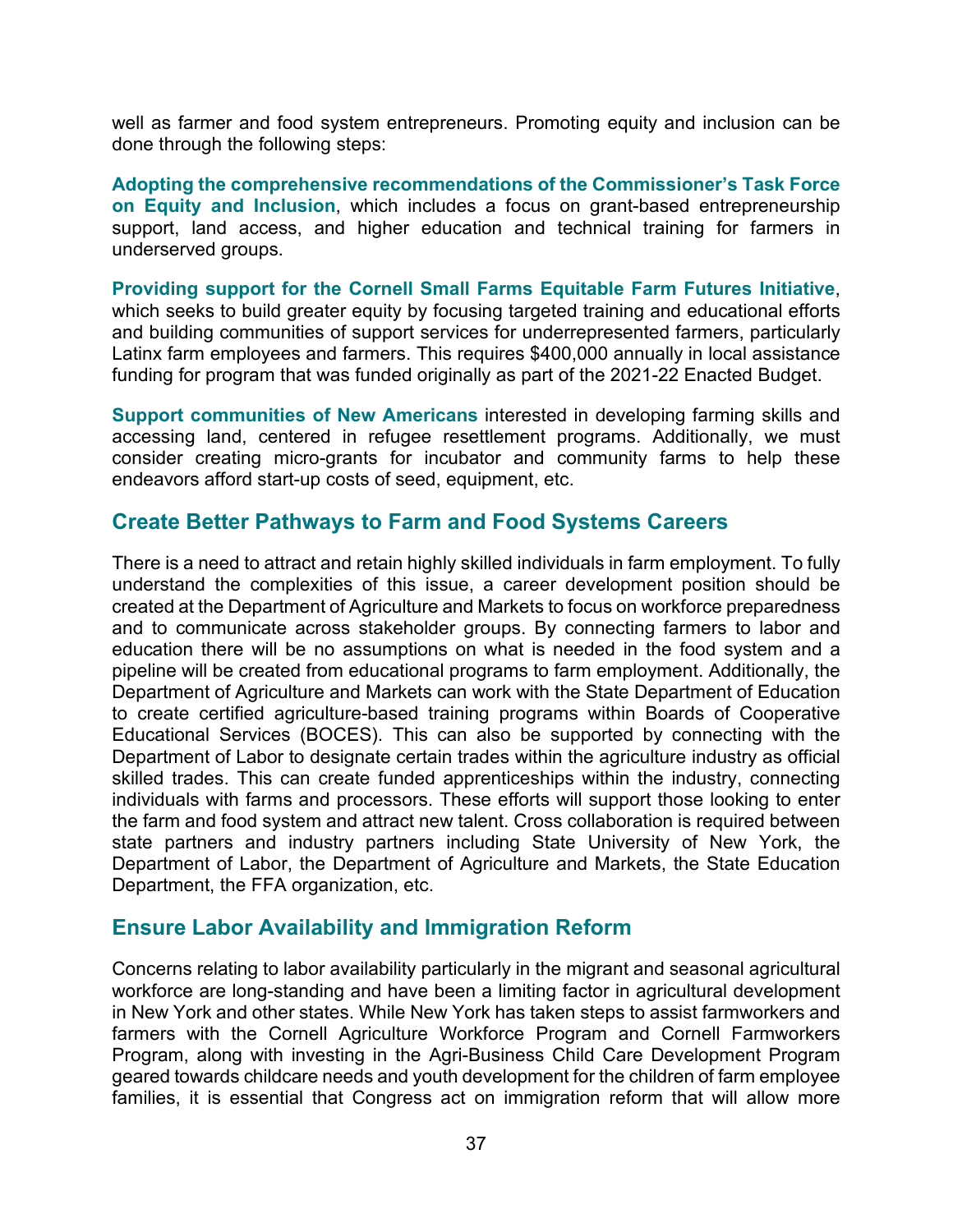stability in the farm workforce and create opportunities for New Americans as future farm owners.

# <span id="page-37-0"></span>**Address Housing Issues for Farm Employees**

Labor availability is greatly affected by the availability of housing. With scarce housing in rural areas, and expensive housing in areas of excellent farmland but high population densities like Long Island, an already limited workforce is affected further when available workers cannot find affordable, convenient housing. The issue of scarce housing was exacerbated by the pandemic, as neither local health departments nor farmers were prepared to deploy isolation housing for seasonal farm employees in need of quarantine facilities. By providing grants to support on-farm housing for farm workers, in addition to the State's low-cost loan program administered by the Division of Housing and Community Renewal, farms will be able to attract the workforce they need at no additional cost.

# <span id="page-37-1"></span>**Create and Utilize Data Driven Food System Software and Programs**

The food system can be better coordinated with tools that allow real-time data assessment and multiprogram facilitation and execution, including:

### <span id="page-37-2"></span>**Developing a Dashboard Monitoring Determinants of Hunger and Food Insecurity**

To identify and ensure the deployment of adequate resources to critical populations during times of need, a real-time dashboard or digital application should be developed that shields private individual information but integrates various government payments and incentives, the Department of Labor's unemployment insurance claims information, the early warning system for large employer lay-offs, as well as COVID-19 tracking numbers, would provide a much needed predictive tool whereby state food assistance and other focused attention and services could be deployed to address communities in great need in a crisis, as well as highlighting areas of systemic financial distress and high poverty where food interventions are more needed. This would require cross agency collaboration to build and maintain the dashboard.

## <span id="page-37-3"></span>**Developing a Farm to Fork Online Marketplace**

New York currently has no front-facing website where New York State agricultural products and food manufacturers are highlighted, making awareness and access to New York State agricultural products challenging. The purpose of this project is twofold – to develop a consumer-friendly website to encourage more local agri-tourism and drive consumers to smaller scale farm market entrepreneurs, and to ensure that restauranteurs, retailers, and institutional purchasers can more readily find who is selling products at a scale to encourage aggregation and robust purchases of larger scale food product orders. Having a sense of who has products, through a database tool that is able to be updated by the user, would have been quite useful during the initial establishment of programs like Nourish New York. \$100,000 to Cornell Cooperative Extension to create